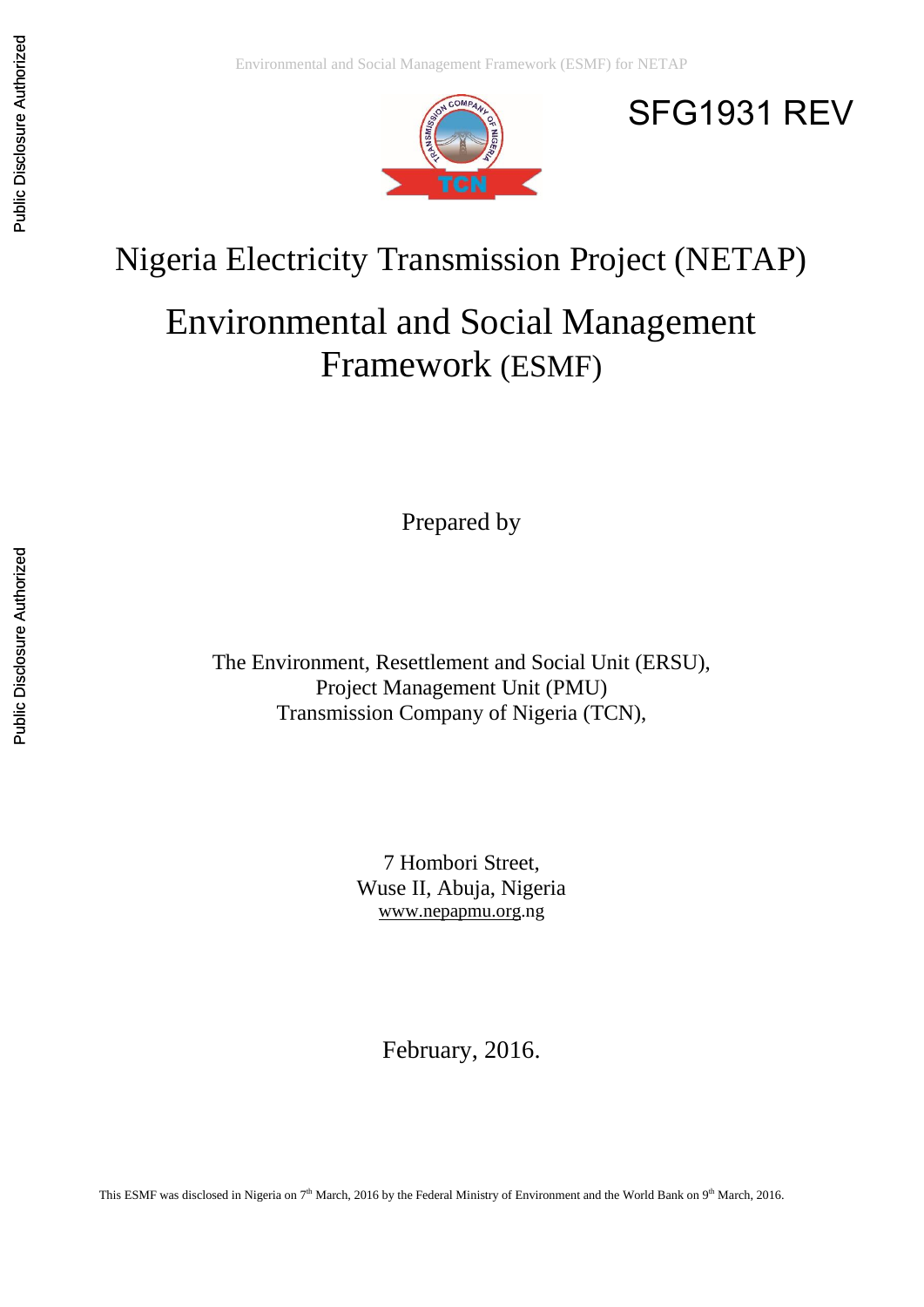### <span id="page-1-0"></span>**Acronyms**

| <b>AGIS</b>  | Abuja Geographic Information System                               |
|--------------|-------------------------------------------------------------------|
| APL          | Adaptable Program Loan                                            |
| <b>CDP</b>   | <b>Community Development Program</b>                              |
| <b>CEO</b>   | <b>Chief Executive Officer</b>                                    |
| <b>CLO</b>   | <b>Community Liaison Officer</b>                                  |
| DisCo        | <b>Distribution Company</b>                                       |
| EA           | <b>Environmental Audit</b>                                        |
| EAD          | <b>Environmental Assessment Department</b>                        |
| EF           | <b>Electric Field</b>                                             |
| <b>ESIA</b>  | Environmental & Social Impact Assessment                          |
| EMF          | Electromagnetic Field                                             |
| <b>ESMF</b>  | Environmental & Social Management Framework                       |
| <b>ERSU</b>  | Environment, Resettlement and Social Unit                         |
| <b>ESMP</b>  | <b>Environmental and Social Management Plan</b>                   |
| <b>FEPA</b>  | <b>Federal Environmental Protection Agency</b>                    |
| <b>FGN</b>   | Federal Government of Nigeria                                     |
| <b>FMEnv</b> | Federal Ministry of the Environment                               |
| GenCo        | <b>Generation Company</b>                                         |
| <b>GHG</b>   | <b>Green House Gas</b>                                            |
| <b>IBRD</b>  | <b>International Bank for Reconstruction and Development</b>      |
| <b>IDA</b>   | <b>International Development Association</b>                      |
| <b>IFC</b>   | <b>International Finance Corporation</b>                          |
| <b>IUCN</b>  | International Union for the Conservation of Nature                |
| JV           | Joint Venture                                                     |
| <b>MW</b>    | Mega Watts                                                        |
| <b>MYTO</b>  | Multi-Year Tariff Order                                           |
| <b>NCP</b>   | National Council on Privatization                                 |
| NESREA       | National Environmental Standards & Regulations Enforcement Agency |
| <b>NETAP</b> | Nigeria Electricity Transmission Project                          |
| <b>NEPA</b>  | <b>National Electric Power Authority</b>                          |
| <b>NERC</b>  | <b>National Electricity Regulatory Commission</b>                 |
| <b>NM</b>    | <b>Nautical Mile</b>                                              |
| <b>OPN</b>   | <b>Operational Policy Note</b>                                    |
| <b>TCN</b>   | <b>Transmission Company of Nigeria</b>                            |
| <b>PHCN</b>  | Power Holding Company of Nigeria                                  |
| <b>PMU</b>   | <b>Project Management Unit</b>                                    |
| <b>RAP</b>   | <b>Resettlement Action Plan</b>                                   |
| <b>ROW</b>   | Right of Way                                                      |
| <b>RPF</b>   | <b>Resettlement Policy Framework</b>                              |
| <b>RTM</b>   | <b>Regional Transmission Manager</b>                              |
| <b>GMT</b>   | <b>General Manager Transmission</b>                               |
| <b>TTL</b>   | <b>Task Team Leader</b>                                           |
| <b>WBG</b>   | World Bank Group                                                  |
| <b>WCM</b>   | <b>Work Centre Manager</b>                                        |
| <b>WHO</b>   | World Health Organization                                         |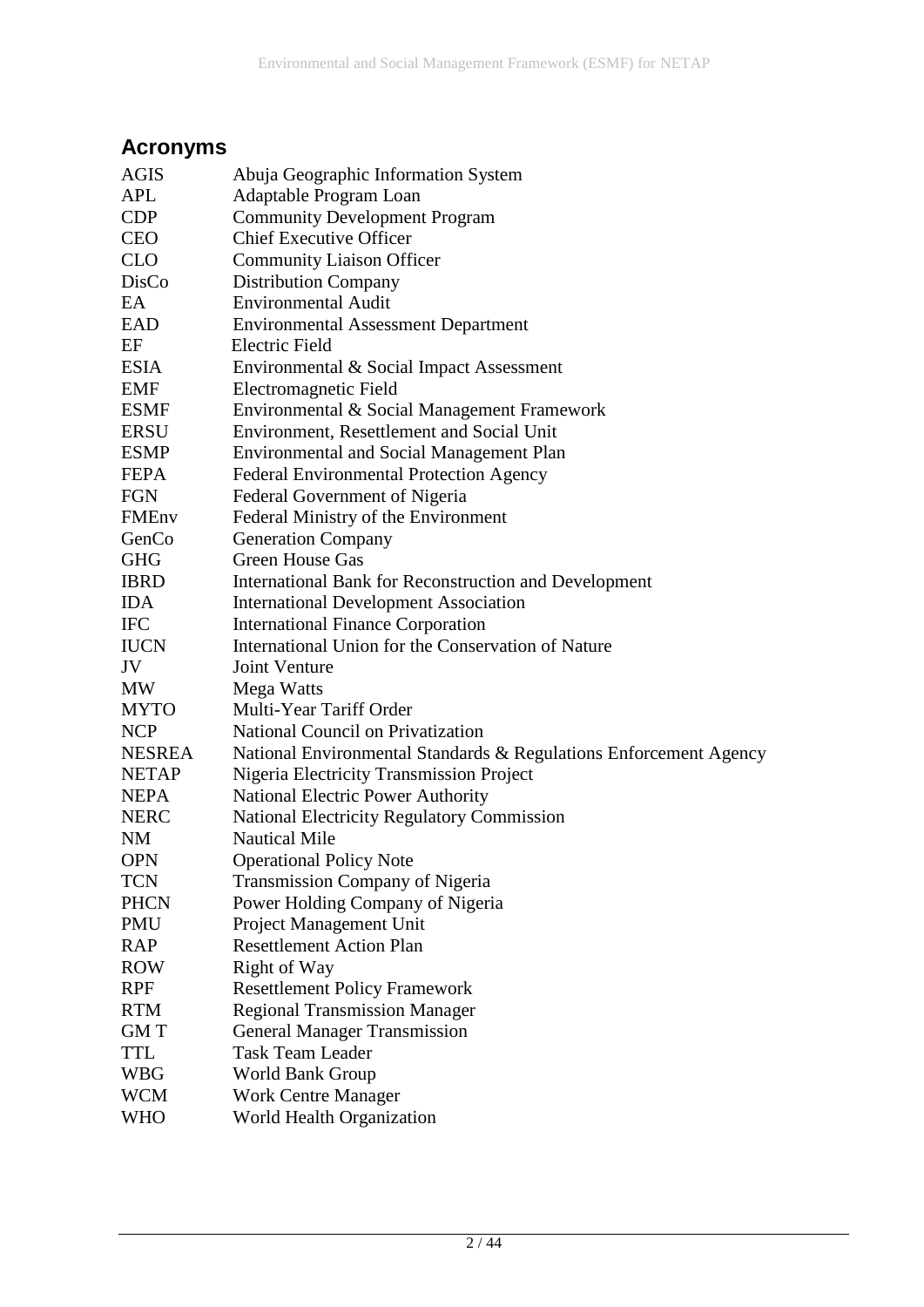## <span id="page-2-0"></span>**Table of Contents**

| 1<br>$\overline{2}$<br>2.1<br>2.2<br>2.3<br>2.4<br>2.4.1<br>2.4.2<br>2.4.3<br>2.4.4<br>2.4.4.1<br>2.4.4.2<br>2.4.4.3<br>2.4.4.4<br><b>3.0</b><br>3.1<br>3.2<br>3.3<br>4.0<br>4.1<br>4.2<br>4.3<br>4.4<br>5<br>5.1<br>5.2<br>6<br>7<br>8<br>9<br>9.1<br>9.2 |  |  |  |  |  |  |  |
|------------------------------------------------------------------------------------------------------------------------------------------------------------------------------------------------------------------------------------------------------------|--|--|--|--|--|--|--|
|                                                                                                                                                                                                                                                            |  |  |  |  |  |  |  |
|                                                                                                                                                                                                                                                            |  |  |  |  |  |  |  |
|                                                                                                                                                                                                                                                            |  |  |  |  |  |  |  |
|                                                                                                                                                                                                                                                            |  |  |  |  |  |  |  |
|                                                                                                                                                                                                                                                            |  |  |  |  |  |  |  |
|                                                                                                                                                                                                                                                            |  |  |  |  |  |  |  |
|                                                                                                                                                                                                                                                            |  |  |  |  |  |  |  |
|                                                                                                                                                                                                                                                            |  |  |  |  |  |  |  |
|                                                                                                                                                                                                                                                            |  |  |  |  |  |  |  |
|                                                                                                                                                                                                                                                            |  |  |  |  |  |  |  |
|                                                                                                                                                                                                                                                            |  |  |  |  |  |  |  |
|                                                                                                                                                                                                                                                            |  |  |  |  |  |  |  |
|                                                                                                                                                                                                                                                            |  |  |  |  |  |  |  |
|                                                                                                                                                                                                                                                            |  |  |  |  |  |  |  |
|                                                                                                                                                                                                                                                            |  |  |  |  |  |  |  |
|                                                                                                                                                                                                                                                            |  |  |  |  |  |  |  |
|                                                                                                                                                                                                                                                            |  |  |  |  |  |  |  |
|                                                                                                                                                                                                                                                            |  |  |  |  |  |  |  |
|                                                                                                                                                                                                                                                            |  |  |  |  |  |  |  |
|                                                                                                                                                                                                                                                            |  |  |  |  |  |  |  |
|                                                                                                                                                                                                                                                            |  |  |  |  |  |  |  |
|                                                                                                                                                                                                                                                            |  |  |  |  |  |  |  |
|                                                                                                                                                                                                                                                            |  |  |  |  |  |  |  |
|                                                                                                                                                                                                                                                            |  |  |  |  |  |  |  |
|                                                                                                                                                                                                                                                            |  |  |  |  |  |  |  |
|                                                                                                                                                                                                                                                            |  |  |  |  |  |  |  |
|                                                                                                                                                                                                                                                            |  |  |  |  |  |  |  |
|                                                                                                                                                                                                                                                            |  |  |  |  |  |  |  |
|                                                                                                                                                                                                                                                            |  |  |  |  |  |  |  |
|                                                                                                                                                                                                                                                            |  |  |  |  |  |  |  |
|                                                                                                                                                                                                                                                            |  |  |  |  |  |  |  |
|                                                                                                                                                                                                                                                            |  |  |  |  |  |  |  |
|                                                                                                                                                                                                                                                            |  |  |  |  |  |  |  |
|                                                                                                                                                                                                                                                            |  |  |  |  |  |  |  |
|                                                                                                                                                                                                                                                            |  |  |  |  |  |  |  |
|                                                                                                                                                                                                                                                            |  |  |  |  |  |  |  |
|                                                                                                                                                                                                                                                            |  |  |  |  |  |  |  |
| 10                                                                                                                                                                                                                                                         |  |  |  |  |  |  |  |
| 10.1                                                                                                                                                                                                                                                       |  |  |  |  |  |  |  |
| 10.2                                                                                                                                                                                                                                                       |  |  |  |  |  |  |  |
| <b>ANNEX 1.</b>                                                                                                                                                                                                                                            |  |  |  |  |  |  |  |
| <b>ANNEX 2.</b>                                                                                                                                                                                                                                            |  |  |  |  |  |  |  |
| <b>ANNEX 3.</b>                                                                                                                                                                                                                                            |  |  |  |  |  |  |  |
| <b>ANNEX 4.</b>                                                                                                                                                                                                                                            |  |  |  |  |  |  |  |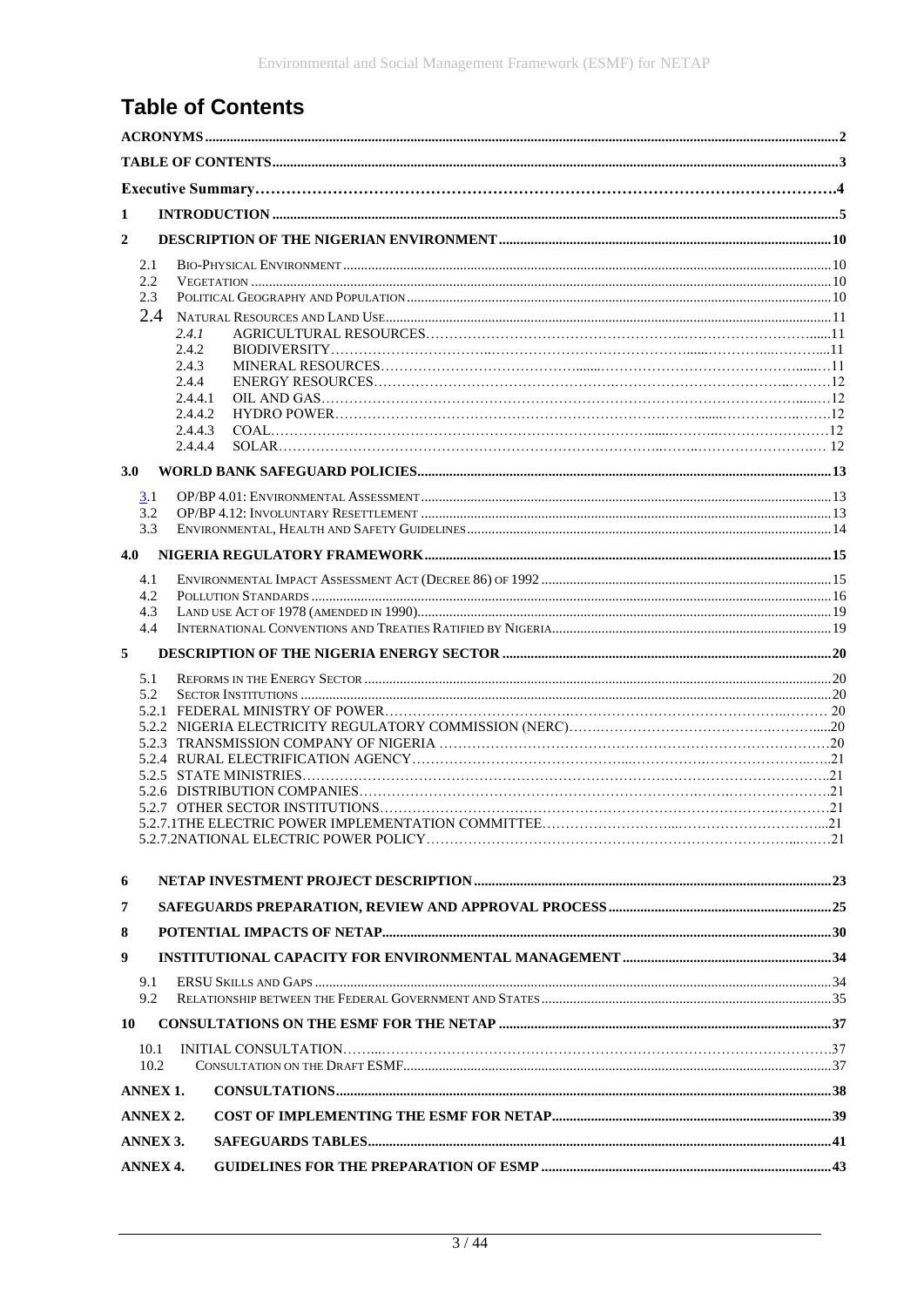### **Executive Summary**

1

This Environmental and Social Management Framework (ESMF) is an assessment tool for the proposed Nigeria Electricity Transmission Project (NETAP). The NETAP by environmental screening is a category 'B' project requiring limited environmental and social analysis and preparation of management plans according to World Bank and Nigerian Government standards.<sup>1</sup> The likely impacts of this project are localized, and, because the works consist of rehabilitation and reinforcement at existing facilities of the Transmission Company of Nigeria (TC), will not affect a large population or any natural habitat or sensitive ecosystems. The proposed NETAP will also provide targeted technical assistance and capacity building support to the FGN agencies to support the implementation of the Project.

Because the scope of the investments will not be known at the time of project appraisal, this ESMF therefore sets a framework aimed at assisting the proponents in preparing the appropriate, site-specific environmental and social safeguards instruments for each of the new investments as it is identified For work at existing substations that may be included in this project, an environmental audit (EA) will be conducted as a first step in the implementation process to determine the physical state of the facilities, the issues involved in their rehabilitation from an impact management perspective, and the potential environmental and social impacts associated with the rehabilitation project.

Large-scale resettlement is not foreseen in NETAP, but a Resettlement Policy Framework (RPF) has been prepared and is disclosed as a separate document in case small amounts of land are required, for example to improve access to an existing substation.. Following the procedures set out in the RPF, a Resettlement Action Plan (RAP) will be prepared using the template as specified in the NETAP RPF if relocation or loss of assets or means of livelihood will be involved.

The TCN Environmental, Resettlement and Social Unit (ERSU) will serve as the utility's reviewer and monitor the ESMP Implementation. The ERSU would need to be trained and equipped to make up for gaps in capacity to carry out these functions.

<sup>&</sup>lt;sup>1</sup> The screening criteria for the World Bank and The Federal Government of Nigeria for projects of this category are similar.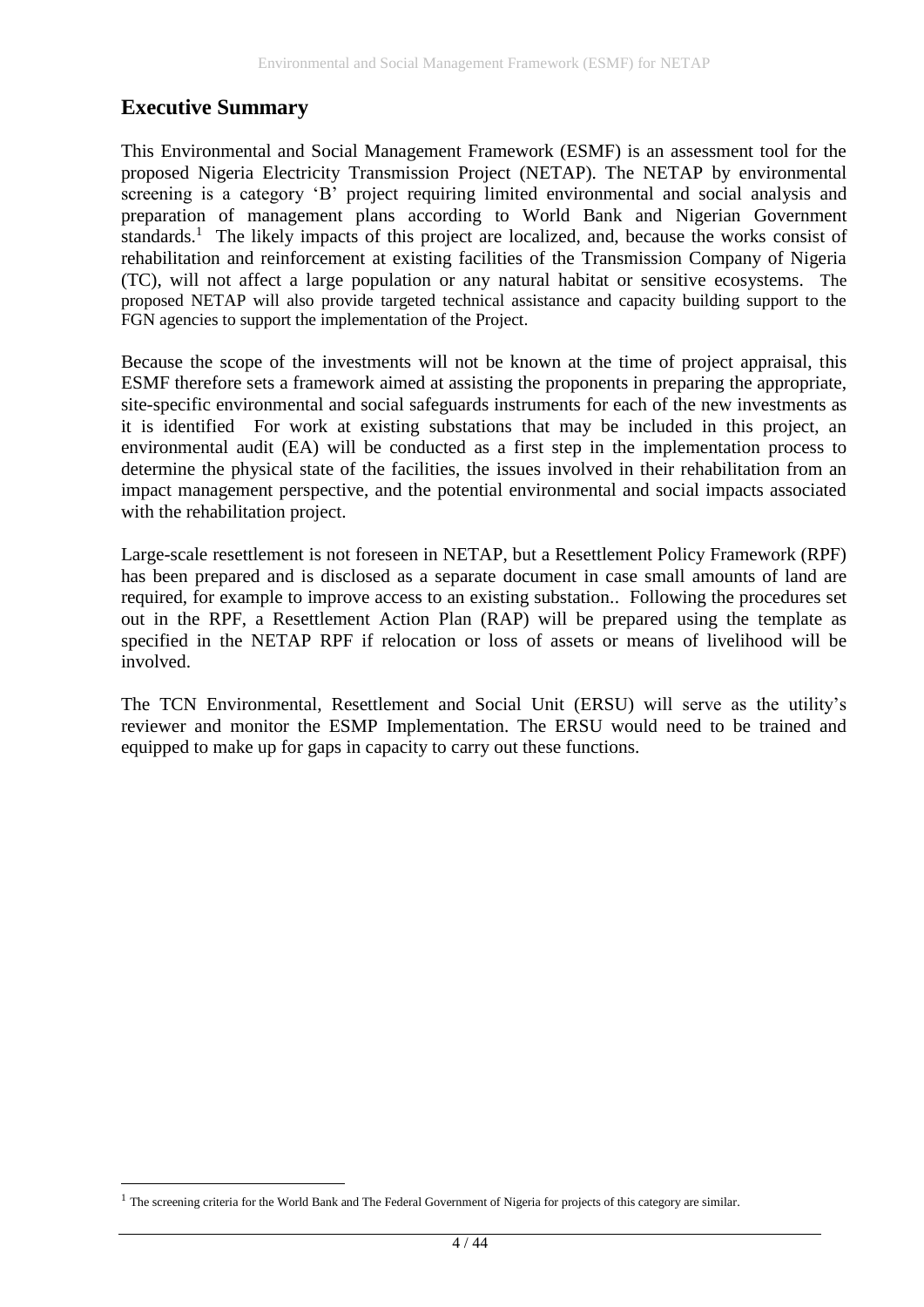### <span id="page-4-0"></span>**1 Introduction**

1. **Nigeria is one of the world's largest oil exporters and is endowed with abundant domestic energy resources, including the eighth largest reserves of natural gas and significant untapped hydropower, single and double circuit thermal power plants and solar and mini hydro-power potential**. Despite these favourable conditions, access to energy services is low at about 35 percent of the population - this includes those connected to the electric grid (about 18 percent) as well as those relying on self-generation. Nearly 100 million citizens (about 65 percent) are left entirely without access to electricity - the second largest national deficit behind India. This power crisis is an obstacle to economic growth and has a negative impact on the everyday lives of Nigerians. The 2010 Nigeria Investment Climate Assessment stated that, on average, Nigerian businesses experienced 239 hours of power outages per month which accounted for nearly 7 percent of lost sales, and that 83 percent of them identify the lack of electricity as the biggest obstacle to doing business (compared to 14 percent of Indonesian and 28 percent of Kenyan businesses).

2. **In order to achieve tangible improvements in energy services, the Federal Government of Nigeria (FGN), over the past few years, has embarked on an ambitious reform program.** In 2009, the 'Roadmap for Power Sector Reform' outlined a series of comprehensive measures across the sector value chain with specific short, medium, and long term actions to expand supply and open the sector for private investment, while addressing the chronic sector issues hampering investment delivery. Under sustained political commitment, the Roadmap has been successful in: (i) unbundling and privatizing the vertically integrated sector; (ii) addressing broken institutional and regulatory systems; (iii) enhancing sector governance and accountability; (iv) establishing a new pricing regime (multi-year tariff order, MYTO); and (v) scaling up private sector investment in the sector.

Some of the key issues that underpin the reform program (discussed in further details in the sections below) are: (i) Transmission network rehabilitation and refurbishing existing facilities to restore the network to its rated capacity; (ii) reducing the high levels of aggregate technical, commercial, and collection (ATC&C) losses associated with transmission network; (iii) enhancing last-mile access to modern energy services to the masses; and (iv) ensuring long term financial viability of the sector. Together with commitment from the highest levels of the government, the sector would require continued support from various stakeholders in order to ensure greater overall efficiency in service delivery, to continue enhancing its transparency and oversight mechanisms, as well as to enhance its creditworthiness, reduce risk perception, and create a favourable investment climate for the private sector.

**3. Currently, the demand for electricity in Nigeria vastly outpaces supply.** Over the past decades, Nigeria's publicly owned and operated electricity system has been failing to meet Nigeria's power needs. In early 2013, the total available capacity was around 3,500 MW which was significantly below the suppressed demand estimated to exceed 6,000 MW. The demand in the Nigerian power sector is expected to continue to increase at around 10 percent per annum in the medium term, reaching 10,000 MW (medium growth rate scenario) to 14,000 MW (high growth scenario) by the year  $2020$ <sup>2</sup>

1

<sup>2</sup> Estimates based on Tractebel Load Demand Study of 2009.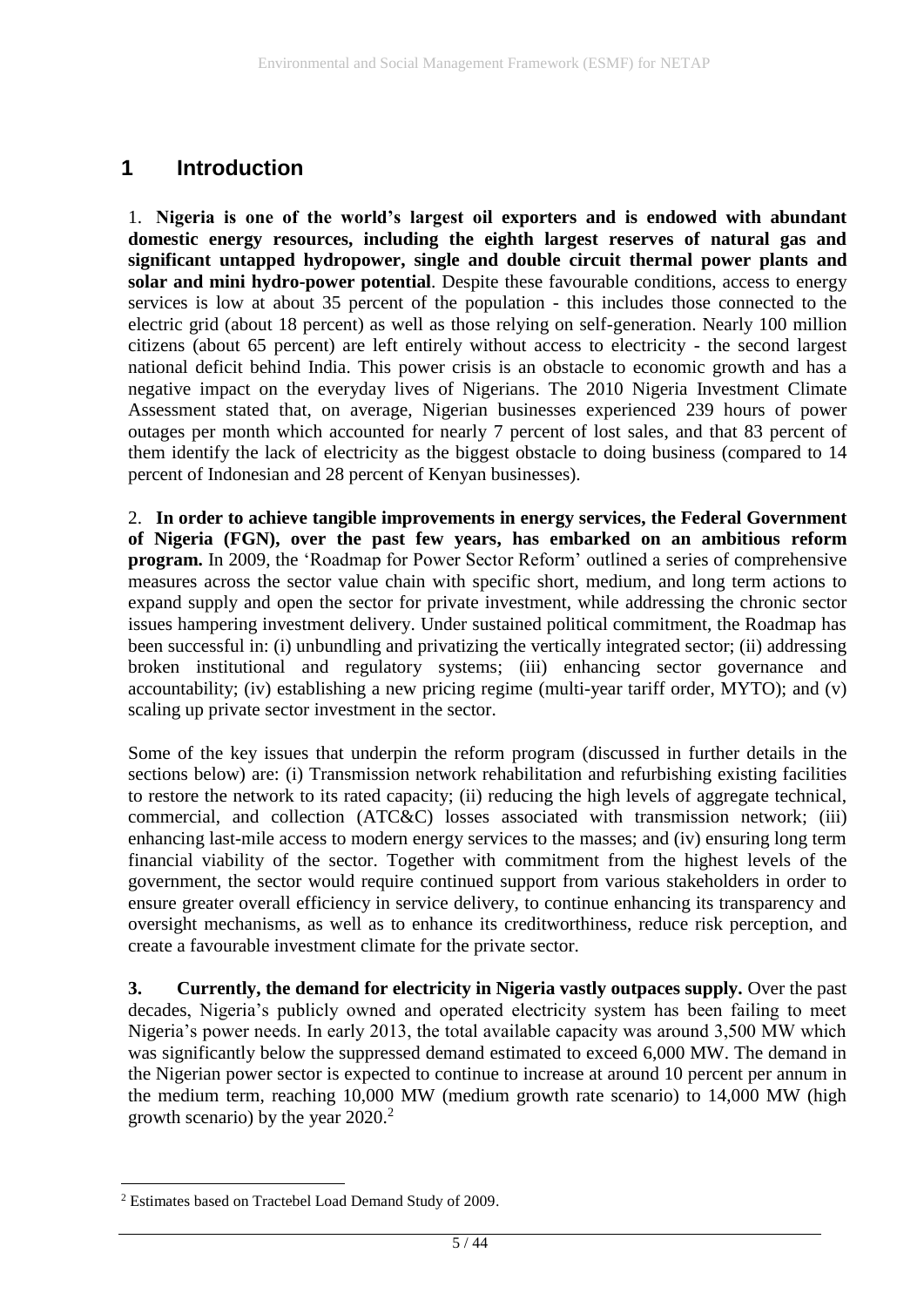**4. Due to the measures undertaken as part of the reform program, the supply capacity is expected to reach at least 9,500 MW by 2020**. <sup>3</sup> The additional capacity is being developed by a mix of public financed and private sector led independent power projects (IPPs). FGN's National Integrated Power Plant Project (NIPP) is expected to commission around 1,000 MW of additional supply capacity a year during 2013-15. In addition, a strong pipeline of IPP developers is also actively working on various power plant projects across the country with some of the front-runner transactions having already signed power purchase agreements (PPAs) with the FGN.

5. **Presently, the transmission network in Nigeria is not equipped to transmit the volume of power needed to meet the demand**. The Transmission Company of Nigeria (TCN), which has remained as a public utility during the reforms, has been placed under a management contractor (Manitoba Hydro International) to support its capacity building and to improve the efficiency of the national grid operator whose technical losses are estimated to be in the range of 12 percent (MYTO estimate for transmission loss is 8 percent). FGN intends to combine TCN's reform with a major investment program which will increase the wheeling capacity of the network from the current 4,800 MW to about 13,000 MW by the year 2020,<sup>4</sup> as well as to increase the network's reliability, stability, and efficiency.

*6.* **TCN's Investment Plan (2014) has already identified several areas of critical investment - upgrades, refurbishments, and new installations** - that are needed to modernize the transmission network, expand its capacity, and reduce losses. The investments, estimated at US\$8 billion, are categorized under three main pillars based on the main business units: (i) Transmission Services Provider (TSP) investments focus mainly on refurbishing existing facilities to restore the network to its original capacity, finishing projects that are in various stages of construction, and initiating the construction of over 100 new lines and sub-stations, and many new voltage control facilities; (ii) System Operator (SO) investments focus on restoration, improvement, and expansion of the telecom, supervisory control and data acquisition (SCADA) system, and related control systems; and (iii) Market Operator (MO) investments focus on automation and streamlining of business processes and information and communication technology (ICT), including other supporting infrastructure for meter data collection and settlements.

*7.* **For the medium growth rate scenario (10,000 MW), investments in two zones of the country have been prioritized: North-West and South-West (including Lagos)**. Increasing economic activity in these geographic areas necessitates a higher capacity and more reliable power supply. These areas have a limited radial supply of 330 kV, making them especially vulnerable to service interruptions. The reinforcement of the Western corridor will increase the network supply capacity, providing voltage stability and reliability in the region. This investment will also reinforce the supply to Kano-Kaduna area and the international connection with West Africa Power Pool (WAPP) through Niger. Lagos, being the economic and demographical center of the country, is expected to face a drastic increase in terms of generating power capacity (1,500 to 2,700 MW) and load demand (1,300 to 3,300 MW) during the coming few years. Thus, numerous investments in new lines, substations and voltage control are identified in this area for compensating these drastic increases, ensuring a proper and reliable power supply.

1

<sup>&</sup>lt;sup>3</sup> WB estimates, FGN's target under the Power Sector Roadmap is 40,000 MW installed capacity by 2020.

<sup>4</sup> WB estimates, TCN's target is 20,000 MW wheeling capacity by 2020.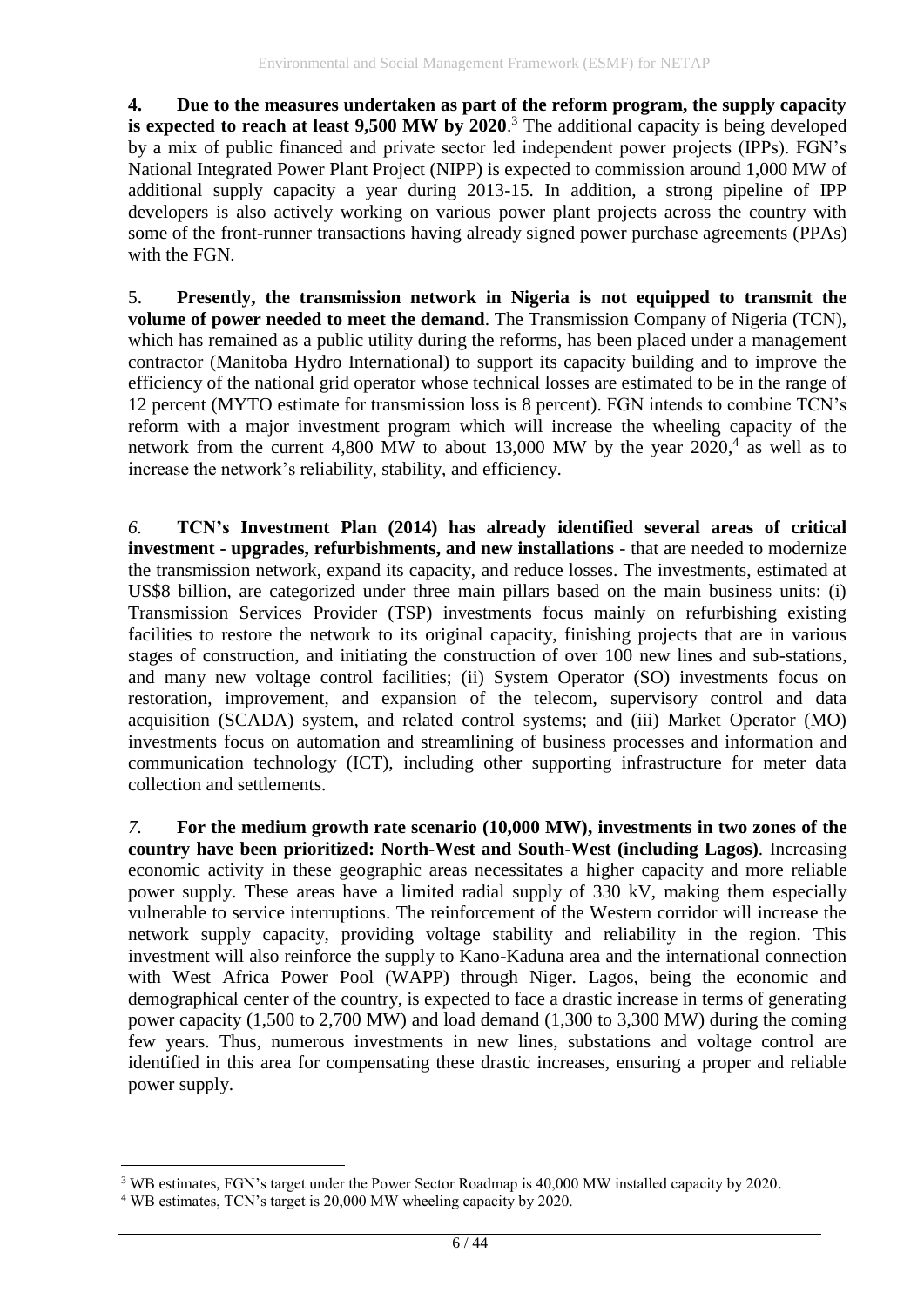8. **TCN and the distribution companies (DISCOs) are planning to scale-up efforts on system expansion and ATC&C loss reduction**. In addition to TCN's plans on efficiency improvement, loss reduction at the DISCO level is also critical to the success of the sector. At the initial stage of implementation of the reform program, while consumers have accepted that they will pay more for power, the revenues of DISCOs increased at a slower pace than foreseen due to continued poor revenue collection as well as lack of efficient governance. Many of these transitional challenges are expected to be addressed in the coming years. The ability of the new DISCO owners to deliver on their proposals on reducing ATC&C losses in the early years of the reform will be critical. The MYTO was based on estimates that the ATC&C losses are at 25.6 percent as of 2012 and set targets for these losses to be brought down to 13.4 percent by 2017. However, the new DISCO owners have challenged these figures arguing that the current levels of ATC&C losses are around 35 percent. The Nigerian Electricity Regulatory Commission (NERC) is in the process of independently quantifying and verifying losses. This verification will not only establish a revised baseline of losses but also loss reduction targets with a tariff regime (MYTO revisions) that leads to a financially sustainable sector. DISCO bidders were selected by the FGN on the basis of their plans for reducing ATC&C losses. Plans submitted by the individual DISCOs bidders to reduce losses formed a key element of the FGN's asset sale decision.

9. **The sector is currently under-recovering its revenues under the prevailing Market Interim Rules (also known as the Pre-Transitional Electricity Market).** Newly privatized DISCOs continue to pay, on average, about half of the MO invoices resulting in a cash shortage for all market participants, including TCN, which recovered about 60 percent of its wheeling charges in 2013. Studies are ongoing to ascertain the appropriate level of retail tariff that would make the sector whole. Similarly, the wheeling charge required to cover TCN's operating expenses and the long term cost of capital expenditures is being evaluated. As part of the financing efforts for the Investment Plan, TCN is in the process of submitting a tariff increase to NERC based on its financial projections for the period 2014-2017.

10. **As the reform program addresses many of the key structural issues for the power supply and grid network, in parallel, the FGN plans to launch a 'National Electrification Access Policy'** (NEAP) aimed at achieving enhanced electricity access by accelerating both grid and off-grid programs while employing appropriate policies and innovative technical solutions to reduce costs, improve reliability, and provide timely service to all households. The NEAP includes an ambitious target of achieving an access rate of 75 percent by 2020, with a particular focus on traditionally underserved rural population as well as rural institutions such as: schools, health centres, and administrative buildings. The key development challenge for Nigeria is posed by low access to electricity and a spatially dispersed population, combined with the high cost of standalone generation from expensive diesel fuel, and often poor service quality.

11. **FGN faces challenges in balancing investment costs, with the affordability concerns for new and existing users, while also improving the financial health of the sector on a sustained basis**. The historic problems of the Nigerian power sector can be attributed to a mutually reinforcing negative spiral of poor governance and accountability. The resultant inefficiency has led to underfunding of utilities and a dependence on recurrent government budget transfers to stay afloat. Consumers are forced to resort to self-generation at a high cost to themselves and the economy (about US\$30-50 cents per kWh as compared to the current grid based tariff of US\$0.13 per kWh). The lack of reliable supply and inefficiency of the sector not only has a direct fiscal impact on the FGN with sector losses amounting to over US\$80 million a month (2014), but it also has a broader macro-fiscal impact on the economy as a whole due to loss of productivity. A critical step towards realizing changes outlined in the Roadmap was the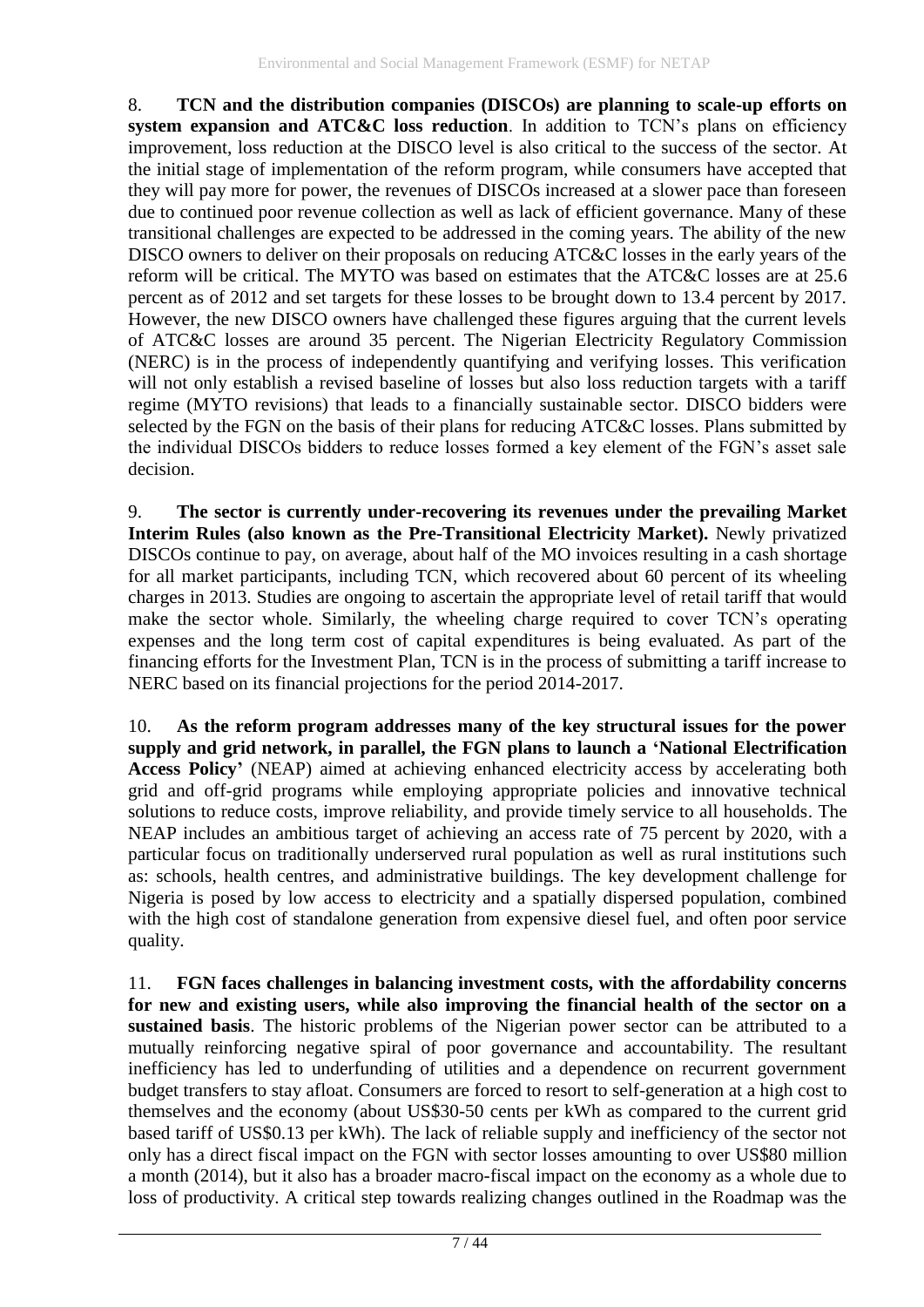establishment of an appropriate pricing mechanism, MYTO, to ensure the sector's financial viability. MYTO is based on a set of principles designed to reflect efficient and realistic cost levels for each of the generation, transmission, and distribution sectors, taking into account: (i) cost recovery and financial viability; (ii) signals for investment; (iii) allocation of risk; (iv) incentives for improving performance; (v) transparency/fairness; and (vi) social and political objectives. Cost-reflective end-user tariffs and 'life-line' mechanisms to protect the most vulnerable consumers are at the heart of the reform process.

12. **Power generation is constrained by the inefficient exploitation of Nigeria's abundant natural gas resources.** Natural gas can play a critical role in the primary energy portfolios of many African nations; however, a large percentage of the supply remains unused, is being reinjected back into wells, or flared, thereby resulting in wastage and causing adverse environmental side-effects.<sup>5</sup> The investment and associated gas price required for stable gas supply to develop the Nigerian power sector is not keeping pace with demand which is also leaving a large portion of installed capacity as stranded assets. Unlocking the flow of Nigerian abundant cheap gas would not only benefit Nigeria, but West Africa as a whole. Nigeria is already a participant in the West Africa Power Pool (WAPP) and the West Africa Gas Pipeline (WAGP) - key infrastructure that can assist regional power trade.

13. **FGN aims to develop a sustainable power sector by increasingly incorporating renewable energy technologies, such as solar power**. Ongoing reforms are providing emerging opportunities for investments in large scale use of renewable energy technologies. Given the geographic location of Nigeria, there is a tremendous potential for both gridconnected and off-grid generation based on solar power. The FGN is looking to attract private sector investment and streamline renewable technologies, such as solar power, into the emerging power institutional landscape whilst also reducing and diversifying its dependence on hydrocarbon based power generation. The Nigerian Bulk Electricity Trading Plc. (NBET) and NERC have already been in discussions with several large-scale grid-connected solar IPP developers.

As part of its strategy, the Federal Government of Nigeria (FGN) has asked the Bank to support a Nigeria Electricity Transmission and Access Project (NETAP) that would support transmission network rehabilitation investments. NETAP will also finance specific programs to increase quantity, quality and access to the electricity network, particularly in the Northern areas of the country where economic activities have long suffered from the lack of affordable energy supply. Finally, NETAP will also provide targeted technical assistance and capacity building support to the FGN agencies to support the implementation of the Project.

Since the specific investments in NETAP are not known with certainty during this time the project is being prepared for presentation to the Bank's Board of Executive Directors, Bank environmental assessment policy requires the borrower to prepare an Environmental and Social Management. Framework (ESMF) that is to establish a mechanism for assessment of the environmental and social impacts of all program investments, and to set out in general the mitigation, monitoring and institutional measures to be taken during implementation and operation of the program to eliminate adverse environmental and social impacts, offset them, or reduce them to acceptable levels. This ESMF therefore provides the expected guidelines and defines the procedures whereby Environmental & Social Management Plans (ESMPs) will be

1

 $<sup>5</sup>$  It is estimated that Nigeria currently flares around 1.4 billion cubic feet of gas a day - roughly equivalent to the</sup> entire volume of gas available to the domestic gas market.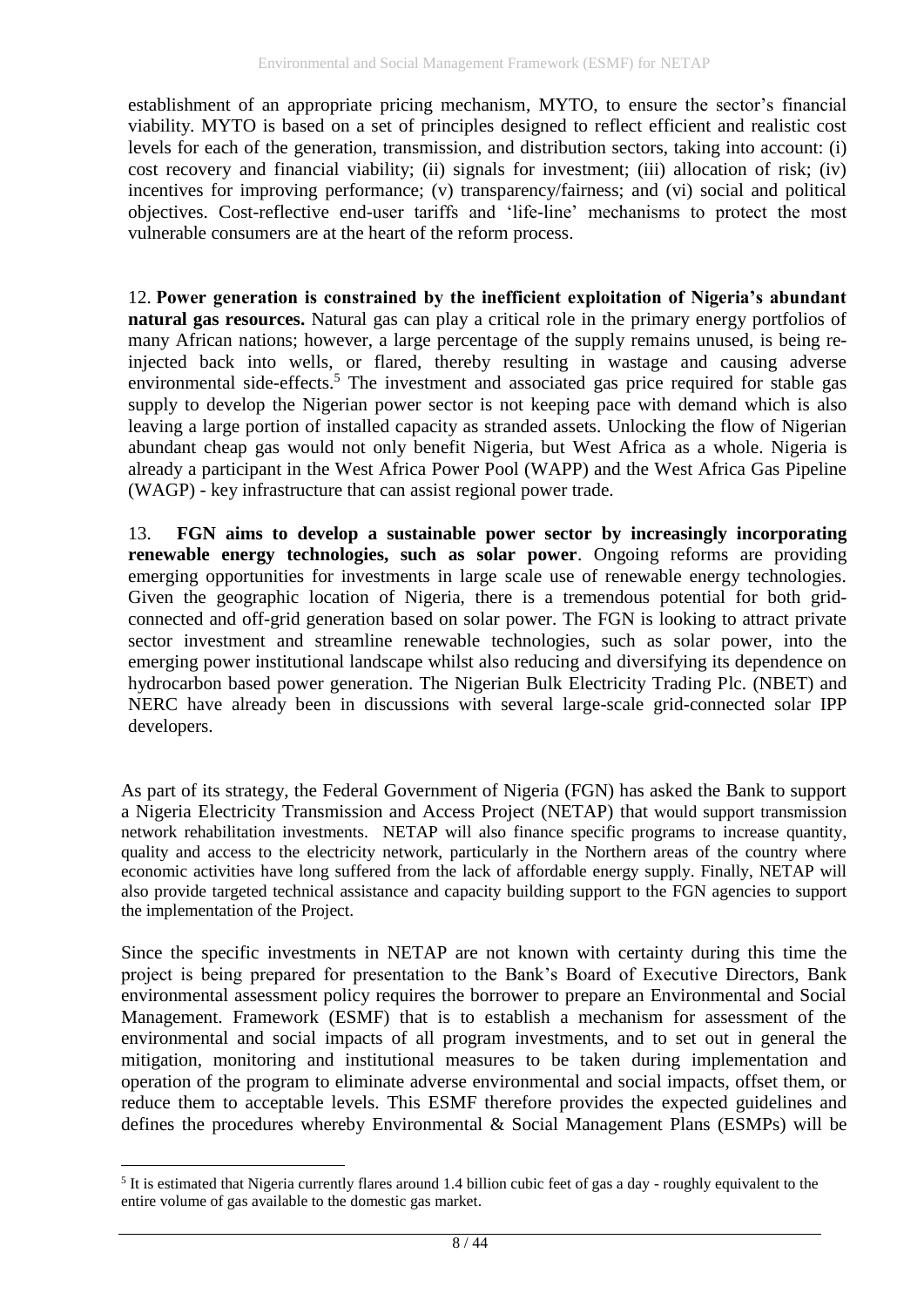prepared and implemented for each investment of the NETAP as may be required. This document is in compliance with Bank safeguards policies and the relevant Nigerian environmental policy guidelines, laws, and regulations.

Furthermore, the borrower has also prepared a Resettlement Policy Framework (RPF) to address the needs of those who might be affected in the unlikely case that an investment supported by NETAP causes the involuntary taking of land and other assets resulting in: (a) relocation or loss of shelter, (b) loss of assets or access to assets (c) loss of income sources or means of livelihoods, whether or not the affected person must move to another location. The RPF has been prepared as a separate, stand-alone document.

The borrower is further required to disclose both documents (the ESMF and the RPF) in-country as two separate draft documents so that they are accessible by the general public, local communities, potential project-affected groups, local NGOs and all other stakeholders. They will also be disclosed by the Bank at its InfoShop in Washington and in the Public Information Center of its field office in Abuja. The date for the disclosure of these documents will precede the date for appraisal of the investment program. Stakeholders must be consulted during preparation of the ESMF and RPF and must be given ample opportunity to review and comment on the drafts. The final versions of both documents will be disclosed at the same locations and will include summaries of the consultations, the comments and suggestions received, and their disposition.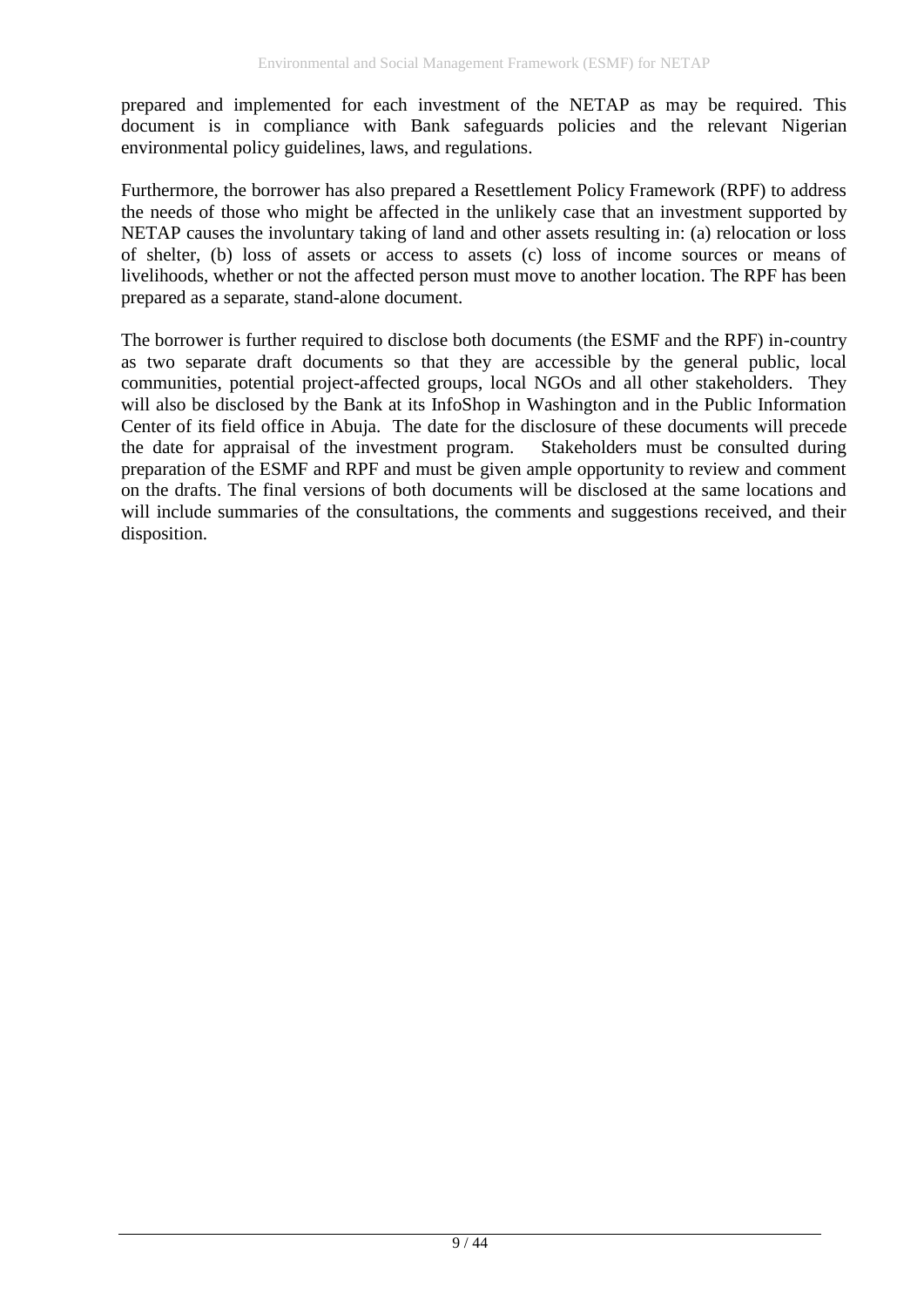### <span id="page-9-0"></span>**2 Description of the Nigerian Environment**

### <span id="page-9-1"></span>*2.1 Bio-Physical Environment*

The Federal Republic of Nigeria is located on the west coast of Africa and is bounded on the west by Benin Republic (with a boundary of about 773 km), on the north by Niger (with a boundary of 1,497 km), on the east by Chad and Cameroon (with a combined boundary of 1,777 km) and on the south by the Gulf of Guinea (853 km of coastline). It has a continental shelf of 200 m depth, an exclusive economic zone of 200 nautical miles (NM) and a territorial sea of 12 NM. Nigeria lies around latitude 10°00'N and Longitude 8°00'E and has a total area of 923,768  $km^2$ .

It consists of four major natural zones: a 60-km wide coastal band in the south indented by lagoons and by the immense Niger River Delta; a stretch of high forest-covered mountains (Shebshi Mountains) rising to heights of about 2,042 m above sea level in the west; the Jos Plateau (1,200 m) in the centre; the Highlands along the eastern border, south of the Benue River; and the plain of Sokoto and the Lake Chad Basin in the north, which forms part of the Sahel region, and is semi desert. The highest point in Nigeria is Chappal Waddi at 2,419 m (7,936 feet). The River Niger traverses the country from the northwest, meets the River Benue at Lokoja in the central part of the country before draining into the Atlantic in a deltaic fashion.

Nigeria is divided into three main climatic regions: the tropical rain forest region covering the southern part of the country with an annual rainfall of around 2,000 mm (80 inches), the near desert region covering the far north of the country with an annual rainfall around 500 mm (20) inches) and the savannah region with annual rains around 1,000 mm (40 inches) and covering the central portion of the country.

### <span id="page-9-2"></span>*2.2 Vegetation*

The vegetation of Nigeria is of four main types: Savannah, Forest and Montane. The savannah vegetation stretches from the central parts of Nigeria to the extreme northern parts. It is divided into marginal – *Sahel* – (in the northeastern borders), short grass – *Sudan* – savannah (stretching from upper western borders to the northwestern borders) and woodland and tall grass – *Guinea* – savannah (lying below the short grass savannah and covering the central states and parts of the eastern region of the country). The tropical forest vegetation covers the remaining southern portion of the country and is divided into three types: rain forest (with tall trees), fresh water swamp (consisting of both fresh and salt water swamps) and mangrove forest (made up of mangrove vegetation).

### <span id="page-9-3"></span>*2.3 Political Geography and Population*

The Federal Republic of Nigeria is made up of thirty-six states with a federal capital territory of Abuja. Each state is ruled by an elected governor and is assisted by a deputy. It is subdivided into local government areas, each headed by an elected Local Government Chairman. The country as a whole is ruled by a democratically elected President and assisted by a Vice President.

The 2006 national population census put the population of Nigeria at 140 million, the most populous in Africa. Of this number, 68.3 m are women, while 71.7 m are men. The population growth rate is 2.4%. In general, Nigeria has a young population with a median age of 18.7 years.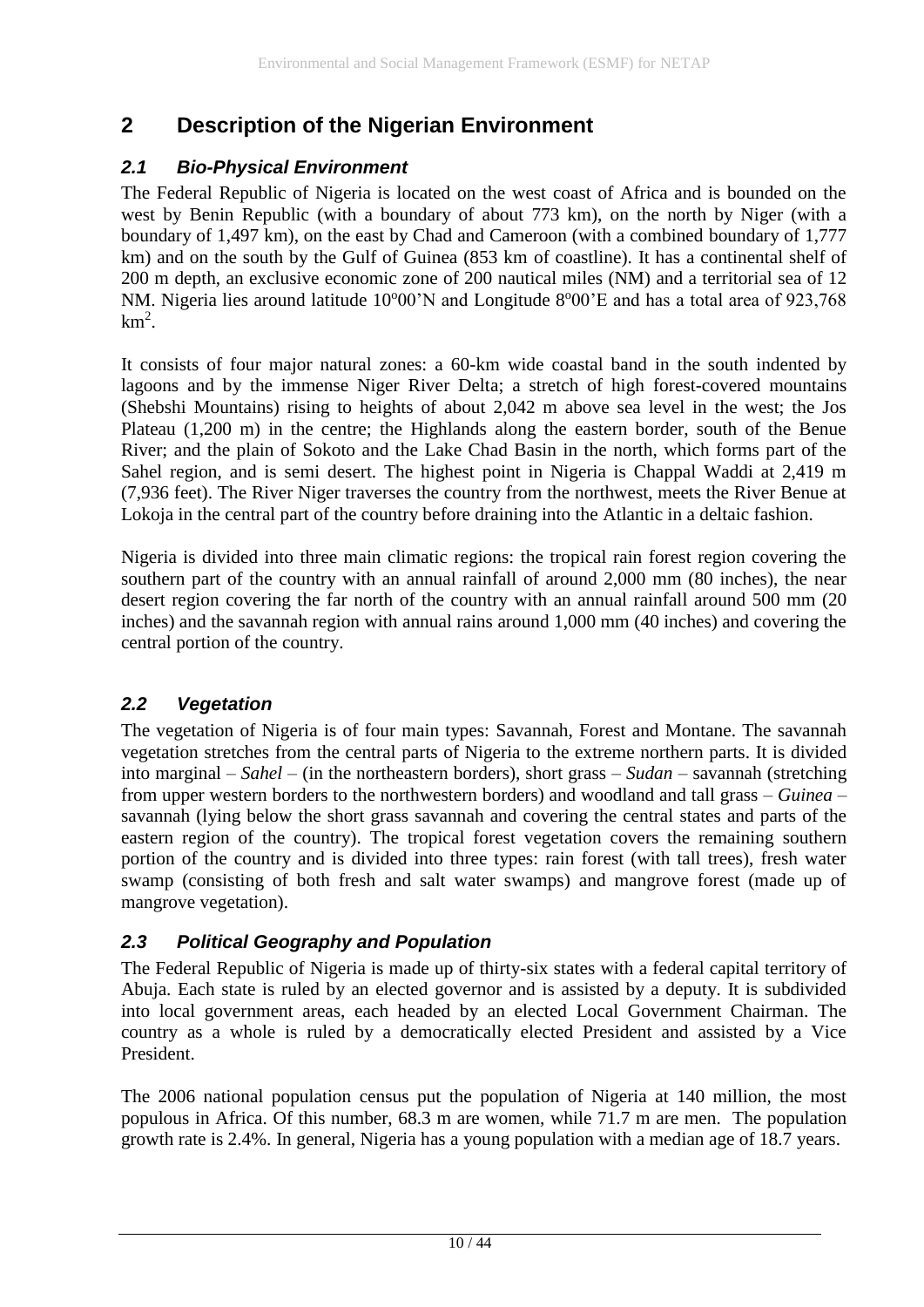Nigeria has more than 250 ethnic groups, with varying languages and customs, creating a country of rich ethnic diversity. The largest ethnic groups are the Fulani/Hausa, Yoruba, and Igbo, accounting for 68% of population, while the Edo, Ijaw (10%), Kanuri, Ibibio, Ebira Nupe and Tiv comprise 27%; other minorities make up the remaining 7%.

Despite its vast government revenue from the mining of petroleum, Nigeria is beset by a number of societal problems. Some of these problems are listed below.

There is evidence that the key health indicators have either stagnated or declined. Life expectancy is 48.5 years for females and 47.2 years for males. The infant mortality rate is 94 per 1,000 live births. About 52% of under-five deaths are associated with malnutrition. The maternal mortality rate of 800 per 100,000 live births is one of the highest in the world.

Disease prevalence rates include malaria, 919/100,000; dysentery, 386/100,000; pneumonia, 146/100,000; and measles, 89/100,000. The national median prevalence rate of HIV is 5.8%. Over 40 million Nigerians are exposed to Onchocerciasis; and about 120,000 have gone blind from the disease. Schistosomiasis is prevalent in rural areas which lack potable water, and control of the infection has been limited by the high cost of the drug of choice.

#### <span id="page-10-0"></span>*2.4 Natural Resources and Land Use*

#### *2.4.1 Agricultural Resources*

Nigeria has abundant human and natural resources. Agriculture used to be the mainstay of the economy before the discovery of crude oil. Cocoa, rubber and kola nut are cultivated in the southwestern region in commercial quantities for export. Oil palm is cultivated in the southeastern parts of the country, and processed into palm oil and packaged for export. The northern parts of the country were known for groundnut and cotton production. With the production of crude oil, however, and the onset of, much agricultural production has declined.

#### *2.4.2 Biodiversity*

Nigeria is an important centre for biodiversity. It is widely believed that the areas surrounding Calabar in Cross River State contain the world's largest diversity of butterflies. The drill monkey is only found in the wild in Southeast Nigeria and neighboring Cameroon.

The total number of higher plant species in Nigeria is 4,715 (of which 119 are threatened). For mammals, the total number of species is 274 (27 threatened), and for breeding birds the total known species is 286 (9 threatened).

Nigeria has over 1,000 protected areas (nature reserves, wilderness areas, national parks), covering a total 5.5 million ha. The total land area under protection represents 6% of the total land area. Under categories I and II (the highest level of protection) Nigeria has 2.5 million ha.

#### *2.4.3 Mineral Resources*

There are varieties of mineral resources found throughout the country; some are of great economic significance, while others are in small quantities. Most of these minerals occur near the soil surface and do not require specialized equipment for extraction. The schist belt of the country stretches from the northwest to the southwest, and hosts the gold deposits of the country.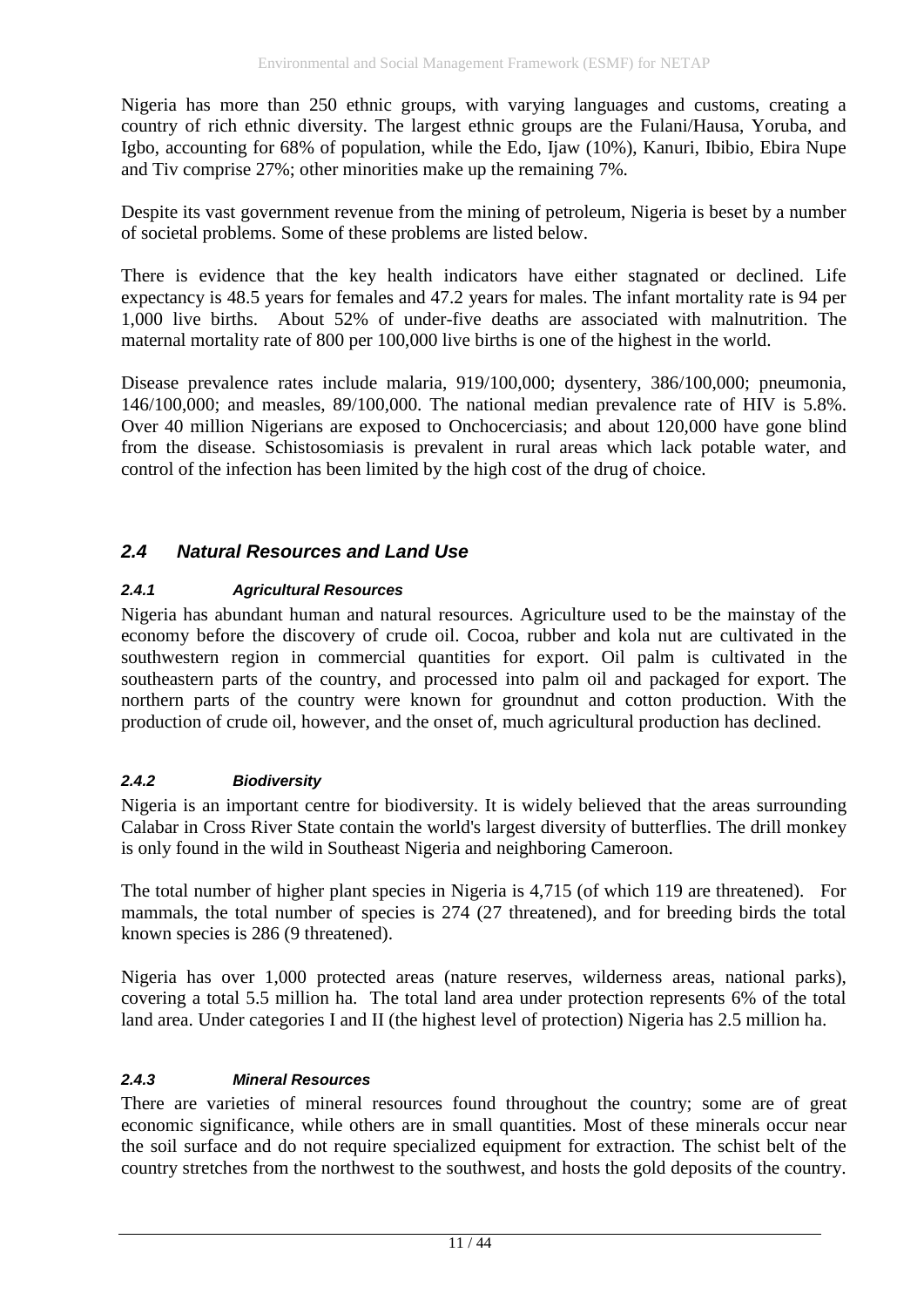The occurrence is moderate, but is mined by locals for commercial benefits. Typical sites are in Ilesha in Ekiti State.

The north-central part of Nigeria is home to precious stones like amethyst, garnet, tourmaline, aquamarine, and emerald. These gemstones are mostly found in Nasarawa and Plateau States and are mined in commercial quantities for export. Jos, in Plateau State, used to export tin worldwide, but large-scale commercial mining of this metal is no longer in progress.

Nigeria has an abundant deposit of limestone, found mainly along the Benue trough with significant deposits in Gombe and Enugu states. These two states have cement factories to serve both local and international markets. There are also occurrences of gypsum in Gombe State.

#### *2.4.4 Energy Resources*

#### *2.4.4.1 Oil and Gas*

Nigeria's oil reserves are located in the Niger Delta (both onshore and offshore). Proven reserves of petroleum stand at 17.9 billion barrels, sufficient for 24 more years of production at current levels (around 2 million barrels per day - or 3% of world production). Proven reserves of natural gas amount to 182 *tcf* (approximately 1,000 times the volume of oil reserves).

#### *2.4.4.2 Hydro Power*

The hydroelectric power stations are located in the north-central part of the country on the River Niger at Shiroro, Kainji and Jebba and have installed capacities of 600 MW, 720 MW and 540 MW respectively. These hydroelectric plants generate below their installed capacities producing an average of 111 MW, 283 MW and 225 MW respectively. There are prospects of other hydroelectric power sources Makurdi, Katsina-Allah, Zungeru and in the Mambila Plateau, Adamawa State. Other mini hydroelectric plants are being constructed to serve small communities off the national grid in a few places around the country.

#### **2.4.4.3 Coal**

There are abundant coal reserves in Enugu, Kogi and Gombe. The National Electricity Regulatory Commission (NERC) recently awarded licenses to some private firms to establish coal-fired power plants in Enugu. When these plants come on stream they will add to the total available power in the country and improve power supply. Studies are presently ongoing to establish the viability of running coal-fired power plants in other parts of the country where coal is found in commercial quantities.

#### **2.4.4.4 Solar**

Nigeria has a lot of potentials for solar energy particularly in the Northern part of the Country As stated above NERC has awarded licenses to some private firms to undergo solar energy conversion in some Northern states and when these plans come on stream will decongest the grid and serve this part of the states without having to wait for the power from the grid.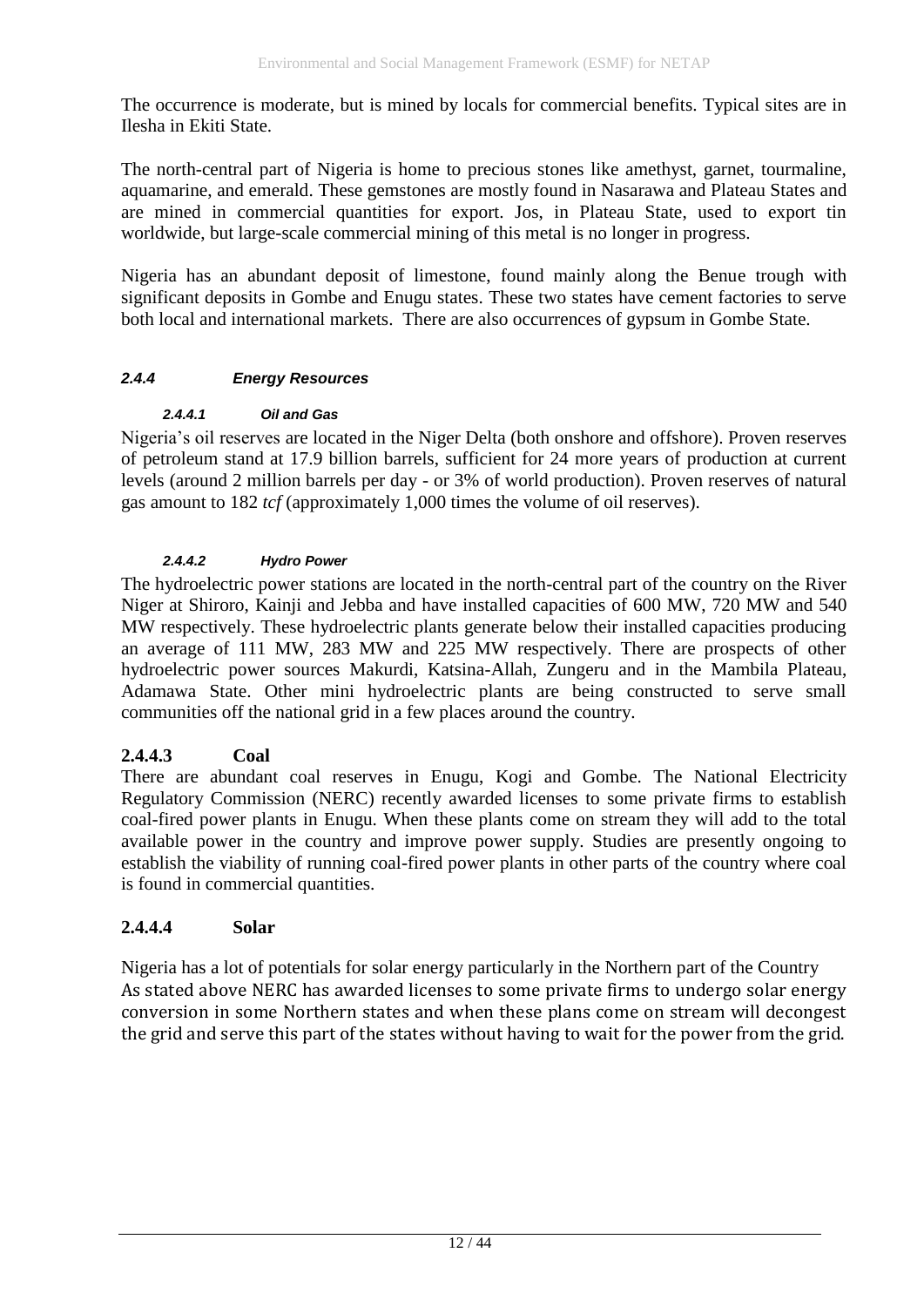### <span id="page-12-0"></span>**3.0 World Bank Safeguard Policies**

The World Bank has given increasing attention to the assessment of environmental impact of investment projects and requires environmental assessments for all projects it is to finance. Its ten safeguards policies, aimed at preventing and mitigating undue harm to people and their environment in the development process, also provide a platform for the participation of stakeholders in project design and implementation. The ten safeguard policies are:

- 1. *Environmental Assessment (OP/BP 4.01)*
- 2. *Forests (OP/BP 4.36)*
- 3. *Involuntary Resettlement (OP/BP 4.12)*
- 4. *Indigenous Peoples (OP/BP 4.10)*
- 5. *Safety of Dams (OP/BP 4.37)*
- 6. *Pest Management (OP 4.09)*
- 7. *Physical Cultural Resources (OP/BP 4.11)*
- 8. *Natural Habitats (OP/BP 4.04)*
- 9. *Projects in Disputed Areas (OP/BP 7.60)*
- 10. *Projects on International Waterways (OP 7.50)*

In this project, only the two safeguard policies mentioned below are triggered, through the rehabilitation of substation, electric power transmission and distribution infrastructure.

#### <span id="page-12-1"></span>*3.1 OP/BP 4.01: Environmental Assessment*

The NETAP is rated a category 'B' project applying the Bank screening procedures as a project for which "impacts are site-specific; few if any of them are irreversible; and in most cases mitigatory measures can be designed more readily than for Category A projects."environmental assessment is required, but OP 4.01 states that "the scope of EA for a Category B project may vary from project to project, but it is narrower than for Category A projects and full ESIAs are normally not required. However, because the specific NETAP investments are not known at this time, the OP/BP 4.01 requirement is initially met through the preparation of this ESMF. It sets out the applicable environmental management policies and regulations of the Federal Government of Nigeria (FGN) and the World Bank Group (WBG) and defines how they will be applied in the preparation and implementation of the individual investments assessments. Typically the first step is screening to determine what level of environmental assessment and thus what type of instrument is appropriate. For NETAP, there are three possibilities: a sitespecific Environmental & Social Management Plan (ESMP) for investments in Category B or II, with more limited potential impacts but still requiring some environmental or social impact studies; a generic ESMP for investment with impacts that do not vary from site to site and are managed through standard practice no matter where they are located; and an Environmental Audit for investments involving rehabilitation of existing facilities where there may be significant environmental, social, health or safety conditions that need to be addressed. Impact monitoring plans will be integral parts of the ESMPs and Audits.

#### <span id="page-12-2"></span>*3.2 OP/BP 4.12: Involuntary Resettlement*

The Bank policy on involuntary resettlement takes care of situations where people will lose property, means of livelihood or experience a change in their standard of living as a result of the implementation of a Bank financed project. This policy provides the guidance for the mode and schedule for payment of all compensations and recommends that due consultations be made with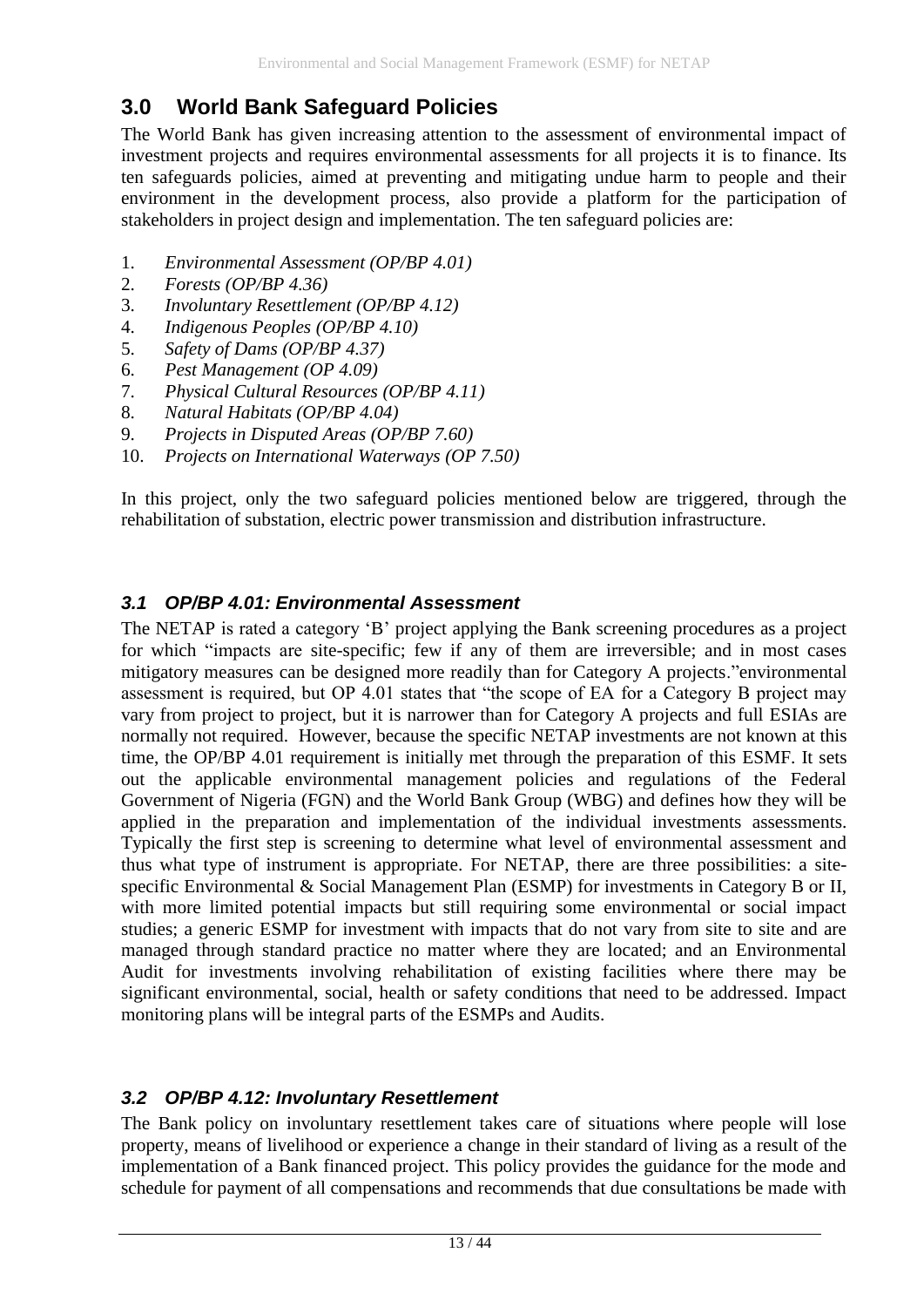all stake holders of the project before, during and after project implementation with special attention to disadvantaged groups (women, children and the disabled) within the population.

NETAP might require the acquisition of small amounts of land to improve access to substations and could also involve moving encroachers out of rights of way for existing transmission lines that are being reinforced. Since the specific investment locations and land acquisition needs are not known, the framework approach is also used to establish the procedures for compliance with OP/BP 4.12. The Resettlement Policy Framework (RPF) for this project has been prepared and is disclosed as a separate document.

### <span id="page-13-0"></span>*3.3 Environmental, Health and Safety Guidelines*

The International Finance Corporation (IFC) issued its new *Environmental, Health and Safety Guidelines* in 2007. They include general guidelines that are applicable to all projects as well as sector-specific guidelines for electricity transmission and distribution projects.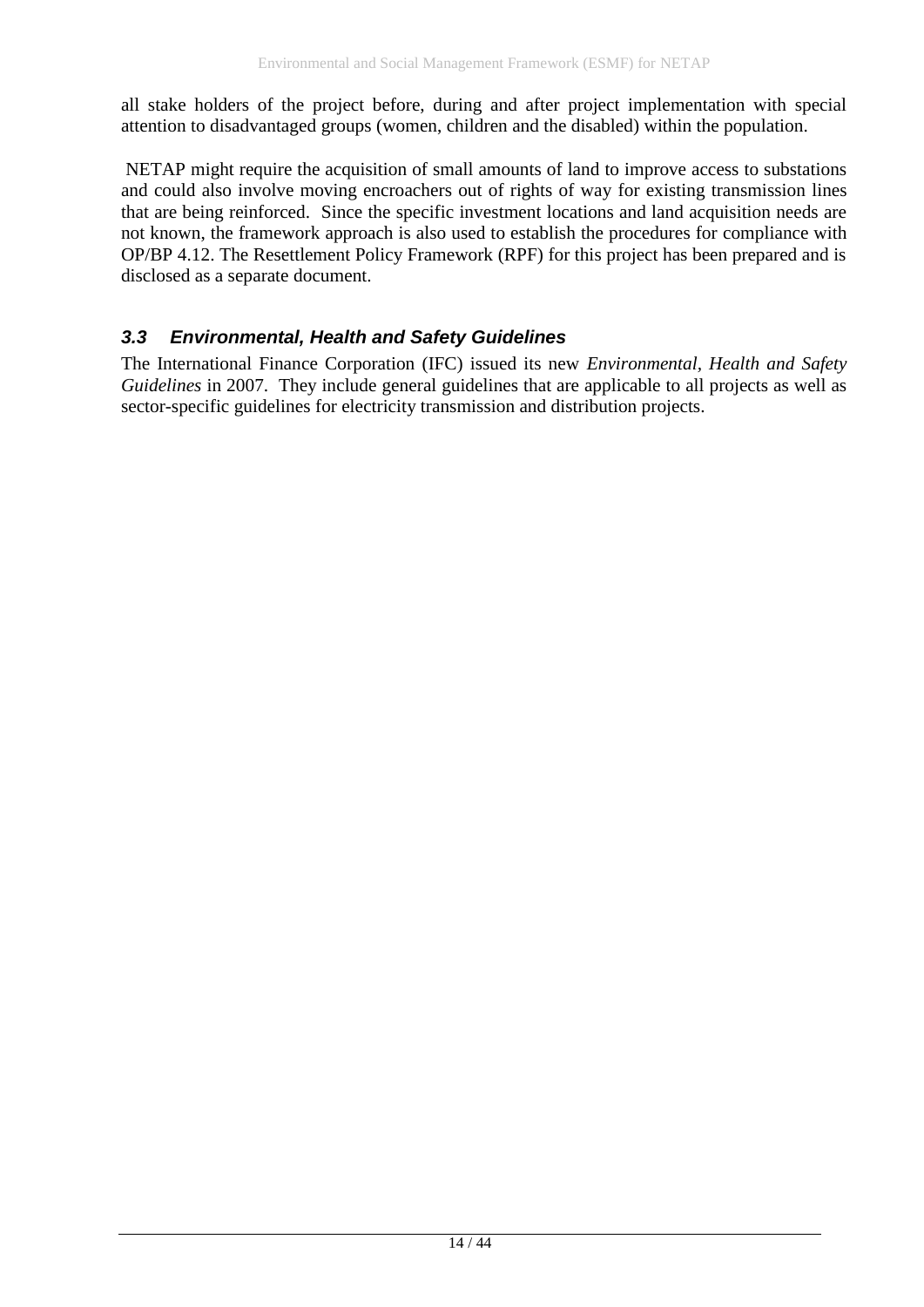### <span id="page-14-0"></span>**4 Nigeria Regulatory Framework**

Several laws and regulations apply to the energy sector in Nigeria. These include local laws as well as international treaties, acts and conventions. In this section, an overview of the laws that relate to the NETAP is given.

#### *4.1 Environmental Impact Assessment Act (Decree 86) of 1992*

<span id="page-14-1"></span>The Environmental Impact Assessment Act was established in 1992 as Decree 86. This decree requires that all projects be screened using the procedure stated in the Act to determine the kind of assessment to be carried out for the project. Under the ESMF, the Nigerian screening procedure will be applied to each individual investment that is proposed for a guarantee or financing under the NETAP, in a manner acceptable to the Bank.

The screening procedure outlined by the Federal Environmental Protection Agency (FEPA) in 1995 categorizes projects as follows:

- o Category I Projects in this category have wide scale, significant impacts and require full ESIAs
- o Category II The projects in this category require only a partial environmental assessment with focus on mitigation measures. The impacts are restricted to the project area.
- o Category III The Federal Ministry of Environment prepares the environmental Impact Statement because the project impacts mainly positively on the environment.

This Act addresses issues highlighted in the Bank's policies especially as they concern protected areas, endangered species, international waters, areas under dispute, areas of historic/archaeological importance, cultural property, and forest areas (especially mangrove forests and rainforests).

Examples of projects under the various categories are:

Category I - Power plants of more than 10 MW, nuclear generation, combined thermal cycle plants, hydroelectric power plants, and large scale transmission lines. Also included in this category are projects in sensitive areas such as: coral reefs, mangrove swamps, small islands, tropical rain forests, areas with erosion prone soils, mountain slopes, semi arid zones, wetlands of national and international significance, natural conservation areas, areas which harbor protected and endangered species, areas of unique scenery, areas of particular scientific importance, areas of historic or archaeological interest, areas of importance to threatened ethnic groups.

Category II - Small scale transmission lines, mini hydroelectric power plants, renewable energy development projects, telecom facilities, road rehabilitation, any form of quarrying or mining

Category III - recreation parks and gardens, institutional development, health programs, environmental awareness, family health programs.

None of the investments under NETAP are on the list of project types for which the Act makes preparation of an ESIA mandatory. Some may fall into Category 2, which would require review by FMEnv, but many will not.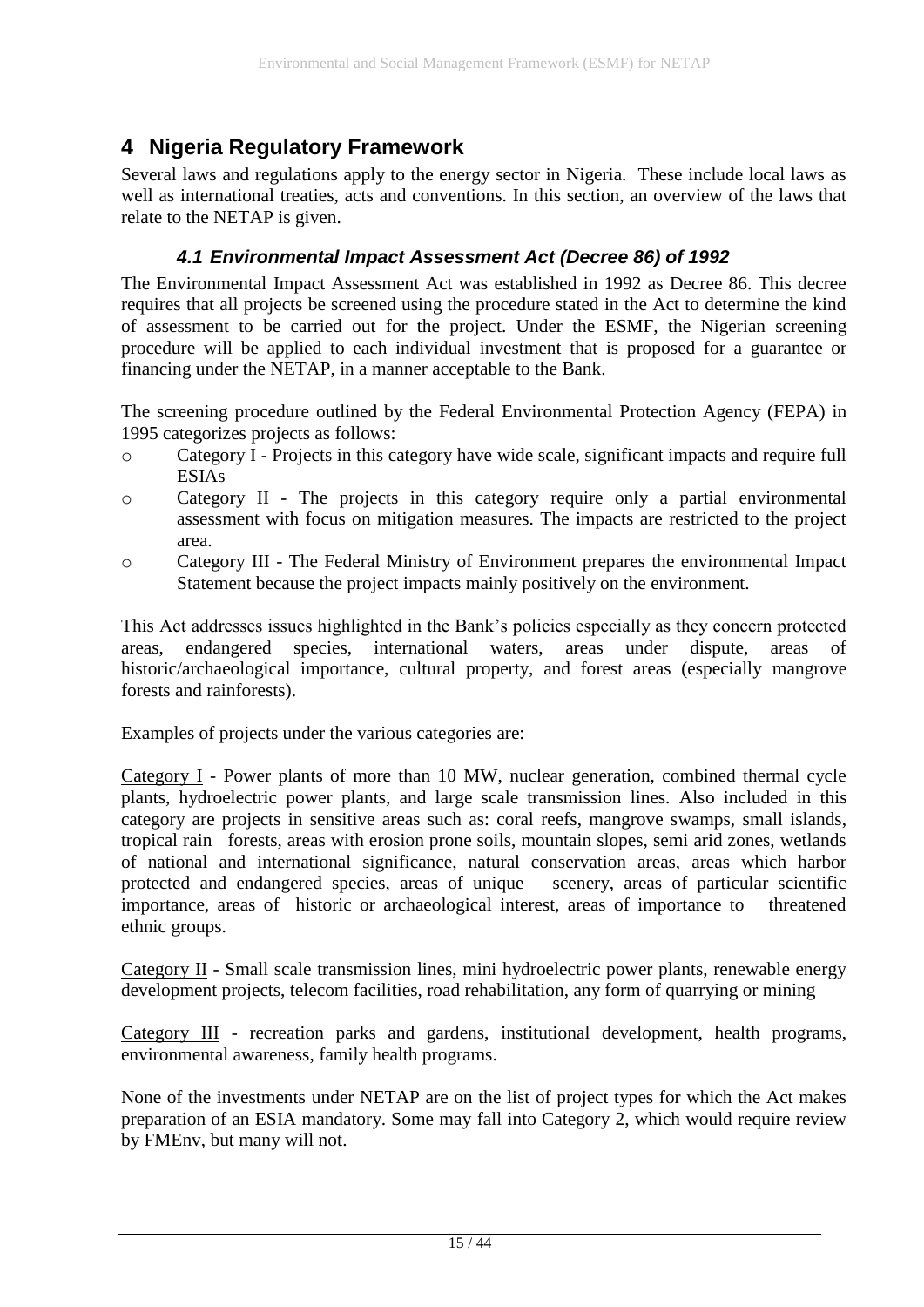The Federal Ministry of Environment is responsible for final reviews of all Environmental  $\&$ Social Impact Assessment reports. This is done by the Environmental Impact Assessment Division. All ESIA reports are displayed at selected locations and at the project site to enable stakeholders to comment and make input. Due consultation with the stakeholders is done while the ESIA is being reviewed. This division is also responsible for setting environmental standards and monitoring on behalf of government to ensure compliance.

### *4.2 Pollution Standards*

<span id="page-15-0"></span>The Federal Government has a number of legislations and guidelines to control pollution. Some of these are:

S.I.8 National Environmental protection (Effluent Limitation) Regulations, 1991 - standards for industrial discharge into public air or waters

S.I.9 National Environmental Protection (Pollution Abatement in Industries and Facilities Generating Wastes) Regulations, 1991: provides numerical Industries and effluent and emission quality (except noise).

Guidelines and Standards for Environmental Pollution Control in Nigeria, 1991: - Ambient noise standards.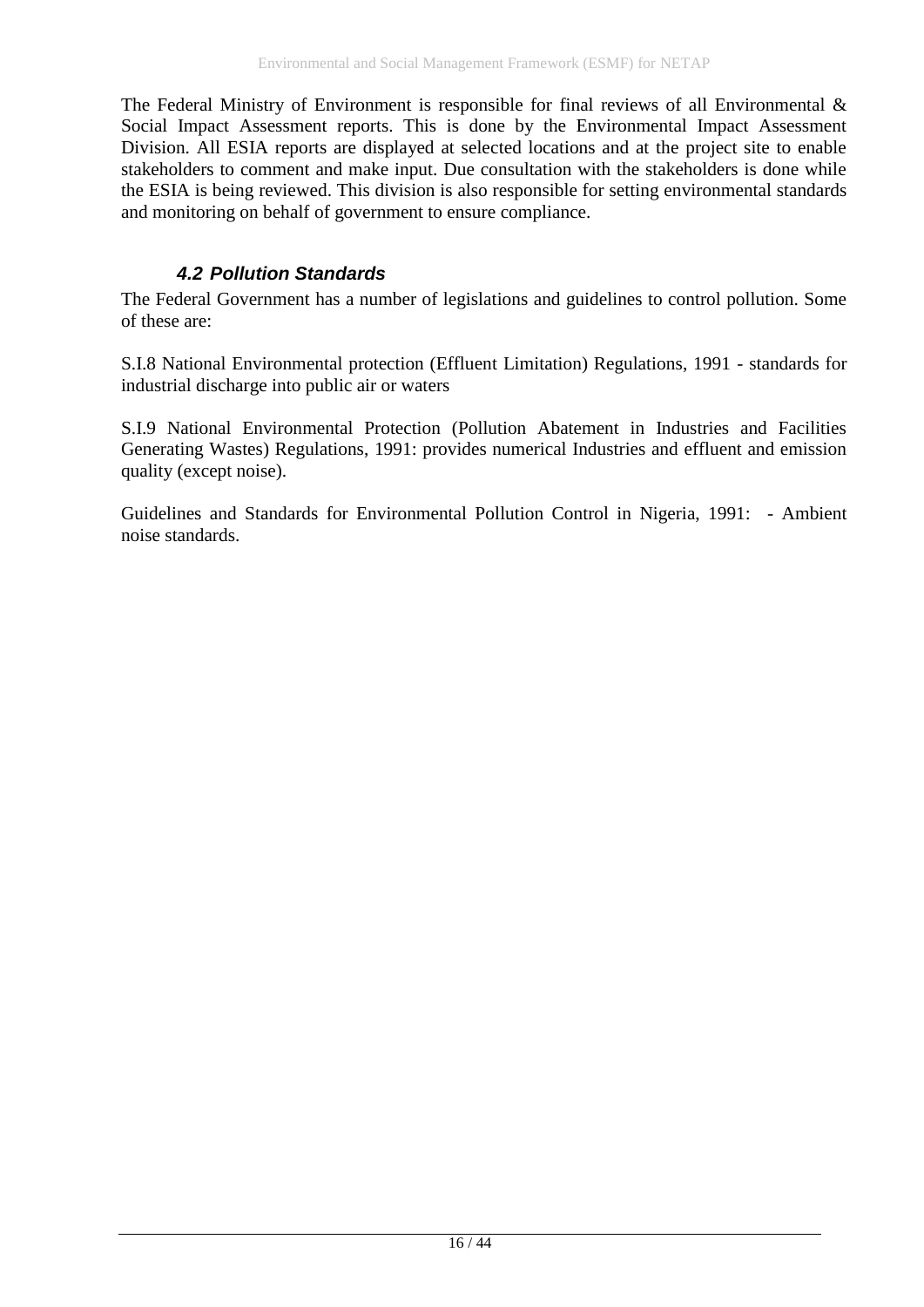#### **Nigerian Regulatory Standards**

#### **Air Quality**

| <b>Particulates</b> | <b>Black</b> | smoke | $CO \ (mq/m^3)$ |                 | NOx (ug/m <sup>3</sup> )   | $SO_x$ (ug/m <sup>3</sup> ) | Lead (ug/m <sup>3</sup> ) | Hydrocarbons (ug/m <sup>3</sup> )        |
|---------------------|--------------|-------|-----------------|-----------------|----------------------------|-----------------------------|---------------------------|------------------------------------------|
| (ug/m3)             | (ug/m $^3$ ) |       |                 |                 |                            |                             |                           |                                          |
| 1 hour: 600         | Annual       | mean: |                 | 1-hr mean: 30   | NO <sub>2</sub>            | 1-hr mean: 350              | Annual average:           | Non-methane hydrocarbon / Total          |
|                     | $40 - 60$    |       |                 |                 | 1-hr mean: 400             |                             | $0.5 - 1$                 | <b>Volatile Organic</b><br>hydrocarbon / |
| Daily: 250          |              |       |                 | 8-hr mean: 22.8 | 8-hr mean: 150             | Daily average: 260 (or 0.1  |                           | <b>Compounds</b>                         |
|                     |              |       |                 |                 |                            | ppm)                        |                           |                                          |
|                     |              |       | Daily           | average:        | <b>NOx</b>                 |                             |                           | Daily average: 160 (or 0.06 ppm)         |
|                     |              |       | 11.4            |                 | Dailv<br>average: 75 -     | Annual mean: 40-60.         |                           |                                          |
|                     |              |       |                 |                 | - 0.06<br>113.<br>or 0.04) |                             |                           |                                          |
|                     |              |       |                 |                 | ppm)                       |                             |                           |                                          |

#### **DPR Standards – Air Quality**

| Copper                                                      | <b>Cadmium</b>                                              | <b>Nickel</b>                                          | Manganese                                   | Arsenic                                                  | <b>Mercury</b>                                             | <b>Benzene</b>                       | <b>Petroche</b><br>micals       |
|-------------------------------------------------------------|-------------------------------------------------------------|--------------------------------------------------------|---------------------------------------------|----------------------------------------------------------|------------------------------------------------------------|--------------------------------------|---------------------------------|
| 20 mg/m <sup>3</sup> (from $\vert$<br>stationary<br>source) | ma/m <sup>3</sup><br>(from<br>- 40<br>stationarv<br>source) | (from<br>20<br>ma/m <sup>3</sup><br>stationary source) | -20<br>(from<br>kg/hr<br>stationary source) | $20 - 100$ mg/m <sup>3</sup> (from<br>stationary source) | 230<br>ma/m <sup>3</sup><br>(from<br>stationarv<br>source) | (from<br>kg/hr<br>stationary source) | 1,500<br>$\mu$ g/m <sup>3</sup> |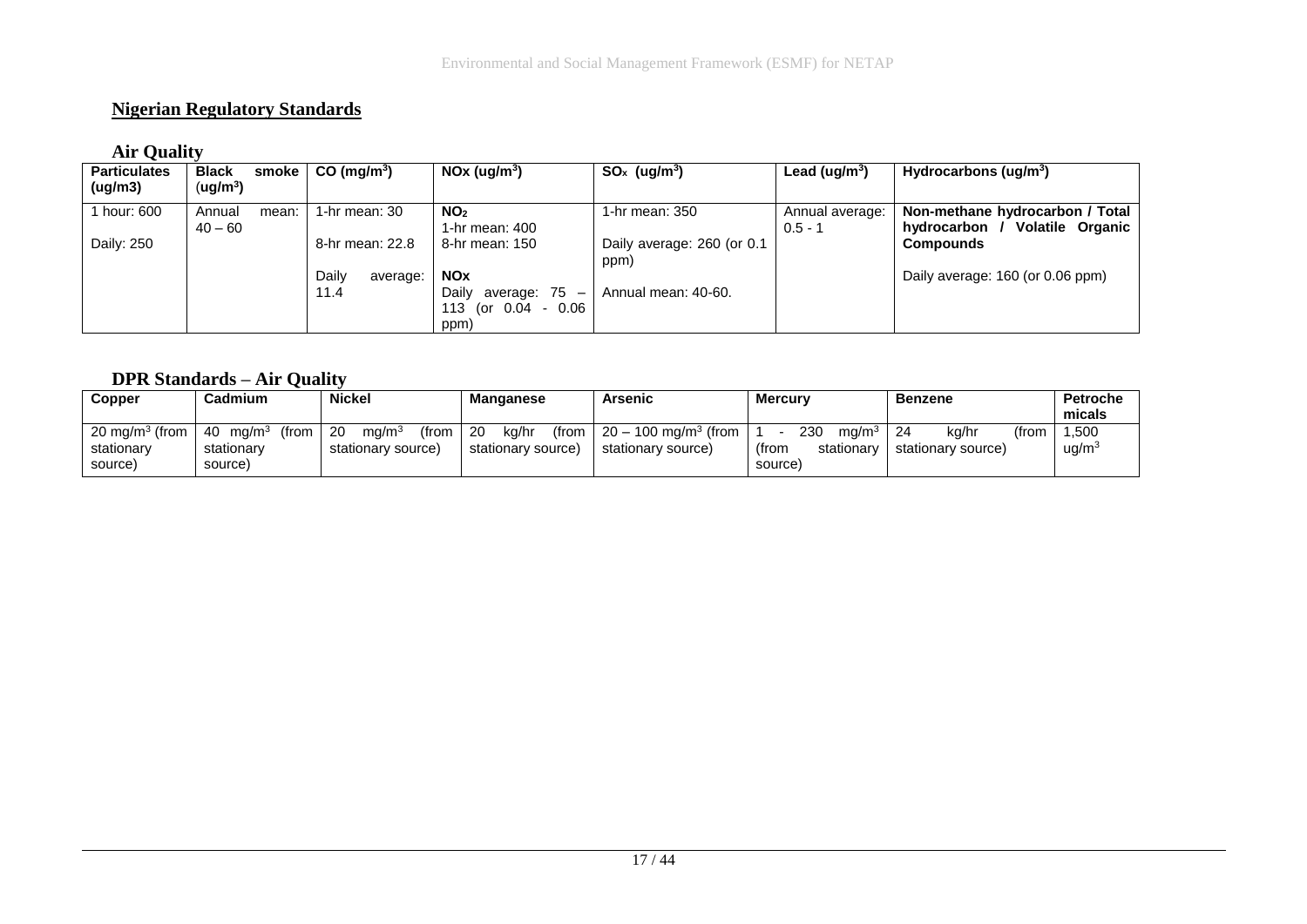|                                             | <b>Water Quality</b>               |                                                                                |                                                                                                                                   |                                                                                                                 |                                                |                          |                                              |                                          |                   |                                          |
|---------------------------------------------|------------------------------------|--------------------------------------------------------------------------------|-----------------------------------------------------------------------------------------------------------------------------------|-----------------------------------------------------------------------------------------------------------------|------------------------------------------------|--------------------------|----------------------------------------------|------------------------------------------|-------------------|------------------------------------------|
| pH                                          | <b>TEMP</b><br>$(\text{deg } C)$   | DO (mg/l)                                                                      | BOD (mg/l)                                                                                                                        | <b>Total</b><br><b>Suspended</b><br>Solids (mg/l)                                                               | Hydrocar<br>bon<br>(mg/l)                      | <b>Sulfate</b><br>(mg/l) | Iron (mg/l)                                  | Copper<br>(mg/l)                         | Cadmium<br>(mg/l) | Nickel (ug/l)                            |
| $6.5 - 8.5$<br>(treated<br>waste-<br>water) | 40<br>(treated<br>waste-<br>water) | 5<br>mq/l<br>(treated<br>waste-<br>water), 4-5<br>(sanitary<br>wastewate<br>r) | 10 mg/l (treated<br>waste-water),<br>30<br>(sanitary<br>wastewater,<br>nearshore),<br>45<br>(sanitary<br>wastewater,<br>offshore) | 30<br>(treated<br>waste-water)<br>45<br>(sanitary<br>wastewater,<br>nearshore).<br>Offshore<br>$- no$<br>limit. | 20 mg/l oil<br>and<br>in<br>grease<br>effluent | 500                      | 20<br>(discharge)<br>surface<br>to<br>water) | ا><br>(discharge<br>to surface<br>water) | $0.01$ mg/l       | ا><br>(discharge to<br>surface<br>water) |

#### **Water Quality (cont'd)**

| <b>Manganese</b><br>(mg/l)              | <b>Nitrate</b><br>(mg/l) | <b>Phosphate</b><br>(mg/l) | Zinc<br>(mg/l) | Chromiu<br>m (ug/l)  | Total<br>Hydrocarbon<br>(mg/l)         | Oil<br>and<br>Grease (mg/l)  | <b>Total</b><br><b>Dissolved</b><br>(TDS)<br><b>Solids</b><br>(mg/l) | Arsenic<br>(mg/l) | <b>Mercury</b><br>(mg/l)                   | <b>Benzene</b><br>(mg/l) |
|-----------------------------------------|--------------------------|----------------------------|----------------|----------------------|----------------------------------------|------------------------------|----------------------------------------------------------------------|-------------------|--------------------------------------------|--------------------------|
| 5 (discharge<br>surface<br>to<br>water) | 20                       |                            |                | 30<br>ug/l<br>(FMEH) | -10<br>mg/l<br>(treated<br>wastewater) | 20<br>mg/l<br>in<br>effluent | 2000<br>(treated<br>wastewater).                                     | 0.1               | 0.05<br>(discharge)<br>to surface<br>water | 0.3                      |

### **Soil Quality**

| Total petrogenic hydrocarbon (TPH) | Limit for oil and grease contamination on<br>land |
|------------------------------------|---------------------------------------------------|
| 10 ppm                             | 20 ppm                                            |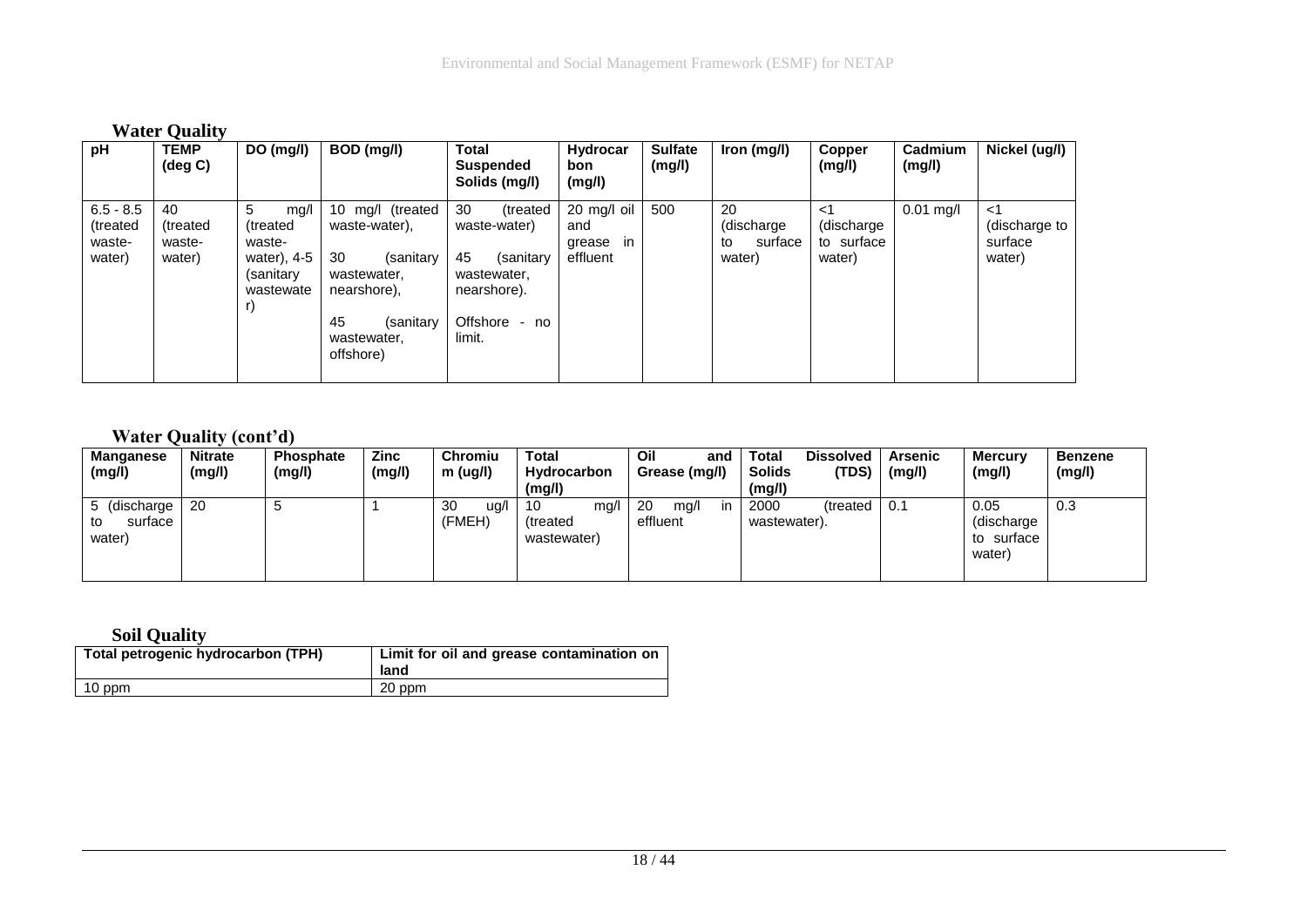#### *4.3 Land use Act of 1978 (amended in 1990)*

<span id="page-18-0"></span>The Land Use Act addresses all matters relating to land acquisition and resettlement. This Act vests all land on the Governor of each state to hold in trust for the general public. The Governor exercises control over all urban land while non-urban land is in the control of the Local Government Authority. According to this Act, statutory rights of occupancy are granted by the Governor and customary rights of occupancy are granted by the local government authority. Land administration is usually handled by the ministry of lands in the various states. Lands in the Federal Capital Territory are managed by the Federal Capital Development Authority (FCDA) but the Abuja Geographic Information System (AGIS) is the custodian of all land data in the FCT.

Based on the provisions of this Act the Governor can revoke statutory rights of occupancy in the interest of the general public. NEPA (PHCN) used to have power to acquire land for power projects but this power was lost to the reforms that brought about the implementation of the Power Sector Reform Act of 2005. TCN now has to acquire land like every other individual or organization as provided by law and adequate compensation now has to be paid where resettlement issues are involved. The RPF covers land acquisition in detail.

#### *4.4 International Conventions and Treaties Ratified by Nigeria*

<span id="page-18-1"></span>Nigeria has ratified a number of international conventions pertinent to land administration, environmental protection and human rights. The awareness on climate change and global warming has impacted positively on the FGN and Nigeria is also a party to many Conventions and Treaties on climate change and global warming. Some of these conventions are:

- Convention on Wetlands of International Importance, especially as Waterfowl Habitat (Ramsar Convention) 2001
- ILO 2001(R164, C155) Workplace Health & safety/Workplace hazards
- Gulf of Guinea Large Marine Ecosystem Project (GOG-LME) 1999
- United Nations (UN) Convention on Biological Diversity 1994
- International Oil Pollution Compensation Fund 1992 (IOPC Fund), London, 1992
- UN Framework Convention on Climate Change, 1992
- **Convention on the Control of Trans-boundary Movements of Hazardous Wastes and their** Disposal (Basel Convention) 1989
- Montreal Protocol on Substances that Deplete the Ozone Layer
- Vienna Convention on the Ozone Layer 1985
- UN Convention on the Law of the Sea (UNCLOS), Montego Bay, 1982
- Convention for Co-operation in the Protection and Development of the Marine and Coastal Environment of the West and Central African Region (Abidjan Convention) 1981
- Protocol Concerning Cooperation in Combating Pollution in Cases of Emergency in the West and Central African Region, 1981
- Convention Concerning the Protection of the World Cultural and National Heritage (World Heritage Convention), Paris, 1975
- Convention on the Prevention of Marine Pollution By Dumping of Wastes and Other Matter, 1972 (amended 1992)
- African Convention on Conservation of Nature and Natural Resources, 1968
- Turtles of the Atlantic Coast of Africa, 1999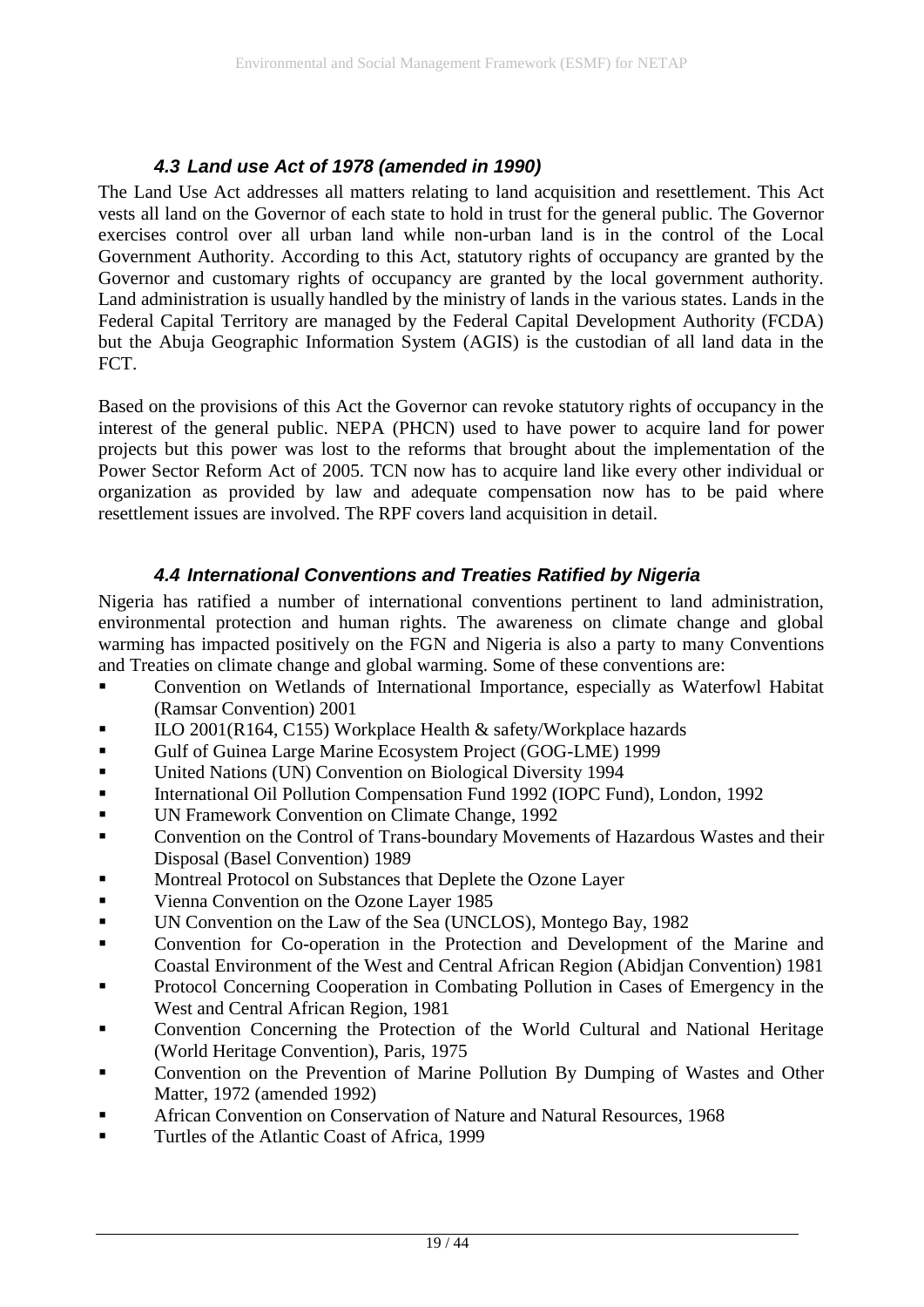### <span id="page-19-0"></span>**5 Description of the Nigeria Energy Sector**

#### <span id="page-19-1"></span>*5.1 Reforms in the Energy Sector*

The Federal Government of Nigeria has made several efforts aimed at overhauling the electricity sector. The most significant of these is the enactment of the Power Sector Reform Act (2005) which unbundled NEPA (PHCN) into eighteen separate companies, brought in private sector participation, additional investments in generation projects through the National Integrated Power Project (NIPP) with an estimated 2,700 MW to be added to the national grid, established a regulatory agency to act as watchdog of the electricity sector (e.g. NERC). The rural Electrification Agency was also set up to enhance rural access to electricity. The government also developed renewable energy blueprints to source alternative off-grid sources of power.

These efforts were rewarded PHCN with increased revenue collection from about N 2.8 billion to about N 7.7 billion, improved reliability of supply, reduced system losses and resulted in an overall increase in the number of metered customers from about 40% of the population to 67%. There is still a wide gap between the total energy generated (about 2,200 MW in 2008) and the estimated demand (about 10,700 MW) and most of the policies needed to regulate the sector are still developing. The sector also has inadequate transmission and distribution infrastructure to cope with the anticipated additional generated capacity and demand. The Banks effort in bridging this gap in Nigeria through NTDP, NEDP, NEGIP and now NETAP is most commendable.

#### <span id="page-19-2"></span>*5.2 Sector Institutions*

#### *5.2.1 Federal Ministry of Power*

The Federal Ministry of Power was established to oversee the power sector.

#### *5.2.2 National Electricity Regulatory Commission (NERC)*

The National Electricity Regulatory Commission was established by the implementation of the Power Sector Reform Act (2005). NERC, by this Act is charged with the responsibility of regulating the activities of the electric power sector. As part of its functions, the commission is to set rules and regulations and also enforce them. NERC also issues licenses and ensures compliance with market rules and other operating guidelines. The commission is headed by a chairman and is assisted by a vice-chairman together with other commissioners.

#### *5.2.3 Transmission Company of Nigeria (TCN)*

TCN is the only successor company under PHCN. PHCN formerly called NEPA, used to be the sole electricity utility in Nigeria responsible for electric power generation, transmission and distribution. The change in name to PHCN was effected by the implementation of the Power Sector Reform Act (2005). This Act unbundled NEPA into six generating companies (GenCos), eleven distribution companies (DisCos) and one Transmission Company of Nigeria (TCN). These companies were initially government-owned parastatals but all except TCN have been privatized. The transmission company of Nigeria is responsible for the transmission of electric power from the generating stations to the Discos through the national grid. This company is responsible for maintaining the national grid and wheeling energy to the distribution companies. The Transmission Company is headed by a CEO with head office in Abuja. The CEO oversees eight transmission regions (Lagos, Benin, Enugu, Port Harcourt, Osogbo, Shiroro, Kaduna & Bauchi), each headed by a Regional Transmission Manager (RTM) and thirty-five transmission substations/work centers, each headed by a Work Centre Manager (WCM). The WCM is responsible for the day-to-day running of the transmission substation but reports to the RTM who also reports to headquarters.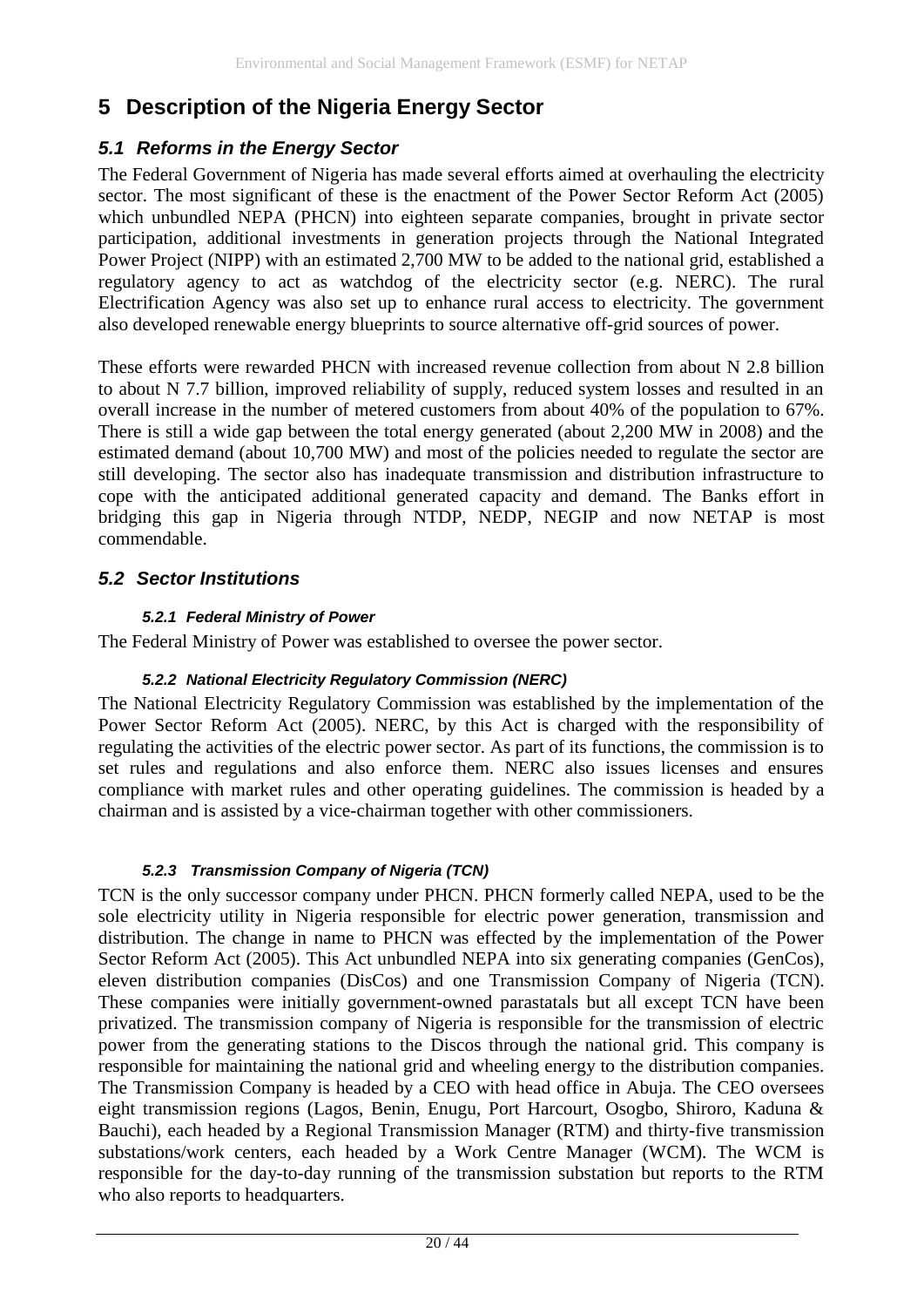TCN has an environment department (ERSU-TCN) which was set up as part of the investments under NTDP. They are responsible for ensuring compliance with environmental regulations in TCN such as environmental assessment and management of projects sites health and safety. The present TCN management has updated the unit to full Health, safety & Environment during their restructuring process in 2013. However, the HSE unit lacks capacity in terms of staff strength and training.

#### *5.2.4 Rural Electrification Agency*

This agency was established by the Power Sector Reform Act to regulate the expansion of electricity to rural areas. This is in view of the fact that the various distribution business units will eventually become individual companies and there will be need for a body to act as an umpire to set rules and enforce compliance in rural electrification. This agency is funded through 'Rural Energy Fund'.

#### *5.2.5 State Ministries*

At the State levels, the state ministries for environment are responsible for all environmental issues (see also section [9.2\)](#page-34-0) that concern their indigenes. There are ministries for youth and social development that handle social issues pertaining to welfare. These work in collaboration with the ministries for land and survey to handle issues pertaining to resettlement and land acquisition.

#### *5.2.6 Distribution Companies (DisCos)*

The unbundling of NEPA initially gave birth to eleven distribution companies corresponding to the eleven distribution zones in the country (a new zone has been calved out of Lagos). These distribution companies also have some degree of autonomy and at present are government parastatals that are expected to become privately owned. The distribution companies purchase power from Gencos and sell it to the consumers. It is expected that as time goes on and especially with projects being supported by the Bank, the DisCos will have their Environmental Units to manage the environmental and social issue involved with their operations. Such issues might equally be outsourced out if it is the general opinion that such related issues are not core areas in the DisCos operations.

#### *5.2.7 Other Sector Institutions/Policies*

#### *5.2.7.1 The Electric Power Implementation Committee (EPIC)*

This committee was established by the National Council on Privatization (NCP) to carry out the synchronization, coordination and monitoring of all activities leading to restructuring and privatization of the electric power sector. The duties of EPIC include: formulation of blueprints for the reformation of the electric power sector; formulation and review of policies aimed at entrenching a vibrant and transparent power sector; source for sustainable private sector involvement in the power sector; and supervise the activities of all government agencies involved in the activities leading to the final privatization of NEPA.

#### *5.2.7.2 National Electric Power Policy*

In March 2001 the Federal Government approved an Electric Power Policy put together by EPIC to serve as a guide for the power sector reform process. This policy divides the reform process into Transition stage (coming on stream of Project Implementation Plans (PIPs), Emergency Power Providers (EPPs), restructuring and unbundling of NEPA and privatization of selected DisCos), Medium Stage (post privatization of NEPA – energy trading between GenCos, TCN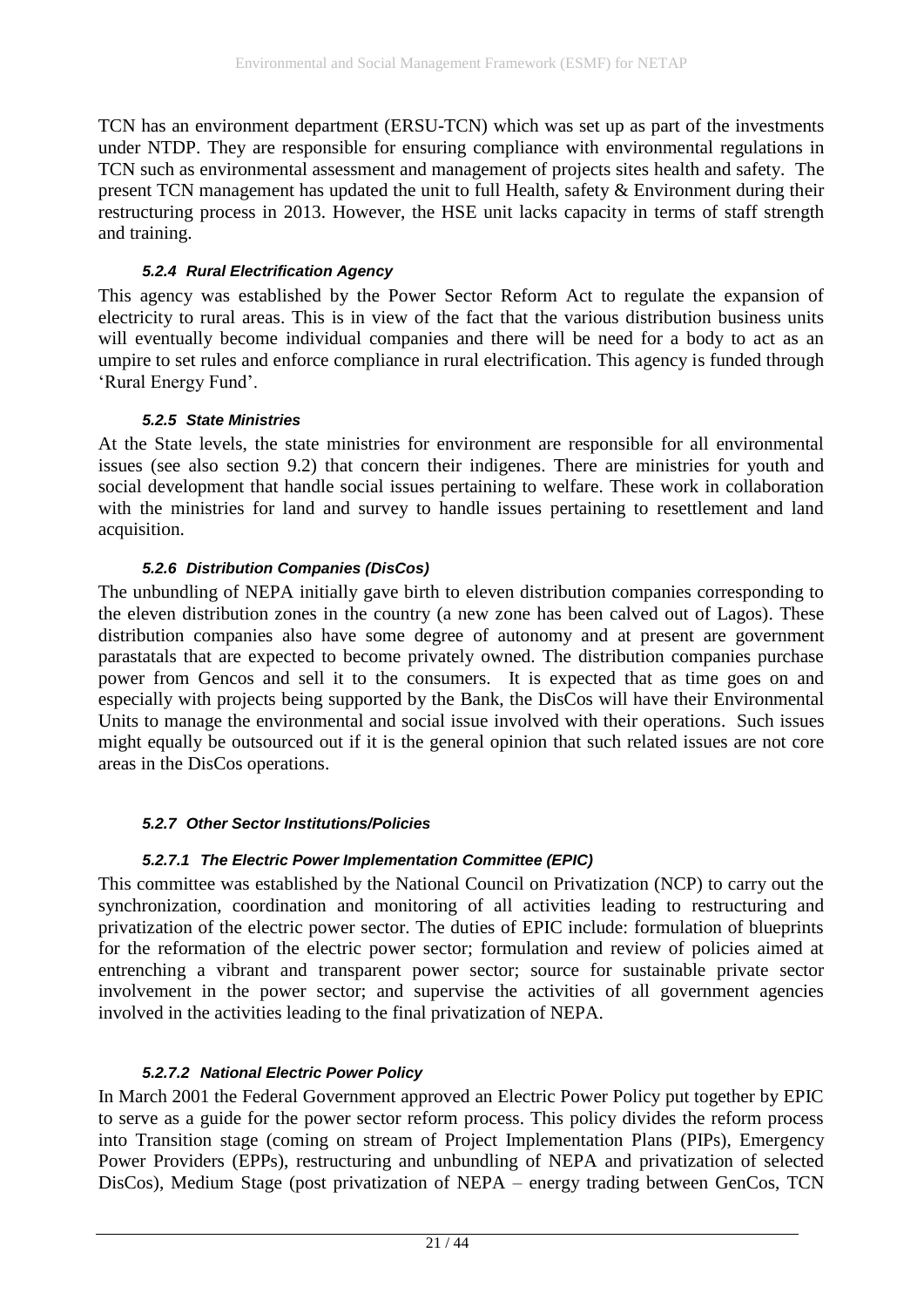and DisCos) and Long Run (competitive market and competitive pricing of energy to ensure the sustainability of investments by private sector. All Generating, Transmission and Distribution companies are expected to be fully privately owned as time goes on).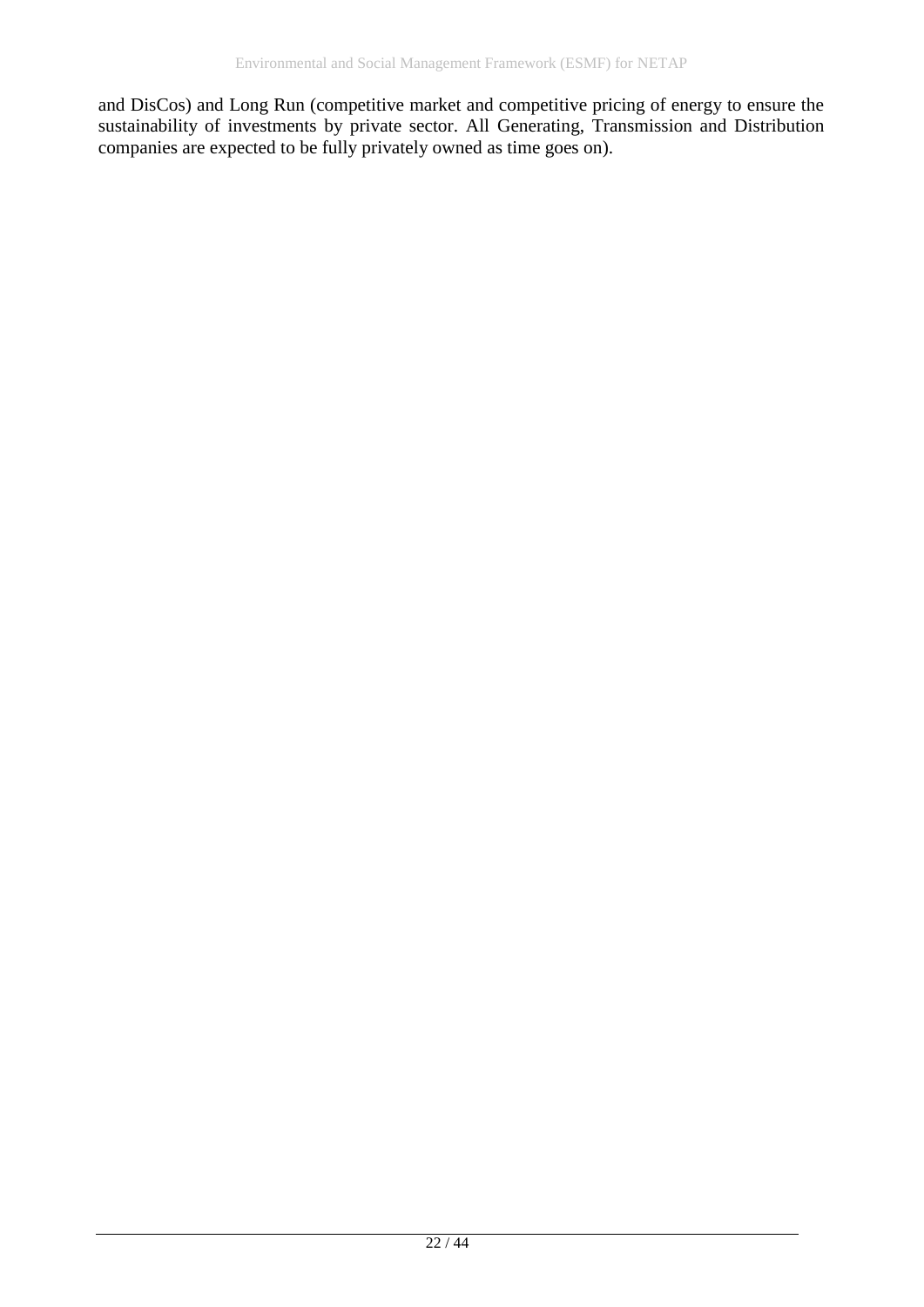### <span id="page-22-0"></span>**6 NETAP Investment Project Description**

#### A. Concept

The proposed Nigeria Electricity Transmission Project (NETAP) would channel concessional public financing to critical parts of the supply chain which are unlikely to be fully financed from private sources. It complements private investments and investments from the FNG's own resources. The proposed project would support investments to rehabilitate and reinforce existing substations and transmission lines in the transmission network. The proposed NETAP will also provide targeted technical assistance and capacity building support to the FGN agencies to support the implementation of the Project.

#### B. Description of Project Components

**Component 1: Transmission Network Improvement (US\$284 million).** NETAP will finance investments selected from the assets identified in Package 1 of the TCN Investment Plan. Subcomponent 1(a) will finance investments for brownfield sub-stations, as well as associated equipment and costs of implementation, in order to expand the grid capacity to 10,000 MW and to provide reliability to the system. Subcomponent 1(b) will finance the upgrading of two specific transmission lines.

> (a) *Sub-Component 1(a): Upgrading and reinforcing substation* **(US\$272 million)**. IBRD support will finance investments grouped by geographic locations to reduce interdependence and increase efficiency in implementation. Specific target zones include: (i) the North and Center, reinforcing Kaduna-Kano-FCT Axis; (ii) the South-West including the Lagos network; (iii) the South reinforcing the Delta area network; and (iv) the North East with reinforcement of capacities in this area. Support would be geared towards underpinning key potential 'growth poles' in the country for access enhancement and job growth.

> (b) *Sub-Component 1(b): Transmission lines reinforcement* **(US\$12 million)**. NETAP will finance transmission reinforcement to improve the power delivery and network reliability on the 132 kV transmission grid in Kwara State, with a 50 MW of wheeling capacity increase.

**Component 2: Grid Management (US\$50 million)**. Complementary to the TSP investments under Components 1, this component will support improvements to efficient management of the increased national grid infrastructure. Support would be provided for a subset of investments identified in the TCN Investment Plan for the SO and the MO, supporting the development of an independent system operator (ISO), such as: integrated operation of the power system, restoration and expansion of the SCADA system, and tele-communication equipment.

**Component 3: Capacity Building and Technical Assistance (US\$30 million)**. This Component will support much needed capacity building and technical assistance activities at key sector institutions and other relevant stakeholders in order to ensure that the implementation of reform program is successfully carried out. The support provided under this Component will not only assist in implementation of the investments identified under NETAP, but will benefit the sector as a whole with the overall goal of scaling-up energy access in Nigeria. Capacity building and TA activities will be identified during project preparation to be complimentary to ongoing support from other donors. This will also include support for review of various public private partnership (PPP) arrangements, including build, own, operate, and transfer (BOOT) type arrangements to leverage the use of public funds.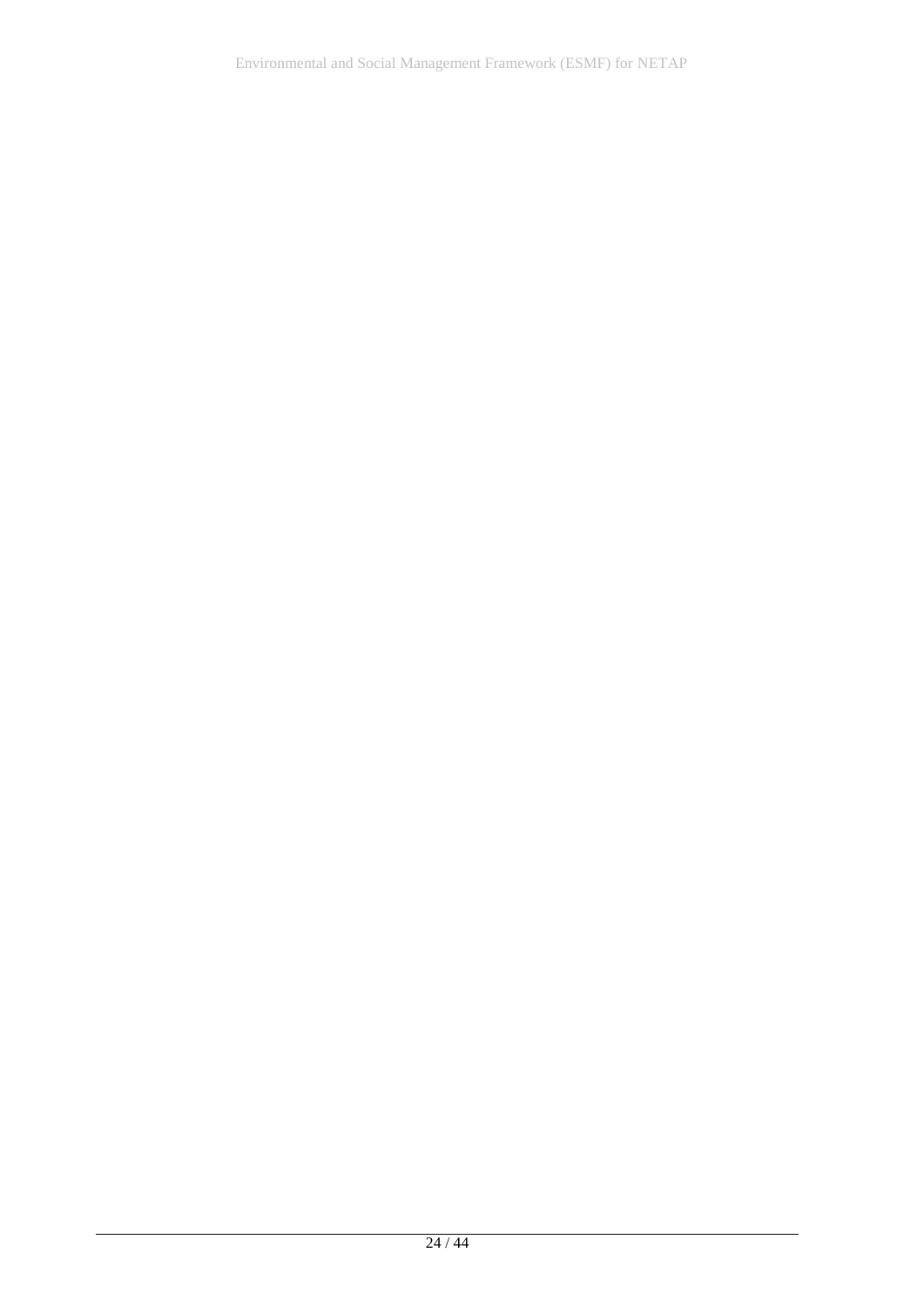### <span id="page-24-0"></span>**7 Safeguards Preparation, Review and Approval Process**

This section describes the environmental and social management procedure that will form part of the preparation for due diligence on prospective investments for NETAP support. Compliance with this procedure will constitute part of the evaluation methodology for proposals. This procedure incorporates guidelines and requirements from the Federal Ministry of Environment of Nigeria and the World Bank's OP 4.01. The steps in the process are project screening, environmental studies and document preparation, ESIA review and approval, and oversight of implementation. Stakeholder consultation is an integral part of the preparation process, and public disclosure and comment are necessary prior to the decision to approve or reject a proposed investment on the basis of environmental and social information.

**Screening;** The screening decision has three parts: (a) the assignment of the environmental assessment category, (b) the determination of the safeguards instrument(s) that should be prepared, and (c) the identification of applicable safeguards policies.

a) The first step is to assign an Environmental Category for the investment. The proponent should propose the category, using the criteria discussed below. The ERSU of the Project Management Unit (PMU), in conjunction with the Federal Ministry of Environment, will review and confirm or modify the category, based on the description of the proposed activity and findings from field visits. Most investments in NETAP are likely going to fall into World Bank Category B, and FGN Category 2 or less, depending on the type and scale of the activity, environmental and social conditions in the affected area and location. In case the categorization is split, the more stringent category will apply. [Table 1](#page-25-0) [below](#page-25-0) provides guidance for screening based on the scale and type of project and the potential impacts that can be envisioned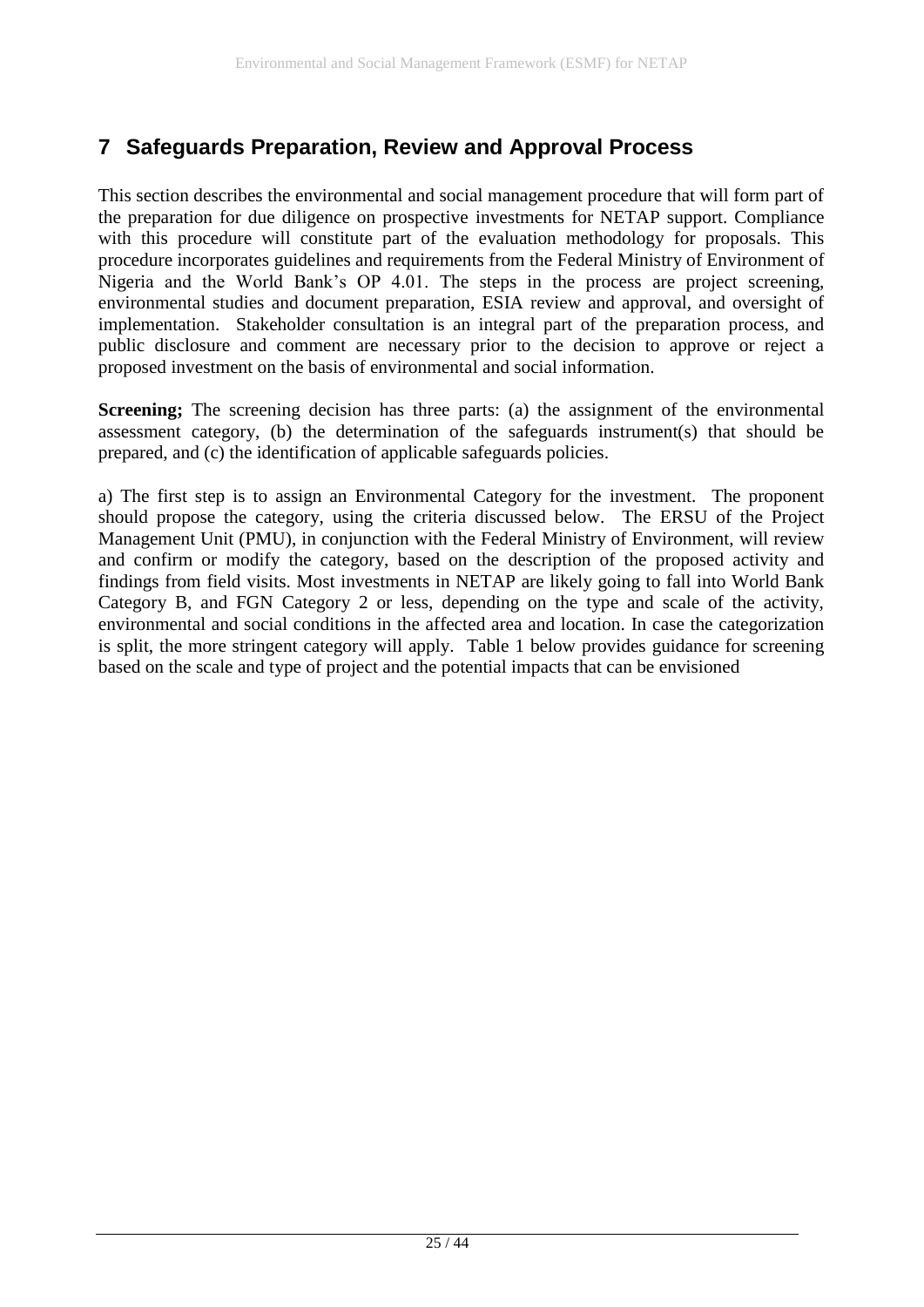| <b>Project Type</b>                                | <b>Potential</b><br><b>Major</b>                                  | <b>Environmental Category</b>                     |
|----------------------------------------------------|-------------------------------------------------------------------|---------------------------------------------------|
|                                                    | <b>Social</b><br><b>Environmental</b><br>and<br><b>Concerns</b>   | <b>Safeguards Instrument</b>                      |
|                                                    |                                                                   |                                                   |
|                                                    |                                                                   |                                                   |
|                                                    |                                                                   |                                                   |
|                                                    |                                                                   |                                                   |
|                                                    |                                                                   |                                                   |
|                                                    |                                                                   |                                                   |
|                                                    |                                                                   |                                                   |
|                                                    |                                                                   |                                                   |
|                                                    |                                                                   |                                                   |
|                                                    |                                                                   |                                                   |
|                                                    |                                                                   |                                                   |
| of<br>Upgrading<br>existing<br>Transmission<br>and | of<br>affected<br>Resettlement<br>settlers, damage to habitat and | B/II                                              |
| <b>Distribution lines</b>                          | infrastructure by construction                                    | Site-specific<br>generic<br>or                    |
|                                                    | vehicles, temporary disruption                                    | <b>ESMP</b>                                       |
|                                                    | of business                                                       |                                                   |
| Reinforcement or upgrading                         | Minimal<br>impacts; may<br>be<br>of                               | B/II                                              |
| of existing substations                            | "legacy"<br>issues<br>environment, safety or health               | Generic ESMP; preliminary<br>audit if appropriate |
|                                                    |                                                                   |                                                   |

<span id="page-25-0"></span>**Table 1: Likely NETAP Investment Types, Major Environmental and Social Concerns and Probable Category**

b) The second step is a decision on the safeguards instrument(s) that are necessary. [Table 1](#page-25-0) [above](#page-25-0) provides an indication, but in many cases the decision depends, as noted there, on the scale and location of the project. *The proponent of an investment is encouraged to propose the safeguards instrument, but PMU will review and confirm*. FMEnv. and the Bank should be consulted when there are questions of EA category or appropriate safeguards instrument.

Rehabilitation of existing facilities will require environmental audits. Two levels of audit are commonly used – a preliminary audit to identify obvious problems for consideration at the feasibility study stage and to determine the scope of a detailed audit, which is the other level. The preliminary audit may be sufficient for relatively uncomplicated facilities without major problems, such as substations. A detailed audit includes an action plan for the remedial work. If the rehabilitation work is extensive, involving delivery, installation, and disposal of major pieces of equipment, an ESMP will also be necessary.

Any investment involving land acquisition will trigger OP 4.12 and will likely need proponents to prepare an abbreviated or full RAP in addition to environmental impact management documents. The RPF for NETAP and governs the preparation and implementation of RAPs.

c) The third step is to determine which of the Bank's safeguards policies that are triggered in general for NETAP may be triggered by the particular investment and what is required to comply with each triggered policy. This determination is subject to review by PMU and the Bank. Further information on these policies is available on the Bank's website, [www.worldbank.org.](http://www.worldbank.org/)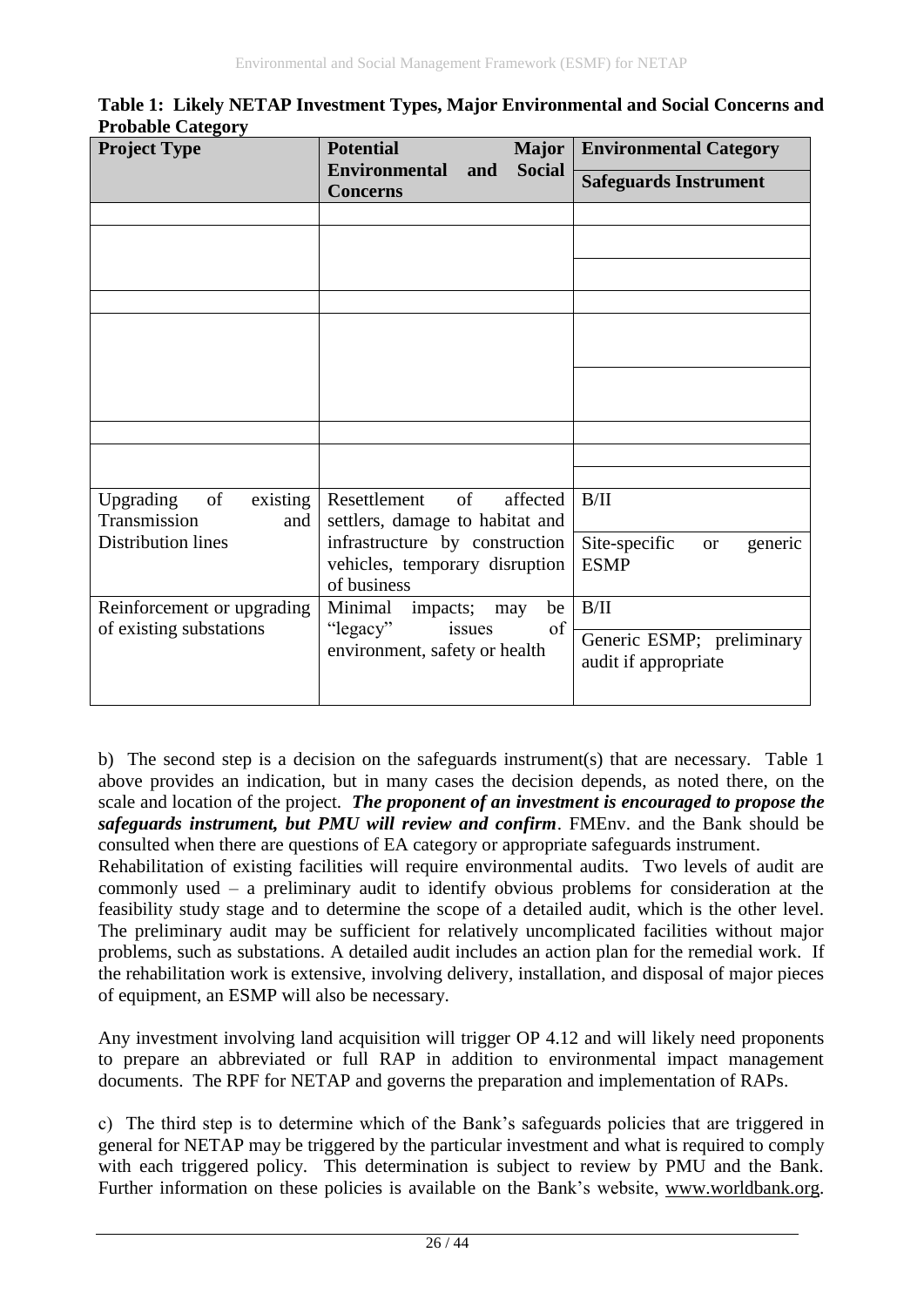$\Box$  Annex 3 contains information to help the potential operators determine which of the following Bank safeguard policies may be triggered by their investment;

1. Environmental Assessment (OP4.01, BP 4.01, and GP 4.01) (Always Applies)

- 2. Involuntary Resettlement (OP/BP 4.12)
- *NB: If any of the Bank safeguards policies are triggered by an investment, the operator will modify the design, implementation, operation, maintenance and decommissioning phases to ensure that the investment satisfies the requirements of that particular policy.*

#### **Preparation of Environmental & Social Impact Assessment (ESIA) and Environmental & Social Management Plan (ESMP)**

Preparation of the applicable safeguards instrument is the responsibility of the investment proponent/sponsor, in this case, TCN. For reinforcement or upgrading of existing transmission lines and stations that require site-specific ESMPs, proponents will oversee ESMP preparation by engaging Consultants.

ESMPs must cover the minimum content specified in Article 4 of the Decree as well as in OP 4.01.

**Environmental Audits:** Where a project involving significant retrofitting or upgrading of an existing facility is being considered, an environmental audit should be carried out as part of the preparation for the upgrading, and this audit can provide the main documentation necessary for the environmental assessment. (All other relevant requirements of OP 4.01 must also be taken into consideration, particularly in relation to consultations, which is not usually part of the audit.)

In an industrial context, the overall objective of an audit is to understand the scale and sources of the pollution problems at a facility or in a defined area and to set out the options available for dealing with those problems. There is often a staged process of investigation in which each stage is narrower in scope but more detailed than the preceding one. An initial assessment – a "preliminary audit" as planned for NETAP -- can be relatively quick, drawing on readily available sources, including site interviews, and providing an overview of the actual or suspected sources of pollutants and the extent of their impact. This overview can be carried out during project definition or at a scoping stage and provides a basis for further detailed investigations or for defining priorities for action. A useful function of the initial assessment is to describe data availability and needs and to indicate where site sampling and monitoring might be costeffective.

A full site audit is detailed, requiring careful site inspections (perhaps including sampling and testing) and review of past and present production processes, as well as pollution emissions and control measures. **The audit should also clarify the legal and regulatory framework, licensing agreements, corporate policies, and management structures and priorities that affect the environmental performance of the plant. In many cases, relevant technical and environmental standards for performance may be ill defined or may not exist, and professional judgments will have to be made as to the appropriate benchmarks**. However, it is essential that the standards or emissions limits proposed for the plants to be clearly defined and that the rationale for their selection be given. If full new plant requirements appear unachievable with the current plant, the audit should address what might be acceptable as realistic interim requirements.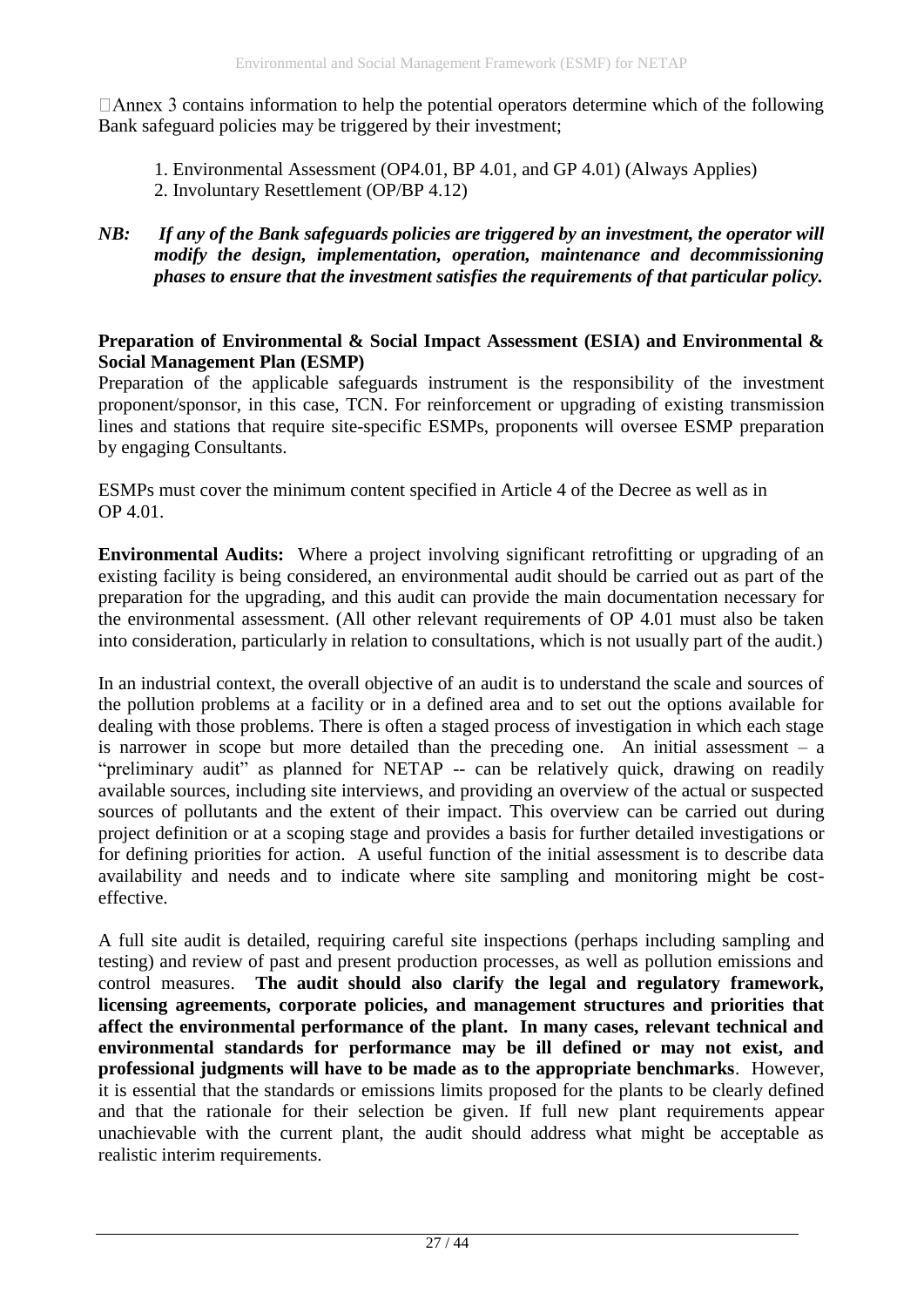The audit should provide a list of recommended actions, in terms of increasing cost-effectiveness in addressing the critical environmental issues. This list should include interim and long-term targets and a timetable for achieving them, together with an indication of the investments and other resources (human, information, and so on) that would be required. More details on audits are available in the World Bank Group *Environmental, Health and Safety Guidelines.*

**Public Disclosure and Consultation:** According to Nigerian law and World Bank OP4.01, publicconsultation is required as part of the ESIA and/or ESMP process. Section  $\Box$ Annex 1 [below](#page-37-0) has a summary of consultations undertaken under NETAP so far,

.

For NETAP, safeguards work on investments entails an initial consultation of affected populations and interested NGOs as well as relevant agencies of federal, state and local governments, to inform them about the proposed activity and solicit recommendations, questions and concerns to be addressed in environmental and social assessment. Once drafts of safeguards documents are completed, they must be disclosed. Both Nigeria and the Bank require public disclosure of ESIAs, ESMPs, and RAPs. The Bank's requirements are the most detailed and, to comply with them, safeguards documents for NETAP investments will be disclosed in the same way as the ESMF and RPF – that is, at public locations in the area affected by the project as well as in appropriate State and Federal agencies, and at the Public Information Center at the World Bank office in Abuja and the InfoShop at Bank Headquarters in Washington. It is a policy of the Bank that consultations and disclosure should be in form and language accessible to the stakeholders, and that consultation should continue throughout project implementation. Proceedings and results of consultations are to be summarized in the final versions of safeguards documents.

All stakeholders, other agencies, NGOs, should be afforded the opportunity to review and comment on the documents disclosed. Following a time period adequate for the review of those documents, which for NETAP is defined as 30 calendar days for Category B investments, a second consultation is required, after which final comments are received and final documents are prepared and disclosed.

The provision for public participation in the Nigerian EIA decree gives the public the right to comment after the submission of a draft final ESIA report, where they can comment within 21 working days. However they do not have an opportunity to comment on the screening report of any of the projects subjected to full ESIA. There have been an improvement in awareness of the right to public participation that is embedded in the FMEnv administered EIA legislation. Concerned stakeholders will be informed through disclosure of this ESMF that they have broader rights and opportunities under the World Bank procedures to be consulted on NETAP investments in addition to the 21-day comment period that applies in FMENV processing.

Nothing in this discussion of consultation and disclosure is meant to preclude more frequent consultation between interested stakeholders and investment proponents or their consultants. In fact, ongoing consultation is desirable and encouraged, either formally or informally. This has proven to be particularly valuable in establishing effective relationships with communities surrounding power plants and substations in Nigeria.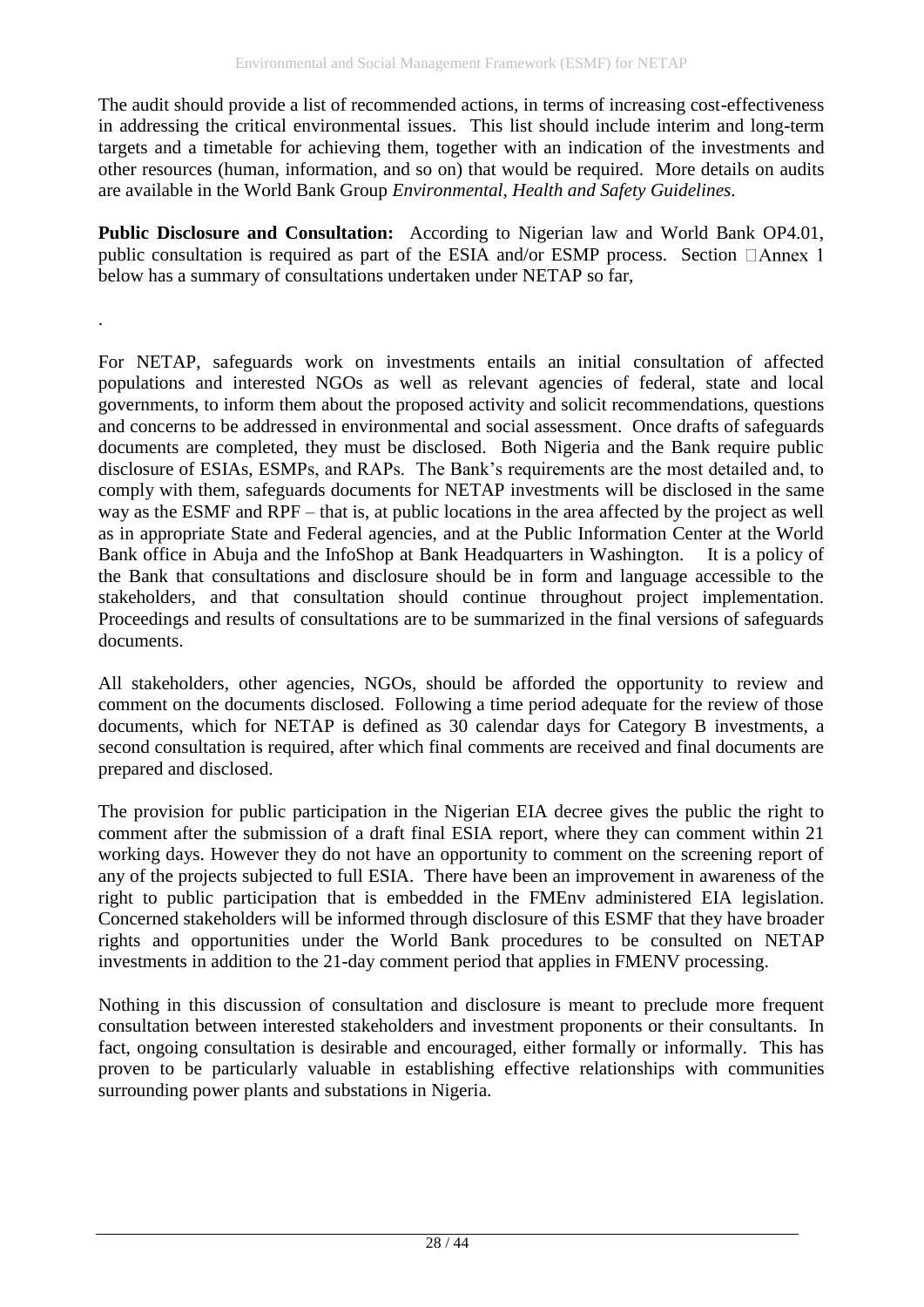#### **Safeguards Review and Approval***:*

The review process for investments that only require ESMPs is simpler than that for full ESIAs, as it does not involve FMEnv. The first reviewer will be PMU, via the ERSU. The Bank will review a representative number of ESMPs for Category B. Investments would also have to be reviewed and cleared by the Bank, to ensure compliance with its safeguards policies. Bank prior review will be suspended if the initial ESMPs are of good quality, and the Bank will thereafter review implementation of completed ESMPs as part of project supervision.

**The Importance of ESMP Implementation:** The key to ensuring the sustainability of the NETAP lies in the planning and implementation of the ESMP. *Therefore the ESMP MUST be included in the Bidding documents and contracts with penalties for non-compliance in all physical investments under NETAP. If this is not done most of the potential risks highlighted in this document will become real causes for concern.* 

To mitigate this risk the ERSU of PMU must be equipped to prepare and implement specific ESMPs for the various investments in transmission and distribution investments as they arise. The ERSU would adopt a monthly site visit to ensure strict compliance with ESMPs.

The ERSU will conduct an audit of each facility to be constructed under the NETAP at least once in its lifetime, and the facility management should be encouraged to gear up towards ISO 14001 and OHSAS 18001certification of their facilities.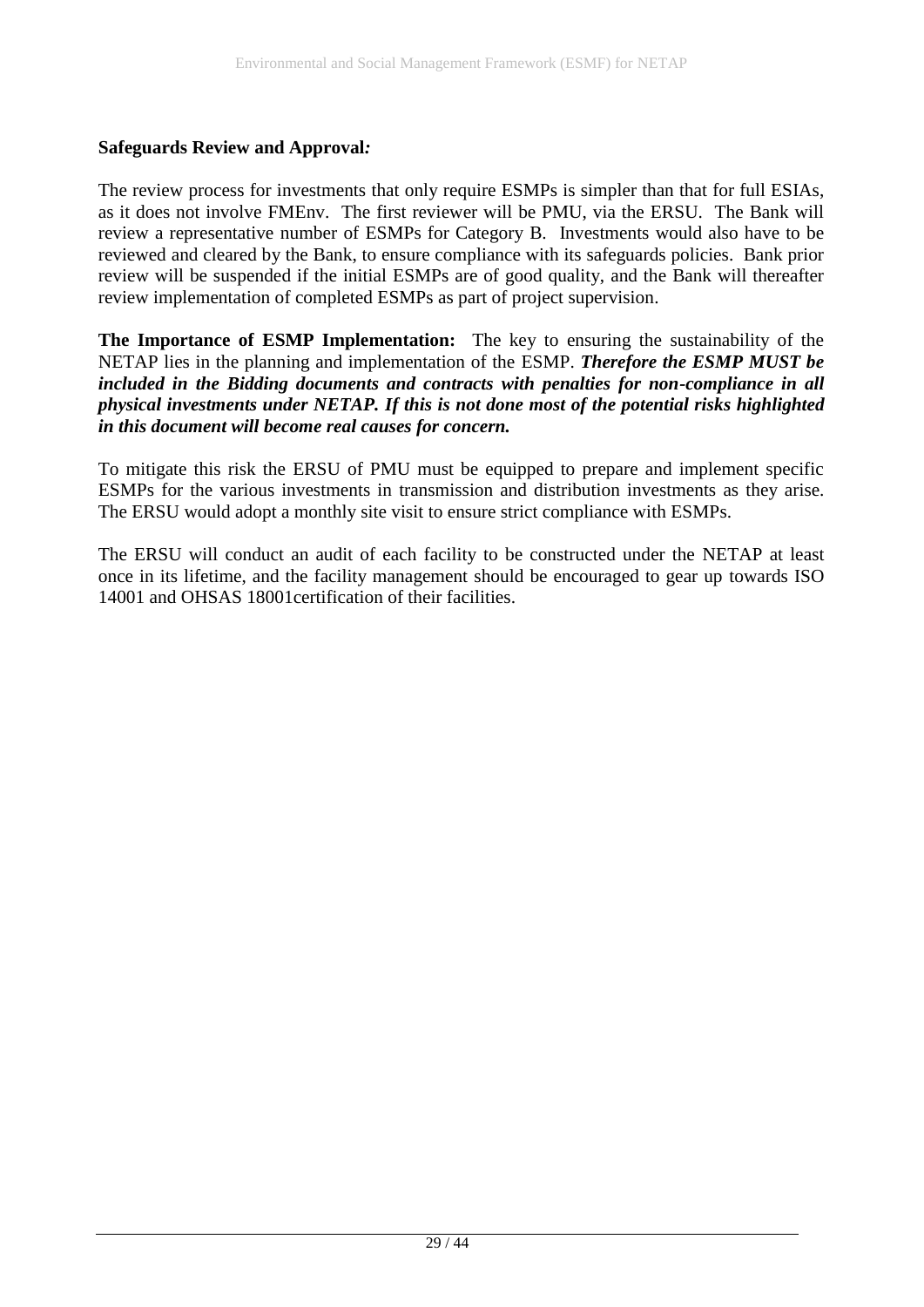### <span id="page-29-0"></span>**8 Potential Impacts of NETAP**

This section addresses the typical environmental and social impacts and the corresponding typical mitigation measures for the types of activities likely to be supported by NETAP. The information on impacts and mitigation measures is presented in two tables for reinforcement of transmission lines and [Table 3](#page-31-0) for rehabilitation of existing substations. The tables are not intended to be exhaustive in content but rather to indicate in general the scope of ESIAs and ESMPs for NETAP-supported investments. It is entirely possible that additional impacts will be identified during impact assessment studies or audit preparation and will require additional mitigation measures.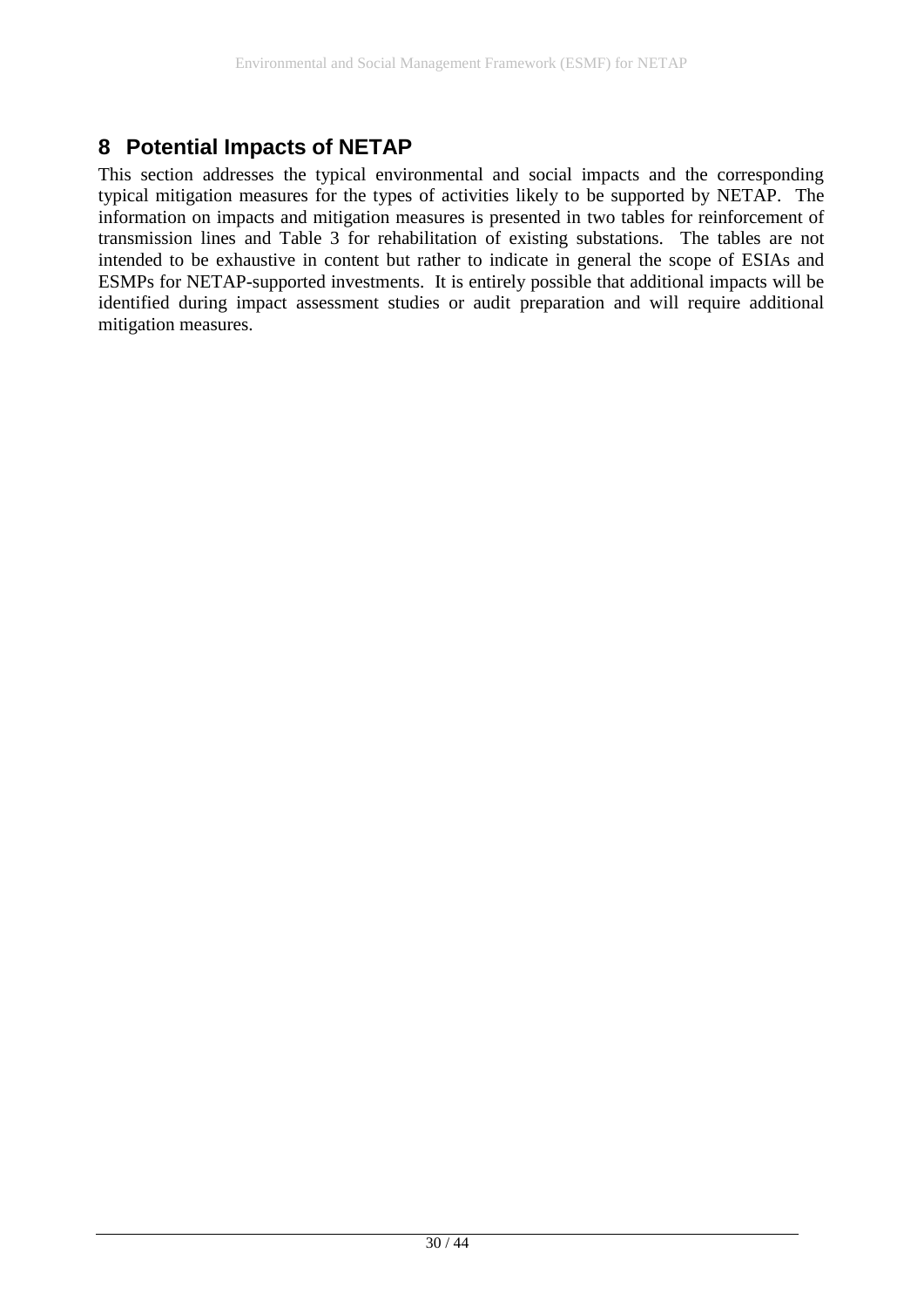| Project<br><b>Activities</b><br><b>Environmental Aspects</b> | <b>Potential and Associated Impacts</b>                                                         | <b>Mitigation Measures</b>                                                                                                                                                                                                                                                                             |
|--------------------------------------------------------------|-------------------------------------------------------------------------------------------------|--------------------------------------------------------------------------------------------------------------------------------------------------------------------------------------------------------------------------------------------------------------------------------------------------------|
|                                                              |                                                                                                 | $\bullet$                                                                                                                                                                                                                                                                                              |
| Clearance of ROW                                             | Relocation of encroachers<br>Accumulation of brush and debris<br>Dust and soil erosion          | $\bullet$<br>Prepare and implement RAP in accordance with RPF<br>$\bullet$<br>Use appropriate disposal techniques; prohibit burning<br>$\bullet$<br>Install erosion and sedimentation controls; periodic sprinkling for dust control<br>$\bullet$                                                      |
|                                                              | Soil / groundwater contamination from<br>accidental<br>fuel/engine<br>oil<br>spill<br>refueling | $\bullet$<br>train personnel in safe fuel handling<br>use drip pans to contain any spills during refueling activities<br>$\bullet$                                                                                                                                                                     |
|                                                              | Onsite noise and vibration effects on<br>the workers                                            | maintain all work equipment at optimal operating condition<br>$\bullet$<br>enforce use of PPEs<br>$\bullet$                                                                                                                                                                                            |
| Cable Stringing                                              | Disturbance by noise and vibration in<br>surrounding communities                                | maintain all work equipment at optimal operating condition<br>$\bullet$<br>monitor noise levels at sensitive receptors (residential areas, schools, hospitals)<br>$\bullet$<br>work through community liaison officers to agree on working hours and to respond<br>$\bullet$<br>promptly to complaints |
|                                                              | Risk of accidents to life and property                                                          | Set and enforce speed limits<br>$\bullet$<br>Mandatory driver training<br>$\bullet$<br>Use warning signs and, where necessary, personnel to direct traffic<br>$\bullet$<br>Train and equip workers in safety while working at heights and working with high voltage<br>$\bullet$                       |
|                                                              | Damage<br>to<br>roads<br>and<br>other<br>infrastructure caused by transit of<br>heavy trucks    | Routine inspection, and prompt repair of any damage road and blind spot<br>$\bullet$                                                                                                                                                                                                                   |
| Transmission<br>line<br>operation                            | Exposure to electromagnetic fields<br>Risk of electrocution, injury<br>or<br>property damage    | Prevent encroachment and enforce restrictions on activities in ROW<br>$\bullet$<br>Post warning signs and design towers to prevent access to conductors by unauthorized<br>$\bullet$<br>personnel                                                                                                      |
|                                                              | Accumulation of brush and debris                                                                | $\bullet$<br>Use appropriate disposal techniques; prohibit burning<br>$\bullet$                                                                                                                                                                                                                        |
| Transmission<br>line<br>maintenance                          | Soil / groundwater contamination from<br>accidental<br>fuel/engine<br>oil<br>spill<br>refueling | Sponsor shall train personnel in safe fuel handling<br>$\bullet$<br>Sponsor shall use drip pans to contain any spills during refueling activities<br>$\bullet$                                                                                                                                         |
|                                                              | Risk of accidents to life and property                                                          | Set and enforce speed limits<br>$\bullet$<br>Mandatory driver training<br>$\bullet$<br>Use warning signs and, where necessary, personnel to direct traffic<br>$\bullet$                                                                                                                                |

### **Table 2 Typical Impacts and Mitigation Measures for Transmission Line Reinforcement**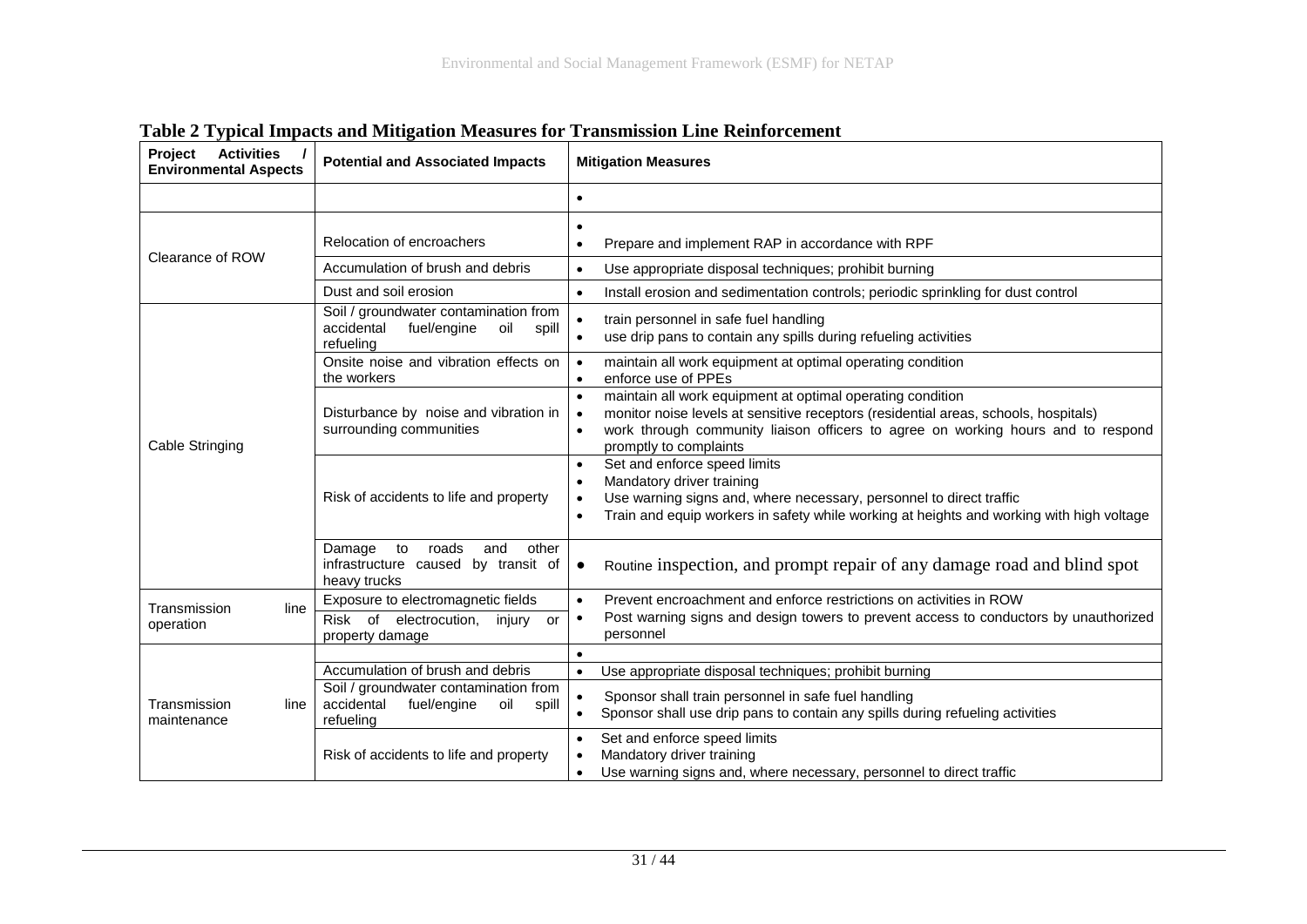<span id="page-31-0"></span>

| Project<br><b>Activities</b><br><b>Environmental Aspects</b>                                                    | <b>Potential and Associated Impacts</b>                                                                                                                                                                                                                                                                                                                                                                                                                      | <b>Mitigation Measures</b>                                                                                                                                                                                                                                                                                                                                                             |
|-----------------------------------------------------------------------------------------------------------------|--------------------------------------------------------------------------------------------------------------------------------------------------------------------------------------------------------------------------------------------------------------------------------------------------------------------------------------------------------------------------------------------------------------------------------------------------------------|----------------------------------------------------------------------------------------------------------------------------------------------------------------------------------------------------------------------------------------------------------------------------------------------------------------------------------------------------------------------------------------|
| Environmental<br>Management Plan and<br>Health and Safety Plan<br>do not exist or are not<br>being implemented. | Workplace health and safety risks are<br>not being adequately managed<br>Effluent,<br>emission<br>and<br>noise<br>standards are not being complied<br>with. Ambient conditions in the area<br>exceed standards.<br>Solid<br>waste<br>management<br>is<br>with<br>substandard,<br>abandoned<br>equipment and accumulations of trash<br>and litter widespread.<br>Spills and leaks have contaminated<br>possibly<br>soil.<br>structures,<br>and<br>groundwater | Develop and/or implement ESMP and HSE Plans<br>$\bullet$<br>$\bullet$<br>Correct substandard conditions requiring urgent attention<br>Develop and implement and action plan to correct other deficiencies<br>Identify and Empower (or recruit) responsible individuals to manage health, safety and<br>$\bullet$<br>environment at the facility<br>Start or restart awareness training |
| Environmental<br>and<br>health<br>and<br>safety<br>monitoring is not being<br>conducted                         | No database by which to judge<br>compliance with standards in the<br>workplace,<br>or in effluent and<br>emissions<br>No database to discern effects on<br>ambient conditions                                                                                                                                                                                                                                                                                | Formulate and/or implement monitoring plans<br>Repair or obtain monitoring equipment<br>$\bullet$<br>Identify and Empower (or recruit) responsible individuals to manage monitoring program                                                                                                                                                                                            |
|                                                                                                                 | to hazardous<br>Workers exposed<br>substances such as asbestos, PCB<br>contamination                                                                                                                                                                                                                                                                                                                                                                         | Restrict access and provide protective equipment until condition is abated<br>$\bullet$                                                                                                                                                                                                                                                                                                |
| Immediate and severe<br>health and safety risks                                                                 | Workers exposed to high noise levels,<br>poor ventilation or lighting, etc.                                                                                                                                                                                                                                                                                                                                                                                  | Correct conditions<br>$\bullet$<br>enforce use of correct PPEs<br>$\bullet$                                                                                                                                                                                                                                                                                                            |
| exist in the workplace                                                                                          | risk<br>of<br>Workers<br>exposed<br>to<br>electrocution because of old<br>or<br>poorly-maintained equipment, lack of<br>safety procedures                                                                                                                                                                                                                                                                                                                    | post warning signs and restrict access until condition can be abated<br>$\bullet$<br>institute or reinstate "lock-out and tag-out" and similar procedures<br>$\bullet$                                                                                                                                                                                                                 |
| Hazardous<br>substance                                                                                          | Workers exposed to risk                                                                                                                                                                                                                                                                                                                                                                                                                                      | Obtain expert advice in developing a remediation plan<br>$\bullet$<br>Implement the plan                                                                                                                                                                                                                                                                                               |
| contamination                                                                                                   | Contamination has or may spread off-<br>through<br>air,<br>surface<br>site<br><b>or</b><br>groundwater, or improper disposal                                                                                                                                                                                                                                                                                                                                 | In the interim, contain the contamination and restrict access to contaminated areas<br>$\bullet$<br>Test local water supplies and, if affected, provide alternative sources<br>$\bullet$                                                                                                                                                                                               |
| Inadequate<br>security<br>provisions for the facility                                                           | Social conflict between the<br>$\bullet$<br>facility and the surrounding<br>community<br>Vandalism or sabotage<br>$\bullet$<br>Risk of electrocution or injury<br>$\bullet$<br>from contact with<br>high-<br>voltage equipment                                                                                                                                                                                                                               | Establish effective, ongoing community relations program<br>Install fences and other security features around all dangerous or vulnerable facilities<br>$\bullet$<br>Post warning signs<br>$\bullet$<br>Employ security personnel, ideally from local area                                                                                                                             |

#### **Table 3 Typical Impacts and Mitigation Measures for Rehabilitation of Existing Substations**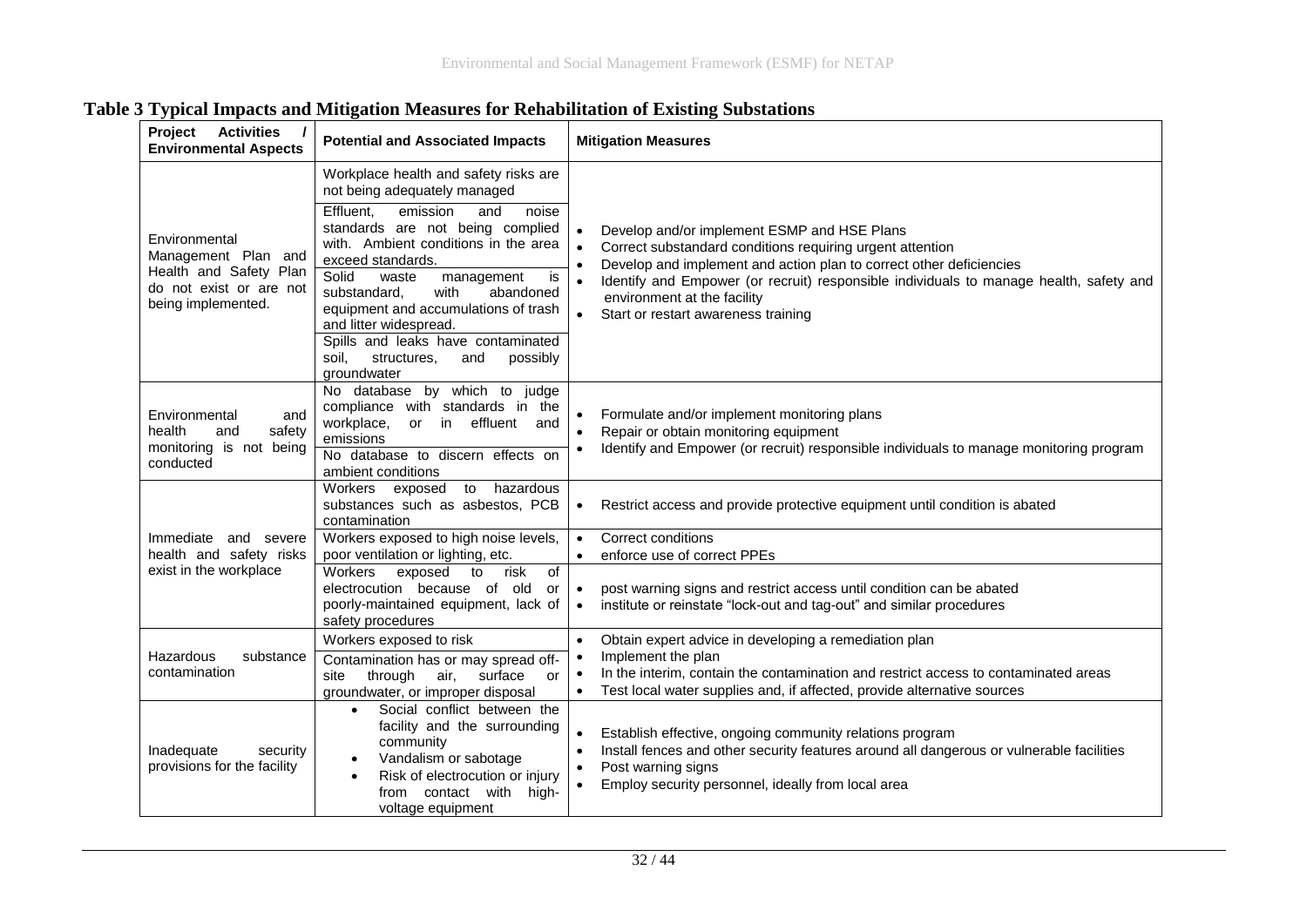| <b>Activities</b><br><b>Project</b><br><b>Environmental Aspects</b> | <b>Potential and Associated Impacts</b>                                                                   | <b>Mitigation Measures</b>                                         |
|---------------------------------------------------------------------|-----------------------------------------------------------------------------------------------------------|--------------------------------------------------------------------|
| Waste Management                                                    | Groundwater contamination<br>Soil contamination<br><b>Health Hazard</b><br>Air pollution<br>Visual Impact | Development and implement an effective site waste management plan. |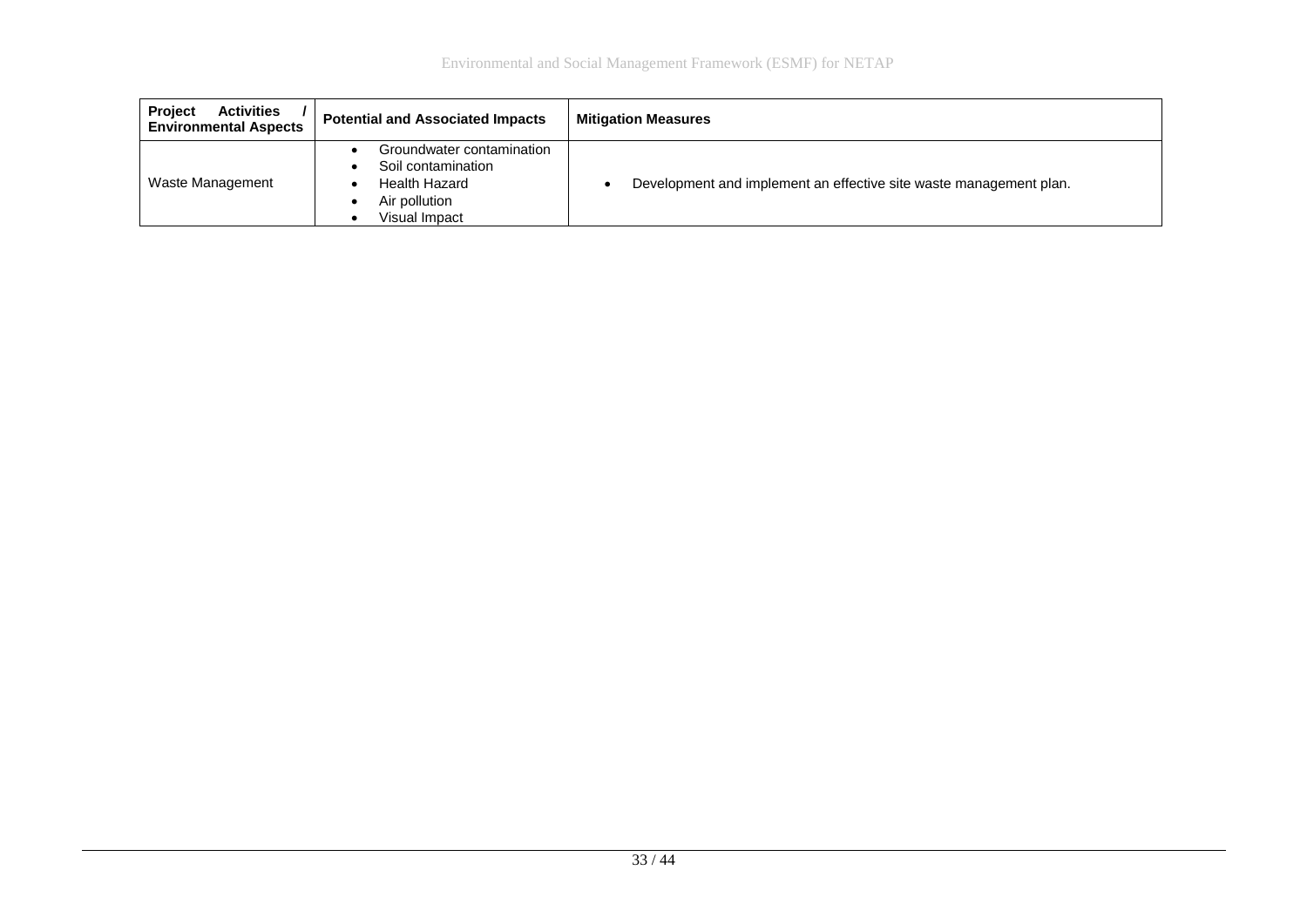### <span id="page-33-1"></span><span id="page-33-0"></span>**9 Institutional Capacity for Environmental Management**

#### *9.1 ERSU Skills and Gaps*

The Environment, Resettlement and Social Unit (ERSU) was established within the Project Management Unit (PMU) of TCN to ensure compliance with national and international environmental regulations and with the Bank's safeguard policies. The staff includes environmental and social specialists. ERSU has a proven track record of satisfactory preparation of ESIAs, ESMPs, and/or Environmental Audits for transmission and distribution system investments following the framework approach. Three Bank supported projects in the sector implemented by the PMU – the Nigerian Transmission Development Project (NTDP), the National Energy Development Project (NEDP) and Nigerian Electricity and Gas Improvement Project (NEGIP) – have ESMFs. The NEDP and NEGIP also have RPF, and ERSU has also prepared the terms of reference for the first RAP that was used in the NEDP. ERSU has been responsible for formulating the TCN environmental policy, the TCN environmental policy and, it's "HIV/AIDS Work Place Policy".

ERSU was initially created to oversee transmission projects. It has extended its capability to environmental monitoring of HVDS projects under the NEDP. The ERSU has acquired skills in resettlement operations, environmental management, environmental audit, HIV/AIDS awareness and general project management. Capacity within the ERSU has improved significantly over the years with the unit conducting impact assessments for sub-projects under various Bank assisted power projects. The most recent effort of the unit in this regard is the preparation of the ESMF and RPF for this project with the assistance of Bank safeguards staff.

Under NETAP, its role will include oversight functions in compliance with the ESMF and RPF. The ERSU will also help project implementers with all environmental, resettlement and social issues as well as with project monitoring and reporting on environmental and socio-economic matters. Direct regulatory oversight will be provided by the Federal Ministry of Environment, which is the permit-issuing authority in Nigeria. ERSU will be monitoring to keep PMU and the Bank informed on safeguards performance. For this purpose, it is recommended that they receive additional training to cover environmental and social aspects of electric power transmission, off-grid power generation and electricity access under NETAP, Bank policies and operations, and issues of global warming, climate change, biodiversity conservation and ecosystem management. The ERSU will appreciate if the Bank could facilitate interactions with other safeguards teams on similar World Bank funded projects from other countries to enhance knowledge sharing and better understanding of the Bank's safeguards policies.

TCN has a Health Safety and Environment Division (HSE) established a ERSU that is responsible for ensuring compliance with environmental, resettlement and social regulations throughout the system, during construction and operation. The ERSU comprises of consists of 12 staff in headquarters and one in each of the eight transmission regions. The ERSU in the TCN is responsible for carrying out environmental assessments of projects to be embarked upon by TCN while the ERSU of PMU concentrates on World Bank Assisted projects. Under NETAP, the ERSU PMU will collaborate with TCN ERSU for monitoring the implementation of Safeguards.

#### **Federal Ministry of Environment (FMEnv)**

The Federal Ministry of Environment is the agency of FGN responsible for setting policy guidelines on environmental issues and ensuring compliance with national environmental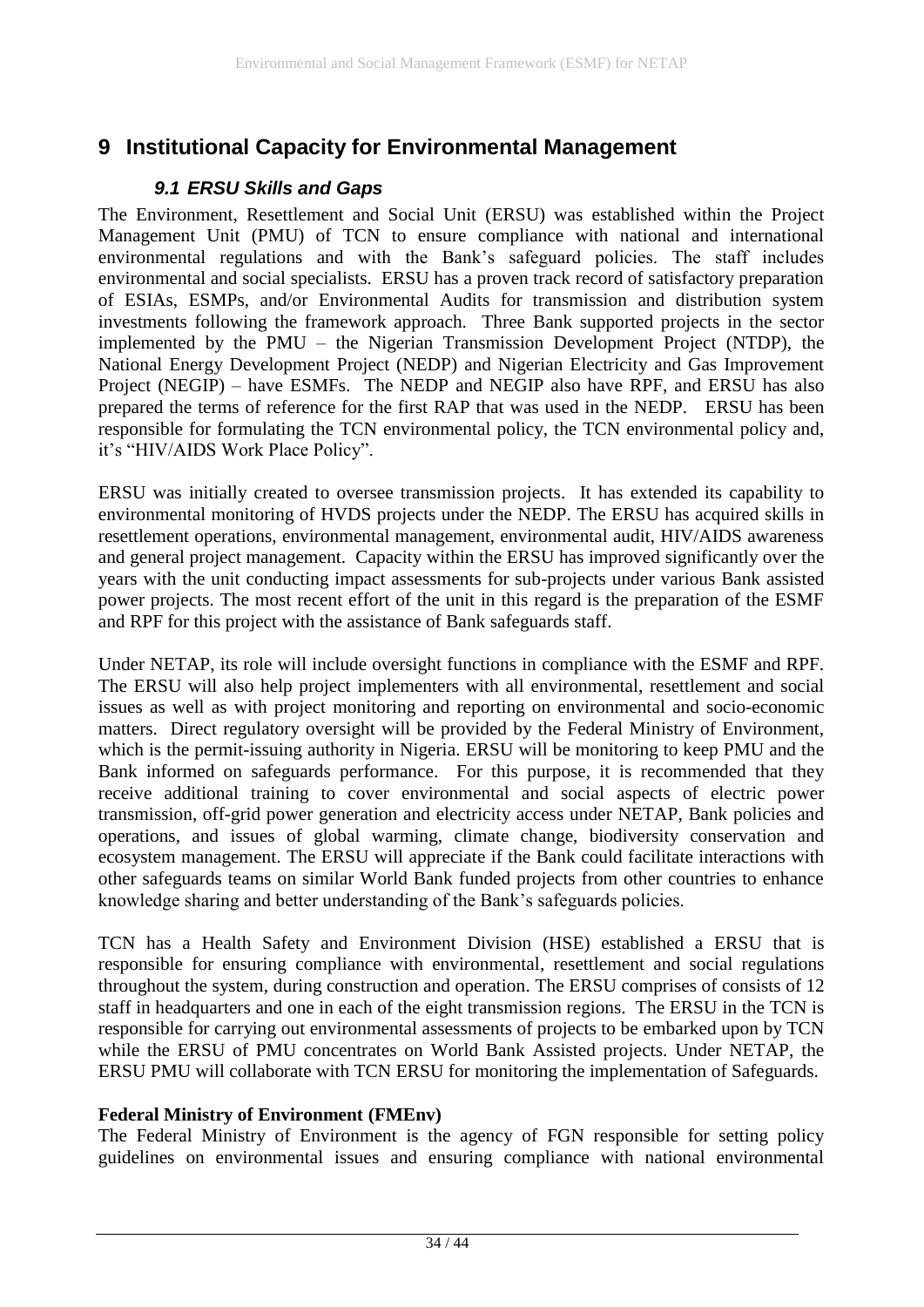standards. They have different departments with field offices in every region of the country. The department has three main divisions:

• The Environmental Assessment Division – This division is responsible for review of ESIA of all new projects. The environmental regulations of the federal government require that environmental assessments be carried out for different categories of projects as stated in the Environmental Impact Assessment Act (1986). This division ensures that the required level of assessment is complied with depending on the kind of project and the degree of impact on the environment. The division also ensures that various review mechanisms for an EIA are properly applied, with emphasis on the participation of the stakeholders. For existing facilities, the Act requires that periodic (every three years) environmental audits be conducted and the reports of such audits reviewed by the ministry. They are responsible for issuance of environmental certificates and permits.

National Environmental Standards and Regulations Enforcement Agency (NESREA)

• The Standards and Monitoring Division – This division sets environmental standards and also monitors compliance with such standards e.g. water quality, air emission, pollution standards etc. The standards monitoring division requests data of relevant emissions and discharges from various establishments and checks for compliance or defaults to apply necessary sanctions.

The Federal Ministry of Environment (FMEnv) has the mandate to provide overall policy guidance for environmental management across the country at all levels of government, including ESIA issues. However, it faces some implementation issues, summarized below:

- The World Bank, through the PMU, had earlier made some efforts towards improving the capacity of the FMEnv to improve its capacity under NEGIP. Within this particular intervention, monitoring vehicles were procured for the Department of Environmental Assessment, established a website for the Department to enhance data monitoring and sharing digitalized most of its environmental assessment reports that hither-to in hard copies.
- Under NETAP the staff of the Department of Environmental Assessment, Federal Ministry of Environment will be trained on Environmental Regulations Enforcement (UNESCO-IHE).

### *9.2 Relationship between the Federal Government and States*

<span id="page-34-0"></span>The relationship between the federal government and states is the subject of ongoing debate in Nigeria. Under democratic rule, state governments have become much more powerful compared to under previous military regimes

States and Local Government Councils (LGCs) are encouraged to set up their own environmental protection agencies. There are however, numerous differences between states in terms of institutional arrangements for environmental management. In some states such as Adamawa, there is a Ministry of Environment and a self accounting EPA that reports to the Commissioner of Environment. In others, such as Cross River, the EPA is subsumed within the State Ministry of Environment.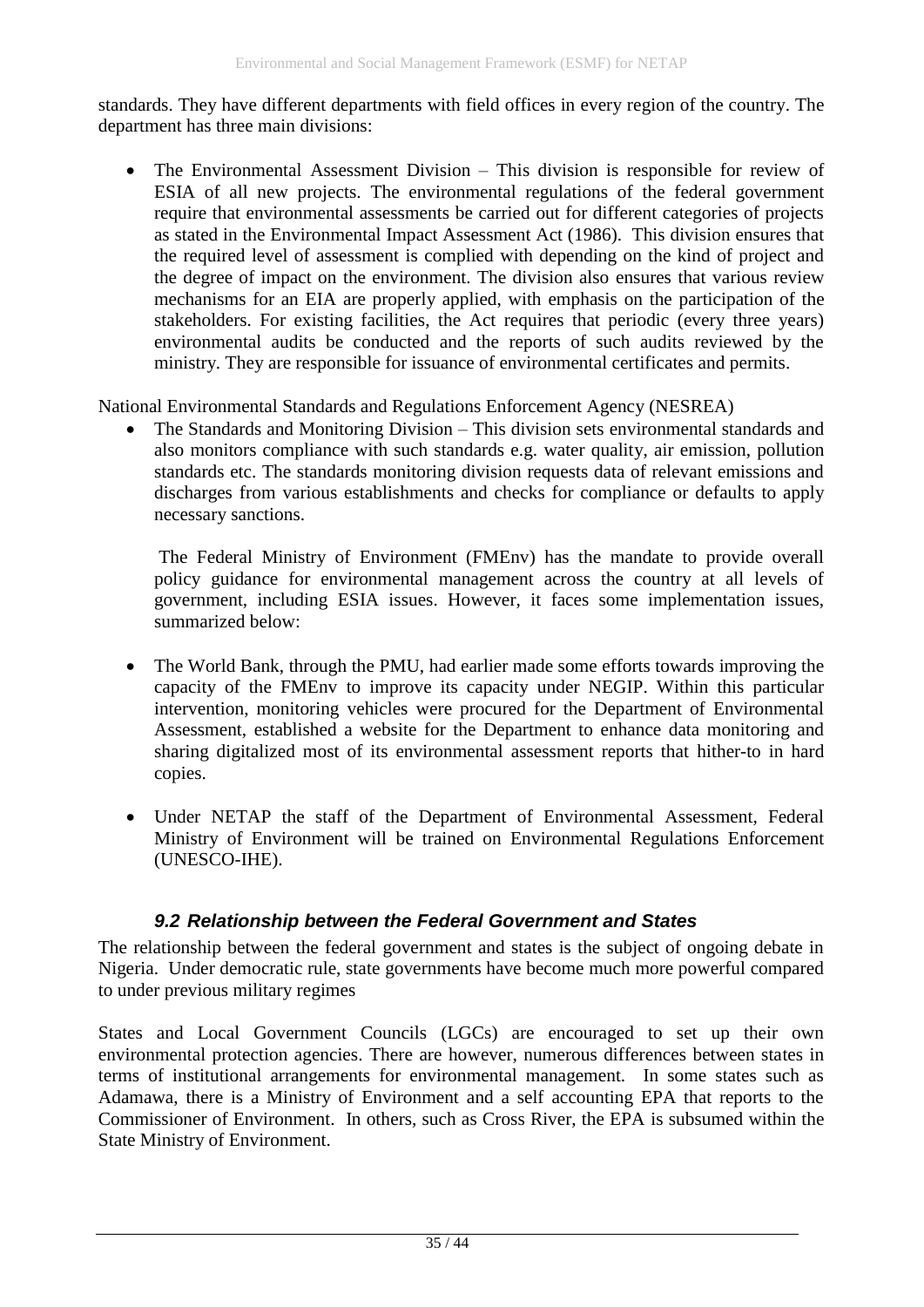Individual ESIA preparers under NETAP should refer to local state laws and regulations and assess the institutional arrangements and capacity in the relevant state(s) while carrying out environmental and social assessment.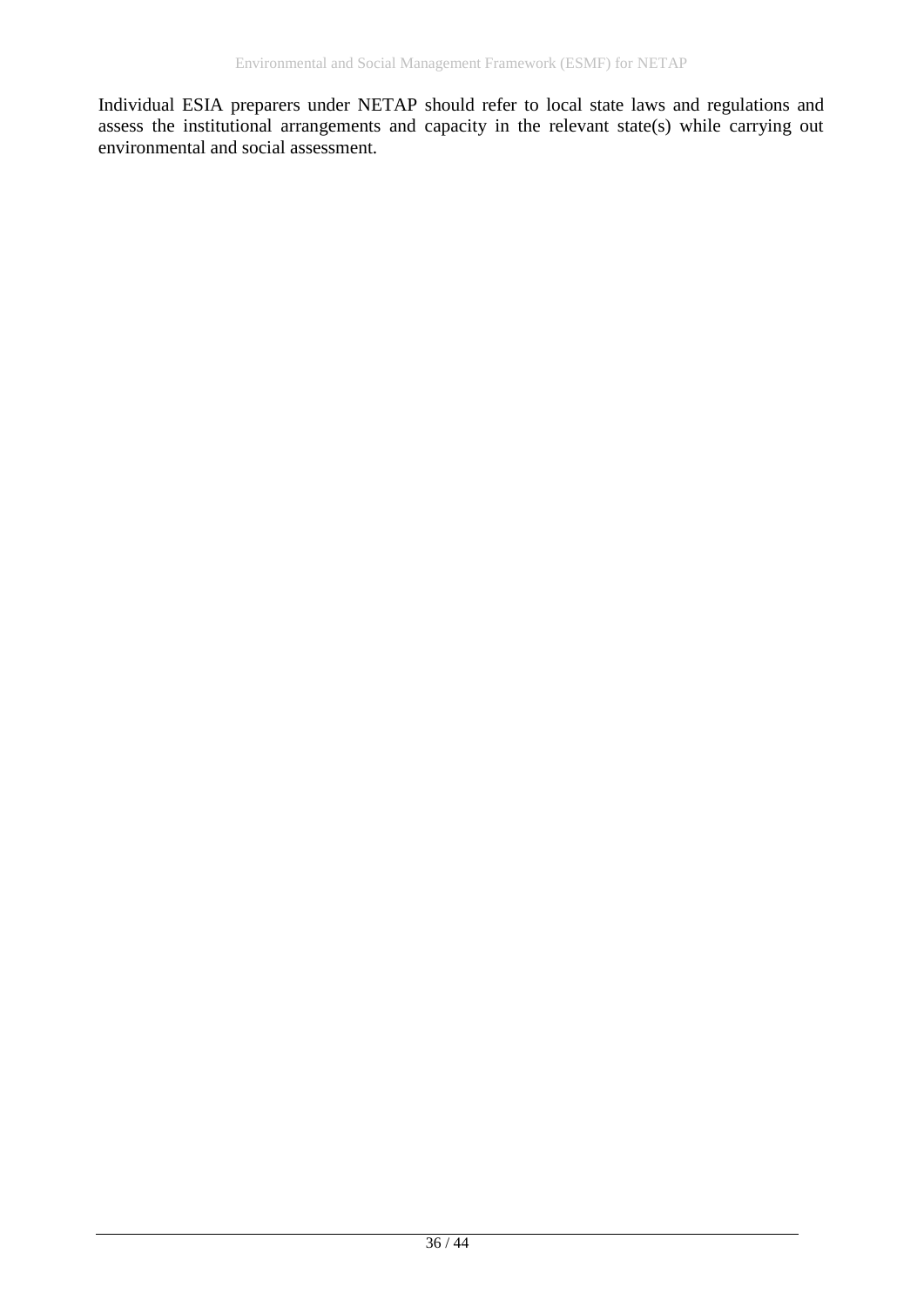### <span id="page-36-0"></span>**10 Consultations on the ESMF for the NETAP**

This ESMF is subject to the same consultation and disclosure requirements that are described in Section 7 for the individual ESIAs and ESMPs. The only difference is that because specific investment locations are not known, affected communities cannot be identified. Consultation is thus conducted at the national level with representation from stakeholder groups. Disclosure is at the national level but also in states and local government areas where NETAP activities are likely to occur. The ESMF will be available to all interested parties via the Bank's InfoShop [\(www.worldbank.org/infoshop\)](http://www.worldbank.org/infoshop) and the website that will be established for the project.

### *10.1 Initial Consultation*

Consultations on the impact of NETAP shall be conducted at various locations, regions and at national level. The stakeholders shall include: NGOs, CBOs, community groups and various government agencies. The outcome of these consultations shall be properly documented and forwarded to the Bank.

### <span id="page-36-1"></span>*10.2 Consultation on the Draft ESMF*

A consultation on the draft ESMF will be held at the expiration of the mandatory 120-day comment period in Abuja.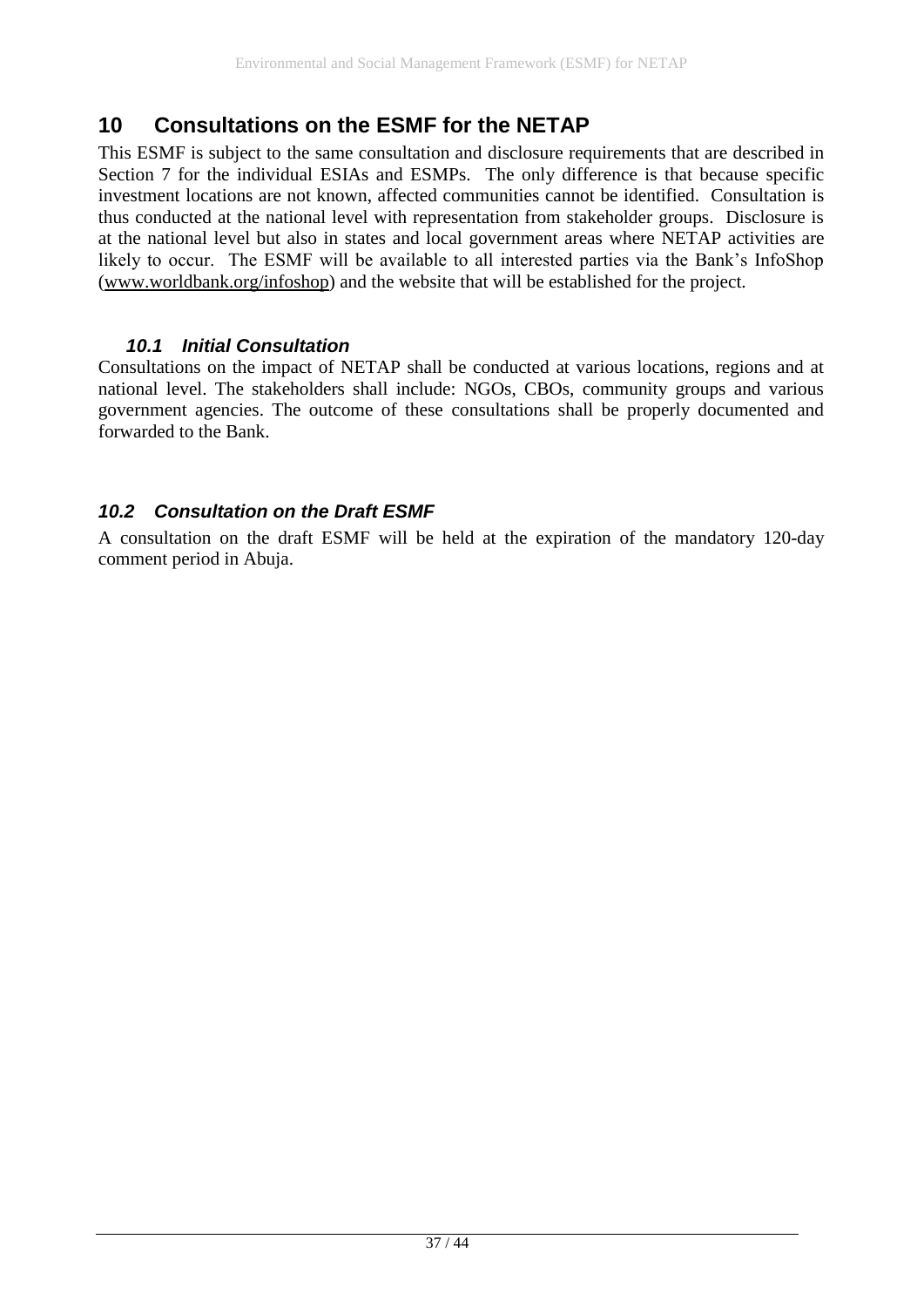## <span id="page-37-0"></span>**Annex 1. Consultations**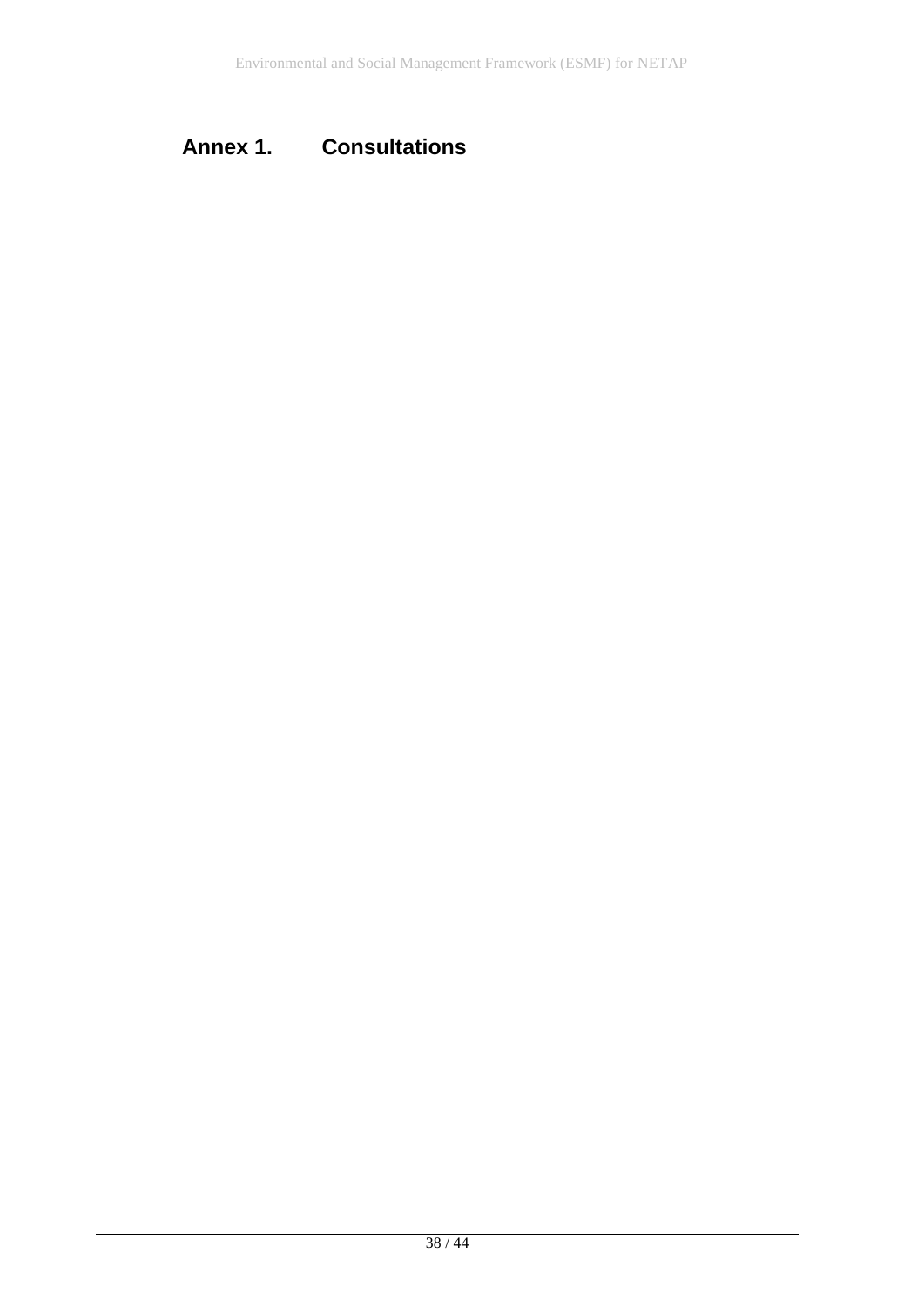### **Annex 2. Cost of Implementing the ESMF for NETAP**

<span id="page-38-0"></span>Below is the estimated cost of implementing the recommendations of this ESMF. This covers the costs for preparing the various safeguard documents (ESIAs, ESMPs Monitoring plans), monitoring/supervision, procurement of monitoring vehicles, PPEs and basic field equipment (Digital Cameras, Hand-held GPS, stakeholder consultations, disclosure of safeguards documents.

| S/N            | <b>Item</b>                                                    | <b>Remark</b>                                                                                                                                                                                                                                                                                                                                                                                                                                                          | Cost (USD)                             |
|----------------|----------------------------------------------------------------|------------------------------------------------------------------------------------------------------------------------------------------------------------------------------------------------------------------------------------------------------------------------------------------------------------------------------------------------------------------------------------------------------------------------------------------------------------------------|----------------------------------------|
| $\mathbf{1}$   | Administrative<br>costs                                        | Procurement of office equipment, digital<br>cameras, Hand-held GPS devices (with<br>appropriate GPS software), procurement of<br>maps, satellite images.                                                                                                                                                                                                                                                                                                               |                                        |
|                |                                                                |                                                                                                                                                                                                                                                                                                                                                                                                                                                                        | 2,500,000.00                           |
| $\overline{2}$ | Consultancy                                                    | Site-specific ESMPs (10)                                                                                                                                                                                                                                                                                                                                                                                                                                               | 500,000.00                             |
|                |                                                                | <b>Sub-Total</b>                                                                                                                                                                                                                                                                                                                                                                                                                                                       | 3,000,000.00                           |
| 3              | Operational<br>and<br><b>Maintenance Cost</b>                  | Consultations<br>with<br>stakeholders,<br>stakeholders<br>sensitization<br>workshops,<br>meetings, fuelling and maintenance of field<br>vehicles, community liaison, Monitoring<br>and site inspection and production of<br>reports, procurement of two (2no.) 4x4<br>monitoring vehicles.                                                                                                                                                                             | 400,000.00                             |
| $\overline{4}$ | building<br>Capacity<br>and Training<br>for<br><b>ERSU</b>     | Environmental<br>Training<br>on<br>Monitoring/Modelling (UNESCO-IHE),<br>Environmental Planning (UNESCO-IHE),<br>climate change (UNESCO-IHE), Pollution<br>Abetment & Control (UNESCO-IHE),<br>Occupational Health<br>and<br>Safety,<br>Environmental Regulations Enforcement,<br>Environmental Economies and additional<br>skills required to evaluate Transmission<br>Lines and Substations Environment.<br>Provision of basic sampling tools for<br><b>ERSU-PMU</b> | 400,000.00<br>200,000.00               |
| 5              | Building<br>Capacity<br>and Training<br>for<br><b>ERSU-TCN</b> | Training in ESIA, Environmental Audit,<br>Environmental<br>Management<br>and<br>Workshops for ERSU staff in TCN<br>Provision of basic sampling tools for<br>ERSU-TCN.<br>Capacity building and Training for Federal<br>Ministry of Environment staff<br>$(EA -$<br>Department).                                                                                                                                                                                        | 400,000.00<br>200,000.00<br>400,000.00 |

**TOTAL** US\$ 5,000,000.00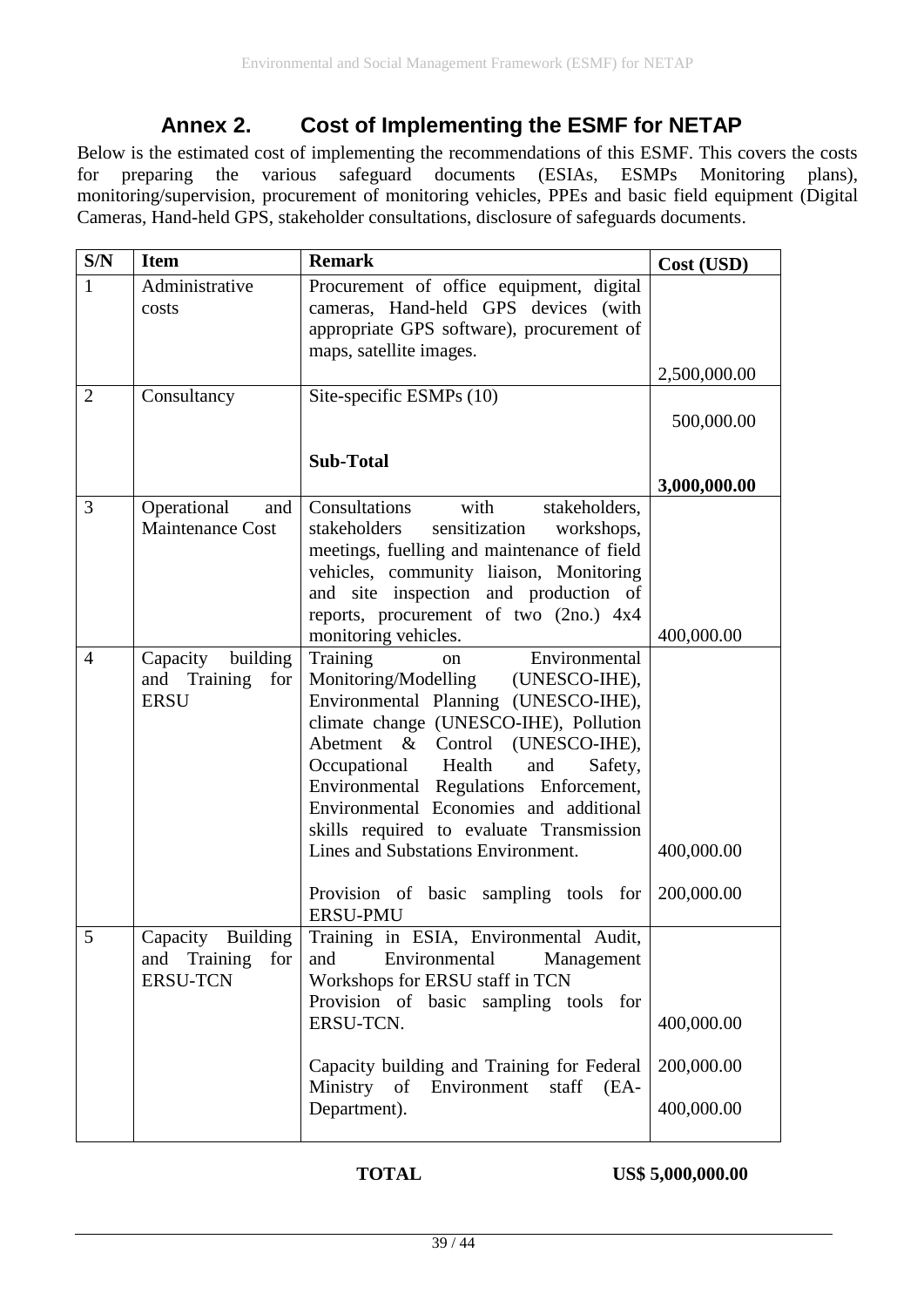*NOTE: THE FUNDS ALLOCATED FOR ENSURING COMPLIANCE WITH WORLD BANK SAFEGUARDS*  POLICIES, AS STATED IN THE TABLE ABOVE MUST BE USED STRICTLY FOR THE PURPOSES STATED IN *THIS TABLE.*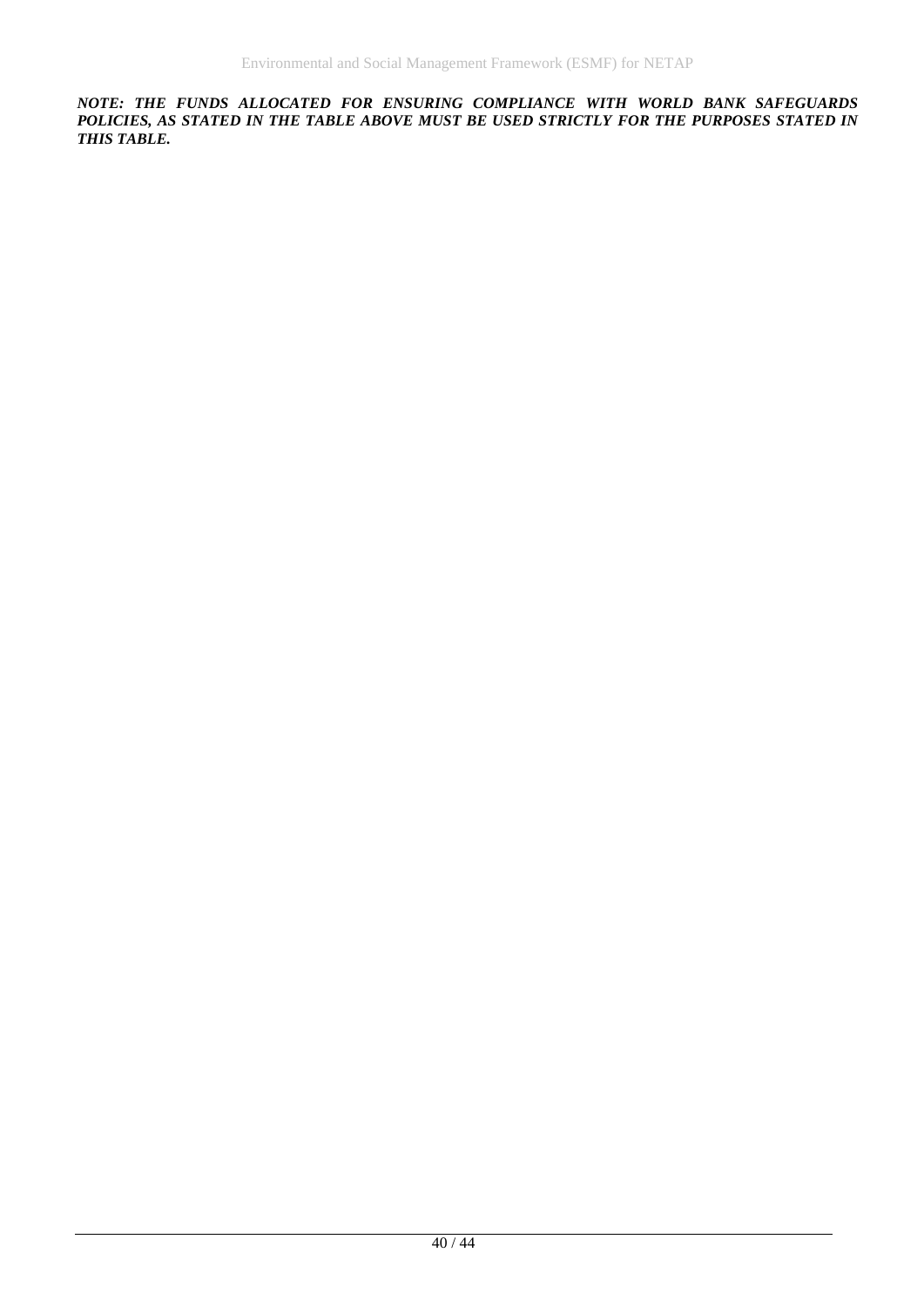### **Annex 3. Safeguards Tables**

<span id="page-40-0"></span>The tables below provide guide to determining which Bank safeguard policies are triggered.

#### **Table 2: Verification of Safeguards Policies triggered by investments**

**Environmental Assessment (OP 4.01)**

**Summary:** The Bank requires environmental impact assessment (ESIA) of sub-projects proposed for Bank financing to help ensure that they are environmentally sound and sustainable. The environmental assessment is a process that is conducted to identify the negative impacts that a project may have on aspects of the biophysical and social environment. It analyses the impacts of project alternatives, and provides mitigation measures to be undertaken to eliminate or minimize the impacts identified.

**Objective:** To identify potential impacts that a project may have on the environment and to provide mitigation to eliminate or minimize these impacts.

The investment operator automatically complies with this policy by complying with the measures described in this ESMF. Preparation of ESIAs including ESMPs are required for Category A and B investments, and only an ESMP is required for Category C investments.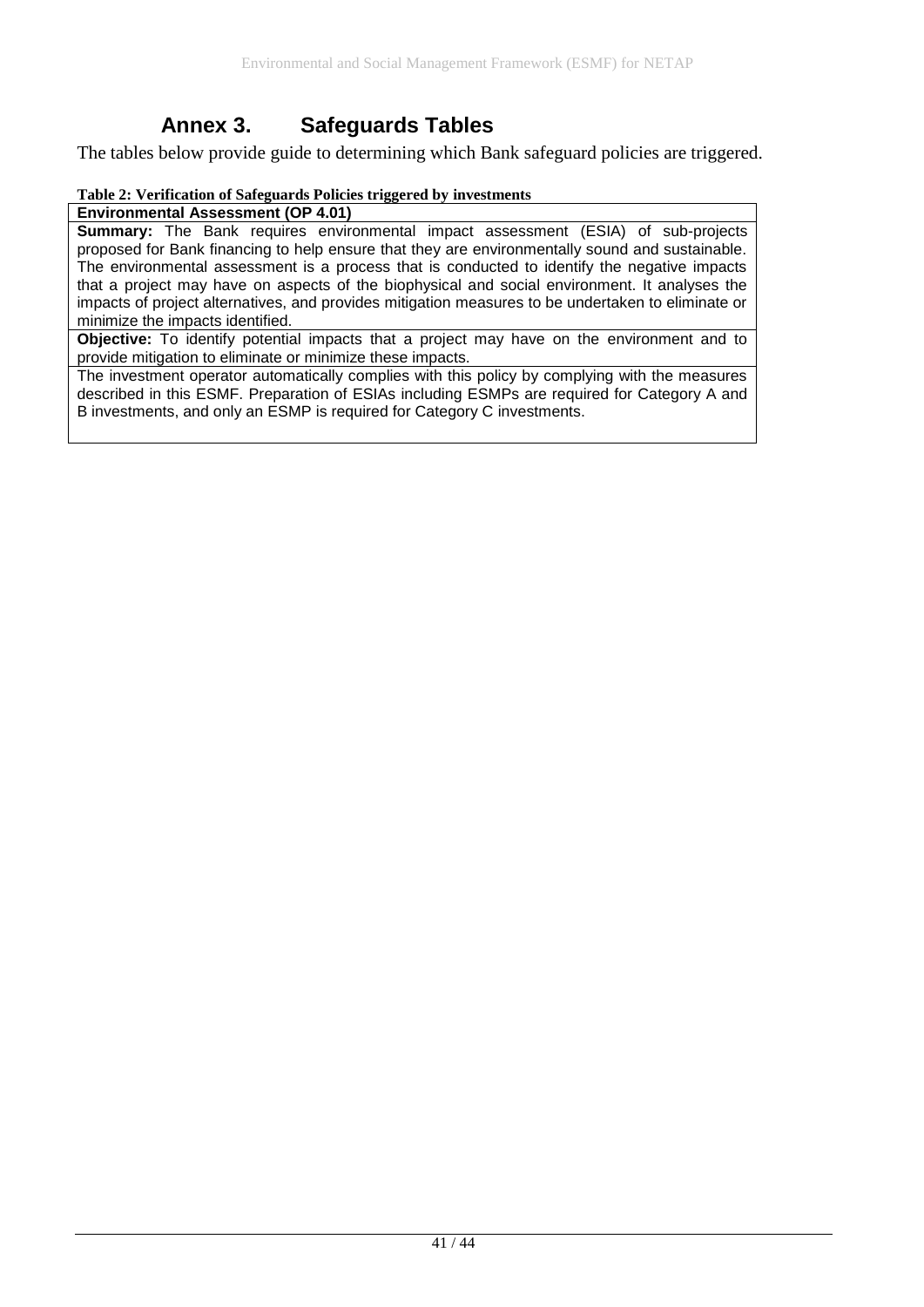#### **Involuntary Resettlement (OP 4.12)**

**Summary:** Bank experience indicates that involuntary resettlement under development projects, if left unmitigated, often gives rise to severe economic, social and environmental risks: production systems are dismantled; people face impoverishment when their production assets or income sources are lost; people are relocated to environments where their productive skills may by less applicable and the competition for resources greater; community institutions and social networks are weakened; kin groups are dispersed; and cultural identity, traditional authority, and the potential for mutual help are diminished or lost. Where people are forced into resettling as a result of a Bank project or a component of the project that may be under other financial arrangements, the Bank requires that those who are affected are treated in such a way so as way as to minimize their disruption and to compensate for their losses. The borrower will be responsible for preparing, implementing, and monitoring a resettlement plan, a resettlement policy framework, or a process framework, as appropriate, that conforms to the policy. The NETAP is preparing a RPF which the operator is supposed to comply with should his investment trigger this policy.

**Objective:** Involuntary resettlement will be avoided where feasible, or minimized. Where resettlement is required, resettlement activities will be conceived and executed as sustainable development programs, providing sufficient investment resources to enable the persons displaced by the project to share in project benefits. Displaced persons should be assisted in their efforts to improve their livelihoods and standards of living or at least to restore them to levels prevailing prior to the beginning of project implementation.

| <b>Questions:</b>                                                                                                                                                                                                                                                                                                                                                                                 | <b>Actions:</b>                                                                                                                                                                                                                                                                                                                                                                                                                                                                                                                                                                                                                                                                                                                                                                                                                                                                                                                                |
|---------------------------------------------------------------------------------------------------------------------------------------------------------------------------------------------------------------------------------------------------------------------------------------------------------------------------------------------------------------------------------------------------|------------------------------------------------------------------------------------------------------------------------------------------------------------------------------------------------------------------------------------------------------------------------------------------------------------------------------------------------------------------------------------------------------------------------------------------------------------------------------------------------------------------------------------------------------------------------------------------------------------------------------------------------------------------------------------------------------------------------------------------------------------------------------------------------------------------------------------------------------------------------------------------------------------------------------------------------|
| i) Is there any land acquisition<br>resettling in loss of access,<br>restriction or denial of access<br>to that acquired land?<br>ii) Will the taking of land result<br>in relocation or loss of shelter?<br>iii) Will the taking of land result<br>in a loss of assets or access to<br>assets?<br>iv) Will the taking of land result<br>in the loss of income sources<br>or means of livelihood? | If the answer to one or more of the questions is yes, then a<br>resettlement action plan (RAP) consistent with the disclosed<br>RPF is to be prepared by the operator. Depending upon the<br>significance of the impacts (e.g. minor or less than 200<br>resettled) an abbreviated resettlement plan would be required<br>only). The plans will ensure that: i) people are informed of the<br>their options and rights pertaining to resettlement; ii) they are<br>consulted and given feasible resettlement alternatives; iii) they<br>are provided prompt and full compensation for losses incurred.<br>If physical relocation is required the plan will: i) provide<br>assistance during relocation; ii) be provided with housing,<br>housing sites, or agricultural sites; iii) offered support after<br>resettlement; iv) provided with development assistance,<br>monitored and granted access<br>to grievance<br>redress<br>mechanisms. |
|                                                                                                                                                                                                                                                                                                                                                                                                   | Resettlement planning includes early screening, scoping of key<br>issues, the choice of resettlement instrument, and the<br>information required to prepare the resettlement component. To<br>prepare the plan the borrower will draw upon appropriate social,<br>technical, and legal expertise and on relevant community based<br>organizations and NGOs.                                                                                                                                                                                                                                                                                                                                                                                                                                                                                                                                                                                    |
| <b>Other comments:</b>                                                                                                                                                                                                                                                                                                                                                                            |                                                                                                                                                                                                                                                                                                                                                                                                                                                                                                                                                                                                                                                                                                                                                                                                                                                                                                                                                |
| i) At the Government's request the Bank may provide technical, legal and financial support for<br>resettlement planning and for institutional capacity strengthening as this relates to resettlement                                                                                                                                                                                              |                                                                                                                                                                                                                                                                                                                                                                                                                                                                                                                                                                                                                                                                                                                                                                                                                                                                                                                                                |

planning and implementation. ii) The full cost of resettlement activities to achieve the objectives of the project is included in the

total costs of the investment to be paid for by the operator. iii) The borrower is responsible for adequate monitoring and evaluation of the activities set forth in

the resettlement instrument (i.e. RAP).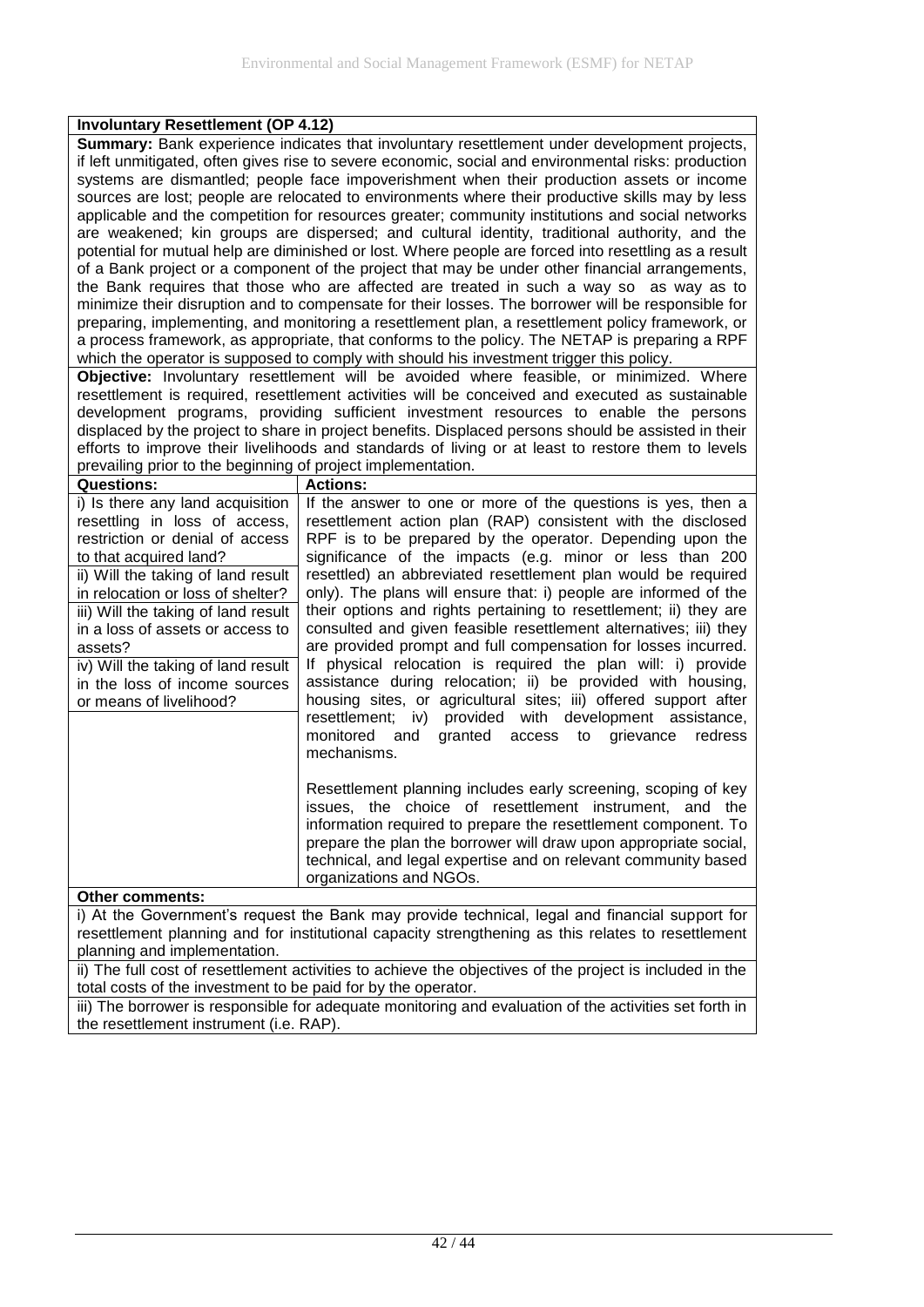### **Annex 4. Guidelines for the preparation of ESMP**

<span id="page-42-0"></span>The preparation of an ESMP should include the following key sections (see also www.worldbank.org):

- 1. Summary of Impacts: Anticipated adverse environmental impacts should be identified and summarized as well as their relationship to social impacts and the appropriate mitigation measures.
- 2. Description of Mitigation measures: The mitigation measures proposed for the various impacts should be described in relation to the corresponding impacts while stating the conditions under which they are required. Adequate description of the consultations should be done and justified.
- 3. Description of monitoring program: A detailed monitoring program should be described in the ESMP, listing environmental performance indicators and their link with impacts and mitigation measures. The ESMP should also describe the parameters to be measured, methods to be used, sampling location and frequency of measurements, detection limits and a clear definition of thresholds that indicate the need for corrective measures. Monitoring and supervision schedules should be clearly stated and agreed with the Bank to ensure timely detection of needs for remedial action and also provide information on the level of compliance with ESMP in accordance with Bank safeguards. These arrangements must be clearly stated in the project implementation/operations manual to reinforce project supervision.
- 4. Legal requirements and bidding/contract documents: The ESMP should be incorporated in all legal documents to enforce compliance by all contractors participating in the project. The ESMP should be summarized and incorporated in the bidding and contract documents.
- 5. Institutional arrangements: The ESMP should clearly state who is responsible for monitoring, execution of remedial action and the reporting order and format to allow for a defined channel of information flow. It should also recommend institutional strengthening for relevant agencies and the funding authorities for the various activities.
- 6. Capacity Development and Training: To support timely and effective implementation of environmental project components and mitigation measures, the ESMP draws on the EA's assessment of the existence, role, and capability of environmental units on site or at the agency and ministry level. $3$  If necessary, the ESMP recommends the establishment or expansion of such units, and the training of staff, to allow implementation of EA recommendations. Specifically, the ESMP provides a specific description of institutional arrangements i.e. who is responsible for carrying out the mitigation and monitoring measures (e.g., for operation, supervision, enforcement, monitoring of implementation, remedial action, financing, reporting, and staff training). To strengthen environmental management capability in the agencies responsible for implementation, most ESMPs cover one or more of the following additional topics: (a) technical assistance programs, (b) procurement of equipment and supplies, and (c) organizational changes.
- 7. Implementation Schedule: The frequency, timing and duration of mitigation measures and monitoring should be stated in the implementation schedule. Links between mitigation measures and development of relevant institutions and legal requirements of the project should be stated.
- 8. Reporting: The order of information flow as it concerns monitoring reports should be clearly defined. The relevant officers to receive these reports should be those who have authorities to